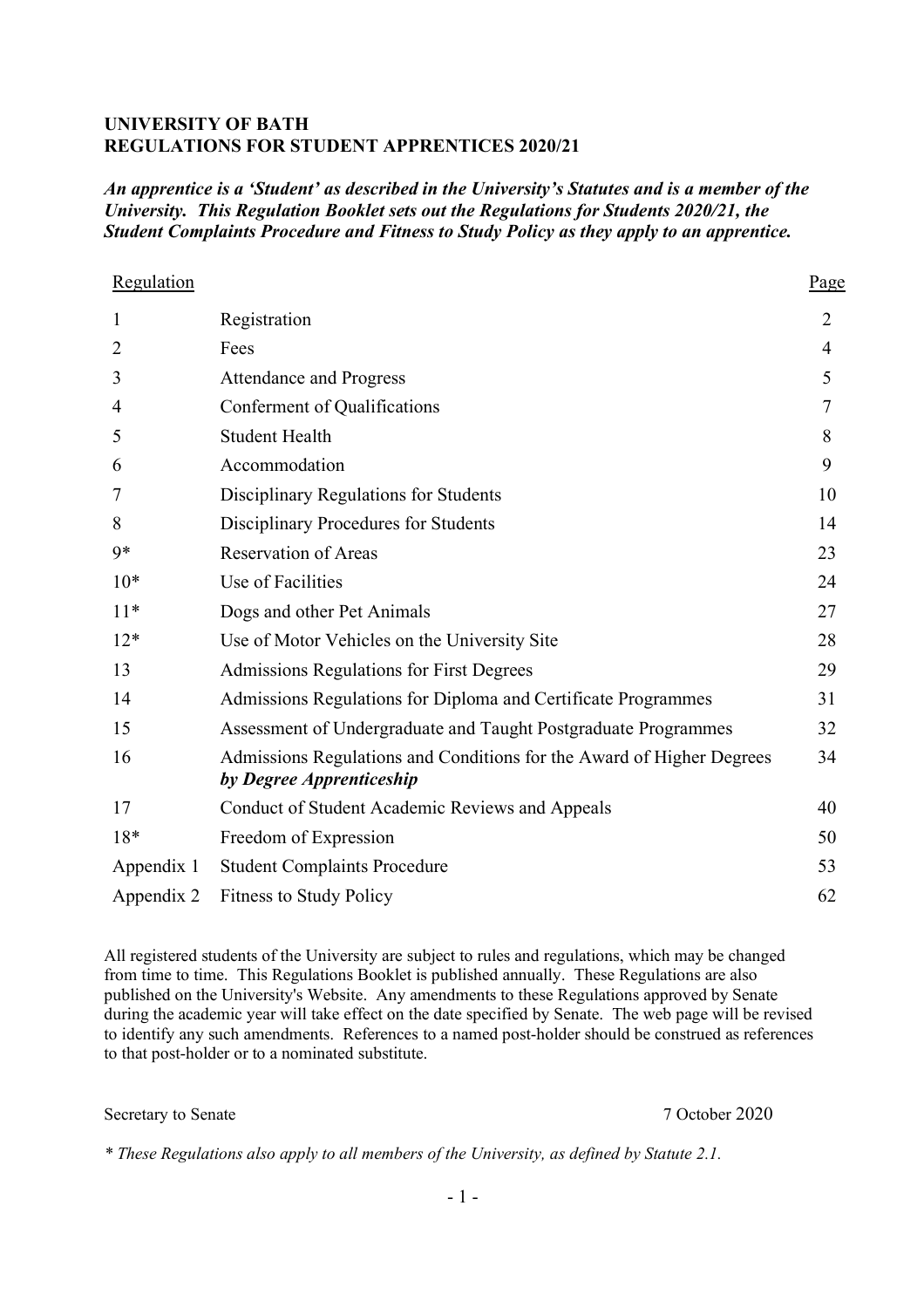# **1. REGISTRATION**

**1.1** All students, both undergraduate and graduate, are required to register at the beginning of each academic year. The days on which students shall register will be announced by the University. In exceptional circumstances a student may be permitted at the discretion of the Director of Academic Registry to register on a day other than an appointed day and in such cases an additional fee may be charged to the student. Only those who have registered shall have the rights and privileges of students and members of the University.

All persons entering the University as students shall, at the time of registration, sign a declaration in the following terms:

*'I agree to conform to all the statutes, ordinances, regulations and rules of the University for the time being in force and I accept responsibility for any loss or damage to University property rightly attributable to me.'*

- **1.2** At the time of registration students shall provide full and accurate information concerning all required personal and academic details and shall state their address during the academic year as well as their permanent address, in accordance with procedures prescribed by the Director of Academic Registry. Students must comply with all subsequent requests from University staff for proof of any changes to required personal details and are required to update their contact details, normally via the Registration On Line system, as soon as possible when any of these details change. Students failing to do this or who can be shown to have provided false or misleading information as part of an application or subsequent registration will be subject to action.
- **1.3** Students, including those away from the University on placement, are required to access at regular intervals the email account provided to them by the University, and to ensure that it remains within its permitted capacity and able to receive mail. Students failing to do this may be subject to action under the Disciplinary Regulations for Student *Apprentices* (Regulations 7 and 8). The account will be used by the University to communicate important information about registration, unit-enrolment, assessment, degree ceremonies and other matters. Students who have failed to access their account or who have temporarily lost access to it because of failure to maintain registration, or because they have allowed the account to exceed its capacity may not cite loss of access as a reason for failing to respond appropriately to information sent to them by the University via the account.
- **1.4** Where programmes require students to provide a satisfactory check and/or Disclosure from the Disclosure and Barring Service and such checks/Disclosures are pending at Registration, students may be permitted to register provided the application process for the relevant checks/Disclosure has been completed; should the check/Disclosure subsequently returned prove to be unsatisfactory, the University will terminate the registration and require the student to withdraw.
- **1.5** Any person who fails to complete their initial student registration in accordance with Regulation 1.1 will be deemed to have declined their offer of a place to study at the University. The University reserves the right to terminate the registration of continuing students who do not complete registration in accordance with Regulation 1.1.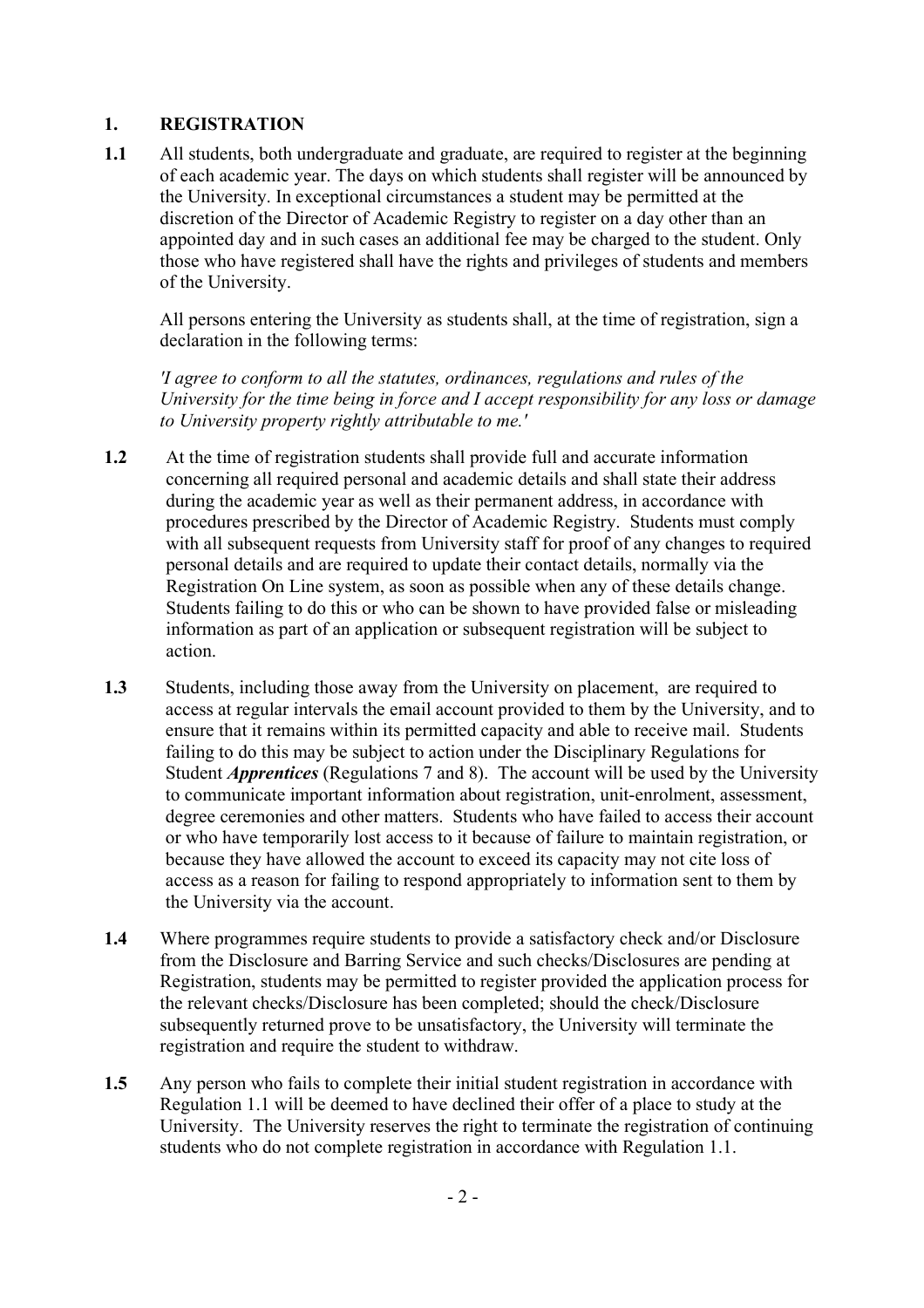*Amendments to these Regulations are approved by Senate. Any such amendments are identified above and will take effect from the date shown.*

*Date Published: 7 October 2020*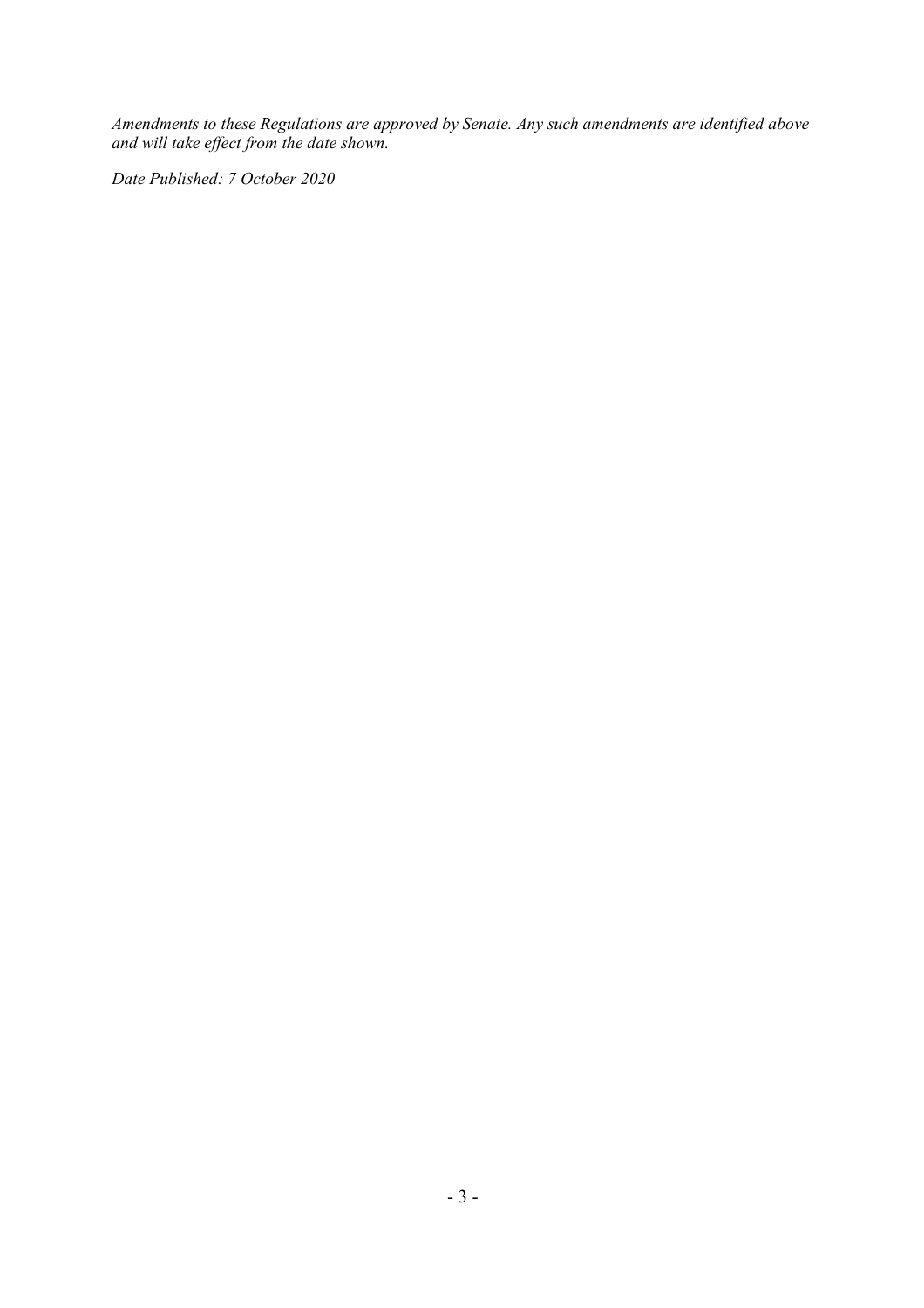# **2. FEES**

# **General**

2.1 The responsibility for payment of fees rests with *the student apprentice's employer.* For further information on the payment of fees please refer to <http://www.bath.ac.uk/finance/student>

# **Tuition Fees** *(Fees for apprenticeship training and assessment)*

**2.2** *[Removed and replaced with the following]*

All tuition fees are payable *by the employer, according to the payment schedule agreed between the University and the employer and any such requirements as stated in the Education and Skills Funding Agency's Funding Rules.*

- **2.3** *[This regulation does not apply to apprentices]*
- **2.4** *[Removed and replaced with the following]*

If a student *apprentice's employer* does not pay the *appropriate fee* by such time as agreed either under instalment or other special University arrangements, then after due warning and unless the *Director of Finance* determines otherwise, *a student apprentice*'s registration will lapse and he or she will be required to withdraw from the University*.* 

## **Residence Fees**

**2.5** *[This regulation does not apply to apprentices]*

# **Examination Fees**

# **2.6-2.8** *[This regulation does not apply to apprentices]*

## **Other Fees and Charges**

**2.9** Other fees and charges for services, such as, but not limited to, library fines are payable in full when they are due. Non-payment of other fees and charges will be subject to a review and follow up process to recover the outstanding debt.

## **Academic Consequences of Non-Payment of Tuition Fees**

**2.10** If any *organisation* is in default in regard to payment of tuition fees to the University:

(a) no Degree, Diploma, Certificate or other academic award shall be granted unless the Senate considers that there are exceptional circumstances which justify such grant, and

(b) the Senate may recommend to the Council that that person be deprived of any Degrees, distinctions or titles, Diplomas or Certificates conferred on or granted to that person by the University, and that all privileges connected therewith be withdrawn, and

(c) registration for the next academic year will normally only be permitted when all tuition fees incurred in previous years of study have been paid.

*Amendments to these Regulations are approved by Senate. Any such amendments are identified above and will take effect from the date shown.*

*Date of Last Update: 7 October 2020*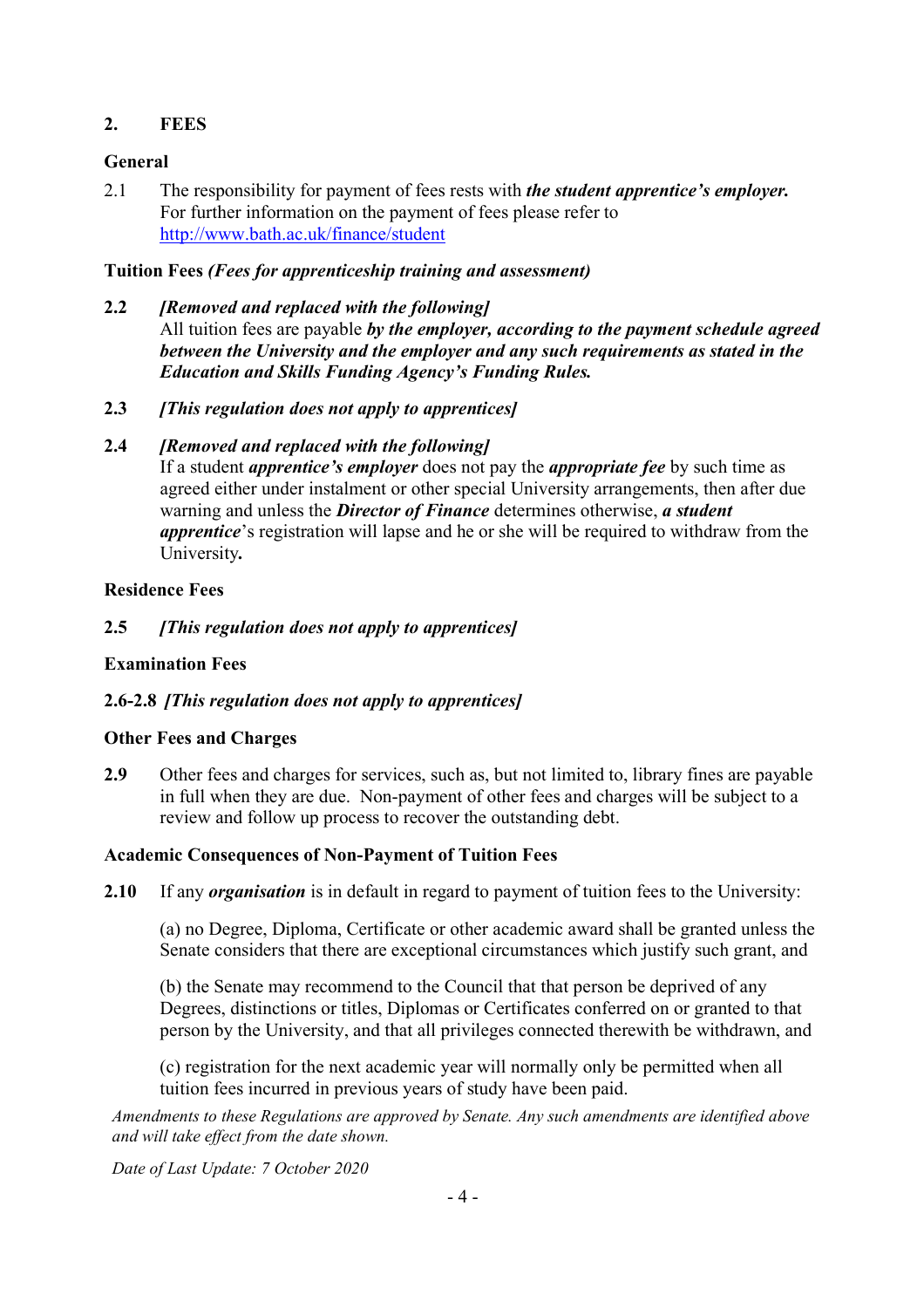# **3. ATTENDANCE AND PROGRESS**

- **3.1** Students shall attend regularly. If a student's attendance is not satisfactory, or a student is unable to attend for legal reasons, the Director of Academic Registry, authorised to act under power delegated by Senate, and following consultation with the *student apprentice's employer and* Faculty or School, may determine that the student be precluded from continuing their studies and, where applicable, their registration be terminated. A student who is prevented for legal reasons from attending will, in the first instance, normally be suspended for a period agreed *with their employer and the University*. Where registration is terminated, a person who ceases in this way to be a student of the University may make representations to the Vice-Chancellor, who may exercise Statutory power to re-admit the student.
- **3.2** If a student's progress in the programme of study is not satisfactory, the Director of Academic Registry, authorised to act under power delegated by Senate, and following consultation with *the student apprentice's employer and* Faculty or School, may determine that the student be precluded from continuing their studies, and, where applicable, their registration be terminated. A person who ceases in this way to be a student of the University may make representations to the Vice-Chancellor, who may exercise Statutory power to re-admit the student.
- **3.3** No student shall be treated as having completed a particular programme of study unless the student shall have complied with such conditions as the Senate may from time to time prescribe with relation thereto.
- **3.4** Absence due to ill health shall within three days be notified by students to *their employer as specified in the employer's absence processes*. *The employer will notify*  the Head of Department and advise if the absence extends or is likely to extend beyond the period of three days. Apart from illness, students will be granted leave of absence only with the prior permission *of the employer, and in consultation with* the Head of their Department or the person to whom the Head of Department delegates responsibility in this matter.

## **3.5** *[This regulation does not apply to apprentices]*

- **3.6** If any students are required by:
	- (a) their Head of Department or Group, or
	- (b) the Director of Studies for their programme of study, or
	- (c) the personal tutor to whom they have been assigned, or
	- (d) any Officer of the University, or
	- (e) the Director of Academic Registry or other Senior Administrative Officer, or
	- (f) the Dean of their Faculty or the Head of the School
	- (g) the Director of Student Services or other Professional Services Manager

to see such person, the students shall attend at such place and time as shall be specified.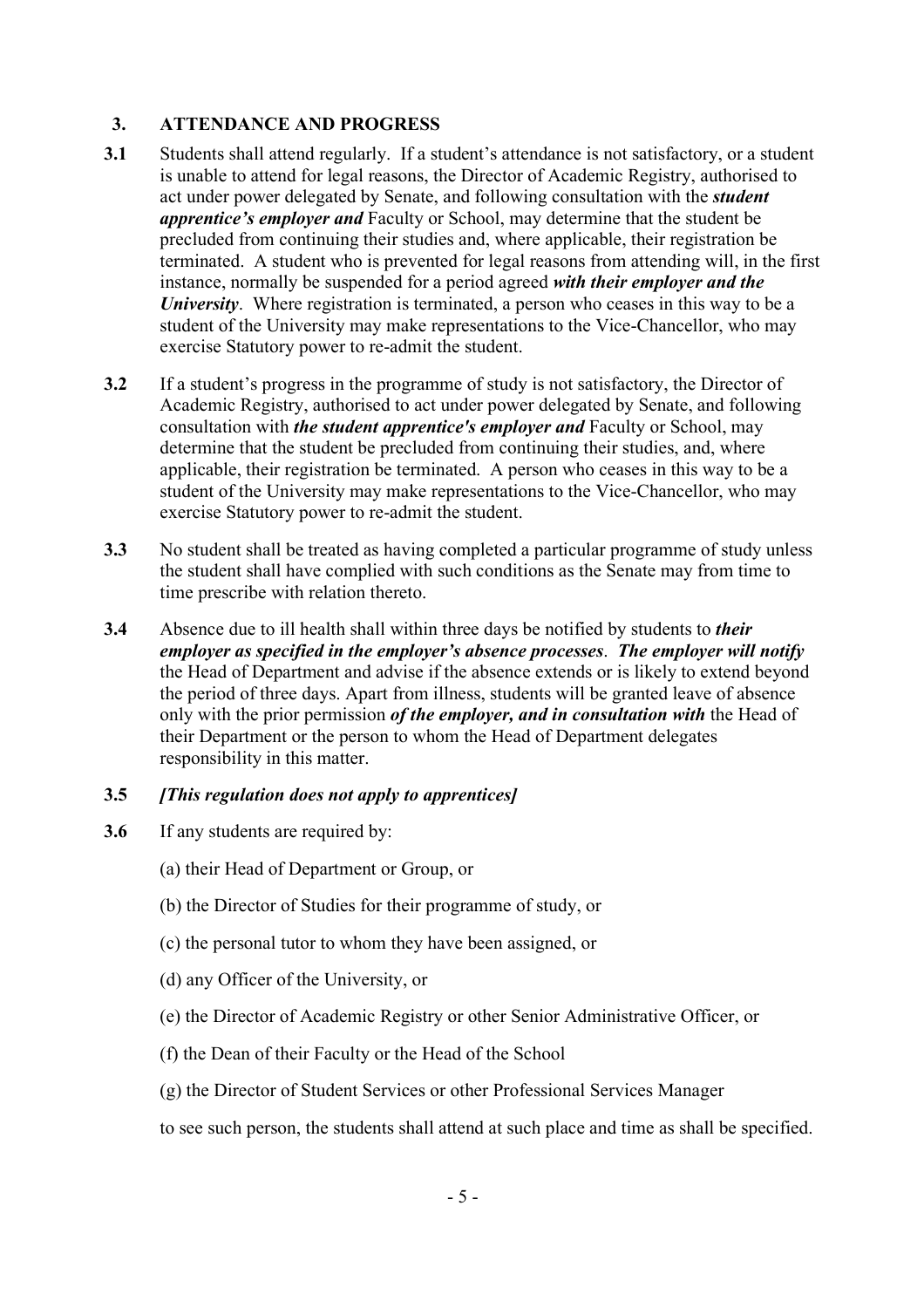### **Academic Integrity: Mandatory Skills Training and Test**

**3.7** (a) All students registering for the first time for a taught or research programme leading to an award of the University of Bath are required to undertake an academic writing skills training session and satisfactorily complete a test of understanding within a defined initial period. The skills training session and test will be those as defined in the Quality Assurance Code of Practice.

(b) The defined initial period starts with first registration upon entry and ends at the first progression point encountered thereafter, with the following exception:

For the period 1st October 2011 to 31st July 2012, all\* students in the University at any stage of a programme of study will be required to undertake the training session and satisfactorily complete the test.

(c) Students who fail to complete the test satisfactorily by their next progression point will not be permitted to progress to the next stage of their programme of study or, in the case of students in their final year or on a one year or shorter programme, to receive their award.

\*Those students on a postgraduate taught programme with a scheduled completion date on or before 31st December 2011 and postgraduate research students who submit their thesis/portfolio for examination on or before 31st December 2011 are exempt from the requirement to complete the test satisfactorily.

#### **Force Majeure**

3.8 The University will do all that it reasonably can to provide educational services as described on its website or in the prospectus or in other contractual documents issued by it to appropriately enrolled students. Sometimes circumstances beyond its control mean that at times it may not be able to provide such educational services. This might be because of, for example but not limited to, industrial action by University staff or third parties, acts of terrorism, the acts of any governmental or local authority, technical or power failure and/or bad weather conditions. In any of these circumstances, the University will take reasonable steps to minimise the resultant disruption to those services and to affected students, by for example, delivering a modified version of the same course or offering affected students the chance to move to another course or institution, but to the full extent that is possible under the law the University and students/applicants exclude liability to each other for any resultant loss and/or damage suffered. This does not affect any statutory rights of students/applicants that cannot be varied. The modifications that the University make may be to the content and syllabus of programmes, including in relation to placements, the timetable, location and number of classes, the content or method of delivery of programmes of study and/or the assessment and examination process. In making any changes, it will aim to keep the changes to the minimum necessary and will notify and consult where appropriate with students in advance about any changes that are required. If students are not satisfied with the changes, they may have the opportunity to withdraw from the course, move to another course and, if required, reasonable support to transfer to another provider.

*Amendments to these Regulations are approved by Senate. Any such amendments are identified above and will take effect from the date shown.*

*Date of Last Update: 7 October 2020*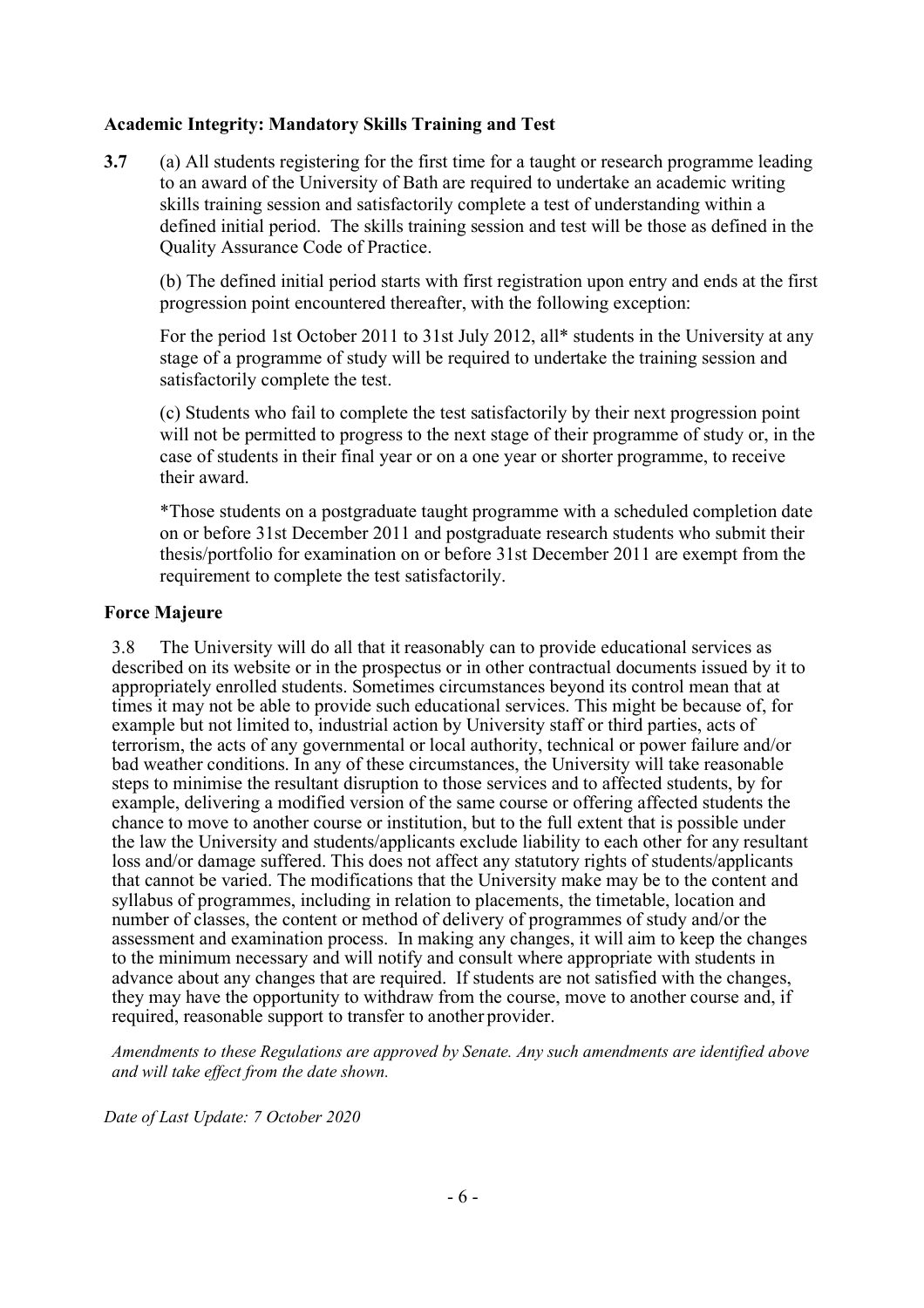# **4. CONFERMENT OF QUALIFICATIONS**

- **4.1** No person shall be entitled to describe themselves as holding any Degree or other qualification conferred or granted by the University unless the award of such qualification has been approved by Senate.
- **4.2** Students are required to respond within the specified deadline to invitations to attend the Congregations which are held for the presentation of certificates for Degrees or other qualifications of the University*.*
- **4.3** Congregations shall be held at such times and places and in such manner as the Senate may from time to time prescribe.
- **4.4** Senate may at its discretion appoint for periods of three years a Marshal and a Deputy Marshal of the University, who shall be eligible for re-appointment.
- **4.6** The Deputy Marshal shall, in the absence of the Marshal, carry out the Marshal's functions and shall otherwise carry out such duties as the Marshal shall direct.

*Amendments to these Regulations are approved by Senate. Any such amendments are identified above and will take effect from the date shown.*

*Date of Last Update: 25 September 2020*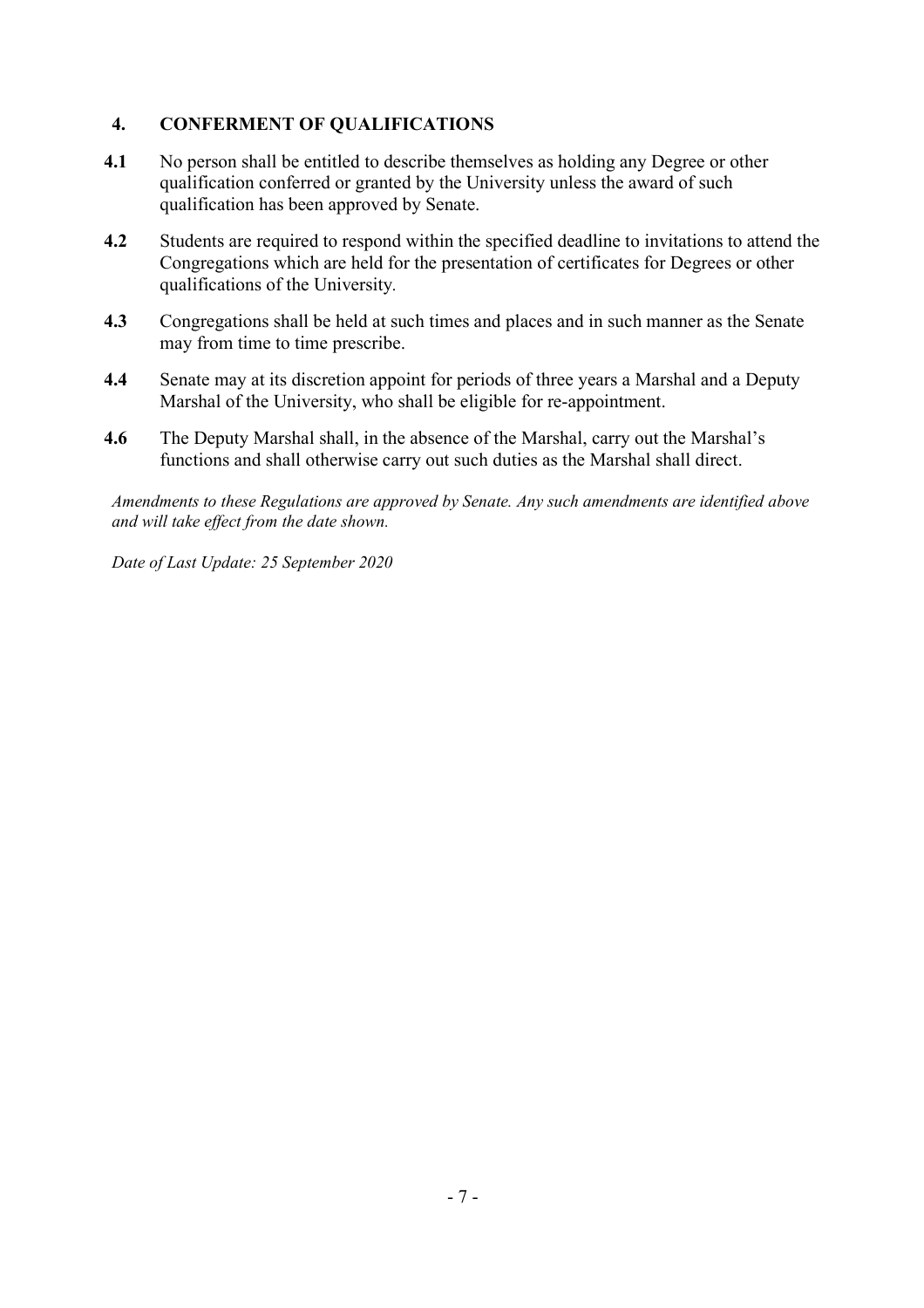# **5. STUDENT HEALTH**

- **5.1** Each student of the University should register with the University Medical Centre or with a local medical Practice before the expiration of a period of 14 days from the beginning of the student's academic course.
- **5.2** Any students suffering or believing themselves to be suffering from an infectious illness or in whose home or lodgings there is or has been such illness shall immediately notify their medical practitioner and they may be required to absent themselves from the University if there is any danger of infection being conveyed to other persons.

*Amendments to these Regulations are approved by Senate. Any such amendments are identified above and will take effect from the date shown.*

*Date Published: 7 October 2020*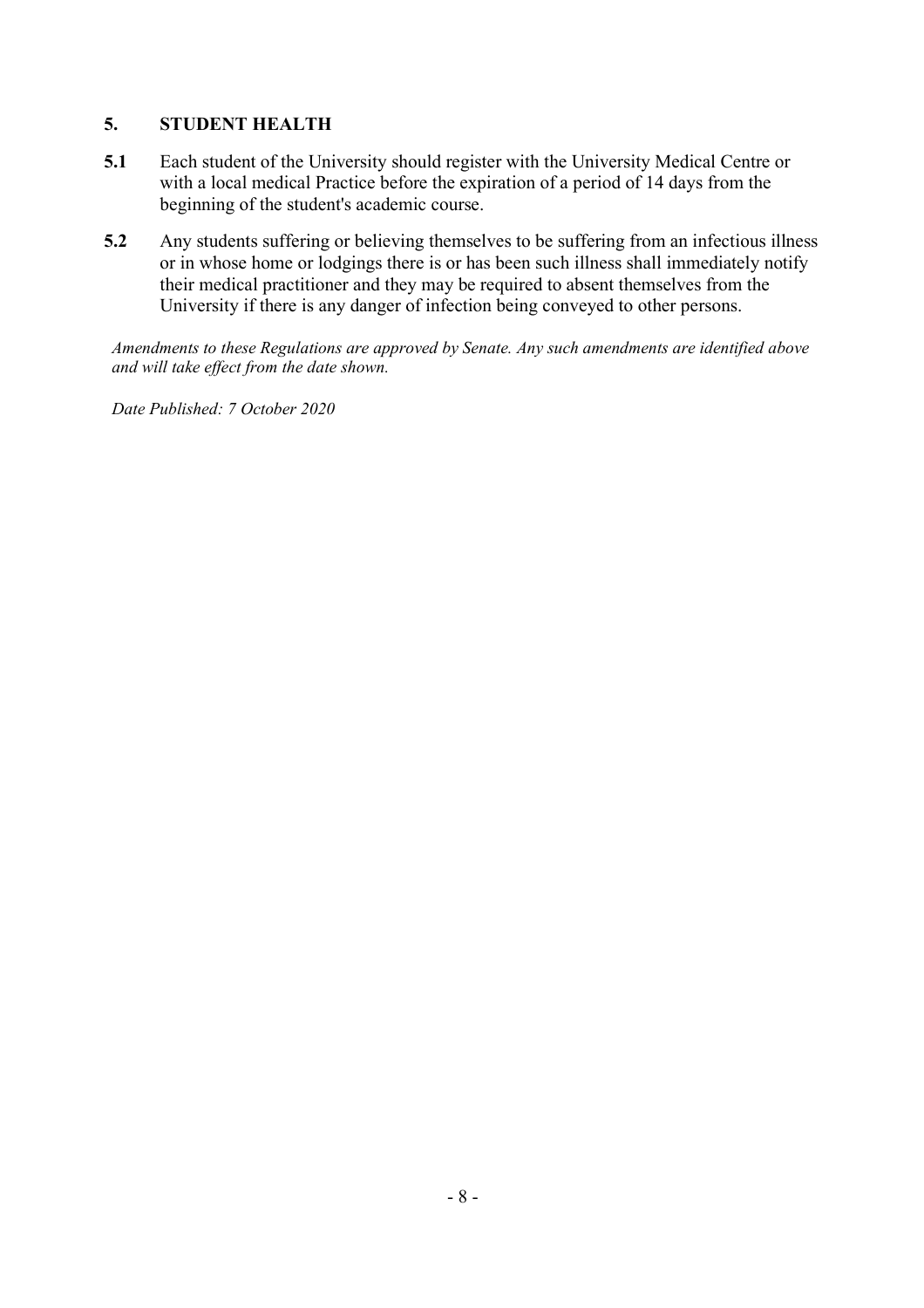# **6. ACCOMMODATION**

- **6.1** The Rules which are applicable to students who are allocated a place in University residence (which includes all types of accommodation administered by the University) are issued on the authority of the Director of Finance**:**  [https://www.bath.ac.uk/corporate-information/student-accommodation-terms-and](https://www.bath.ac.uk/corporate-information/student-accommodation-terms-and-conditions-2020-to-2021/)[conditions-2020-to-2021/](https://www.bath.ac.uk/corporate-information/student-accommodation-terms-and-conditions-2020-to-2021/)
- **6.2** Breaches of the Rules relating to University residence constitute misconduct under the provisions of Regulation 7.4(g).

*Amendments to these Regulations are approved by Senate. Any such amendments are identified above and will take effect from the date shown.*

*Date Published: 7 October 2020*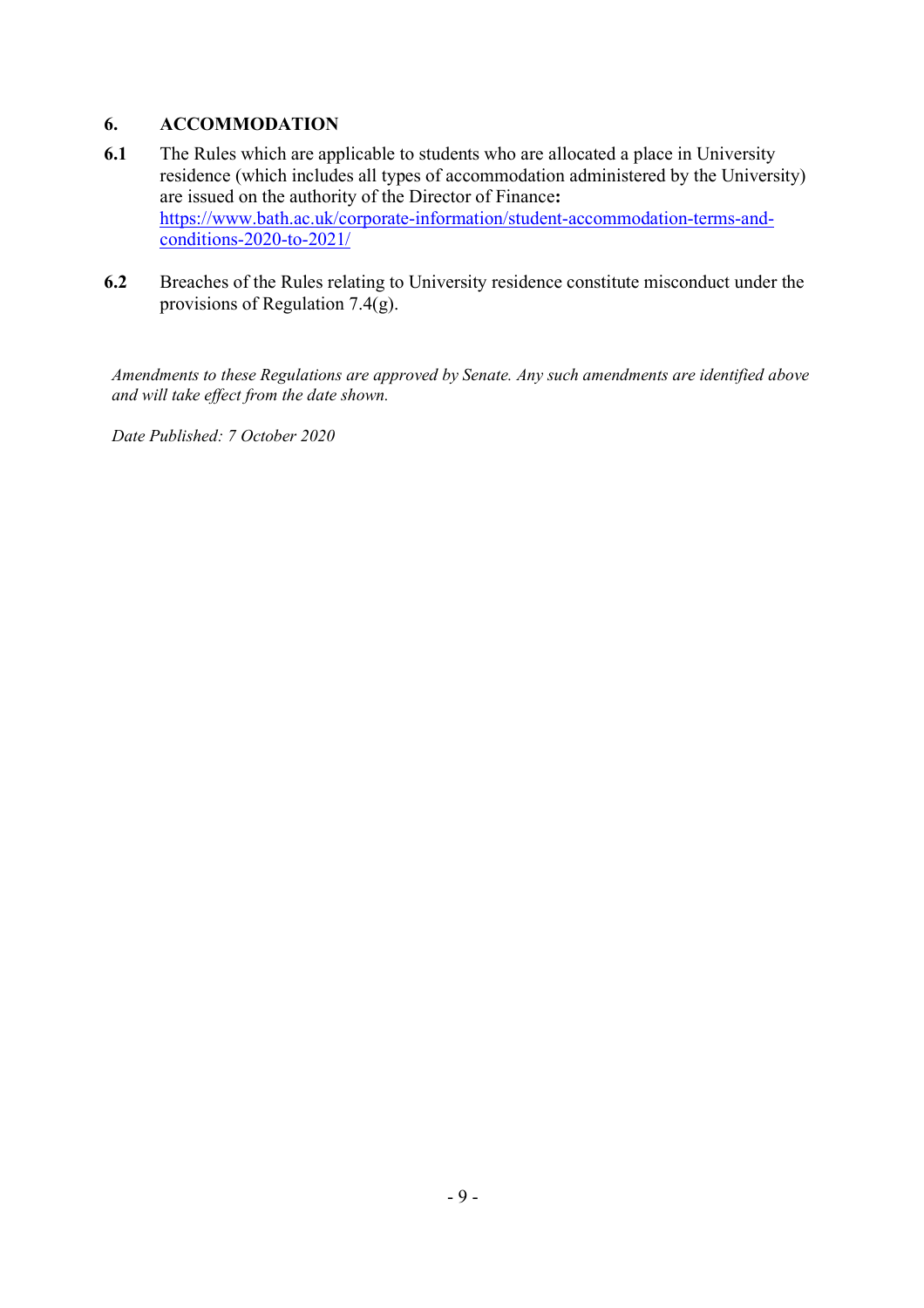# **7. DISCIPLINARY REGULATIONS FOR STUDENT APPRENTICES**

The Regulations in force at the time of the misconduct will apply.

### **Principles**

- **7.1** The University of Bath's Disciplinary Regulations are intended to support our duty of care and responsibility to our University community by:
	- o Setting clear expectations for how members of the University community should take care and responsibility for each other;
	- o Upholding appropriate standards of behaviour;
	- o Upholding the integrity of the University's academic context.

## **Authority**

### **7.2**

Article 24 of the Charter of the University and Section 19.31 of the Statutes (see the University's Charter and Statutes at: [http://www.bath.ac.uk/charter\)](http://www.bath.ac.uk/charter) confer on the Senate the power to make Regulations to regulate, amongst other things, the education and discipline of the students of the University. The Students' Union has its own constitution, whose provisions are subject to approval by the University Council and apply to all members of the Students' Union.

### **Scope**

- **7.3** Disciplinary procedures will be used where a student has allegedly committed an act of misconduct on or off university premises (including online) where the injured party is:
	- the university itself,
	- a student or employee of the university
	- any other person either within the campus or other precincts of the University or in the course of a University activity.
	- *Misconduct by a student during the course of their normal, day-to-day work may also be subject to their employer's own definition of, and disciplinary procedures for misconduct. Such information may be shared between the employer and the University.*

#### **Misconduct**

**7.4.** Misconduct is broadly defined as behaviour where the University community has been, or could be impacted as a result, where a member of the community has not taken appropriate care or responsibility for how their behaviour has affected others. Our definition of misconduct is not equivalent to the legal definition of misconduct in criminal law.

### **7.5 Particular Definition of Misconduct**

In particular and by way of illustration but not limitation, the following shall (subject to the above) constitute misconduct:

#### a) Health and Safety Misconduct:

 Action likely to cause injury or impair health or safety including: (i) Smoking in areas not designated for this purpose including the Underdeck, the Library Balcony or on the Parade.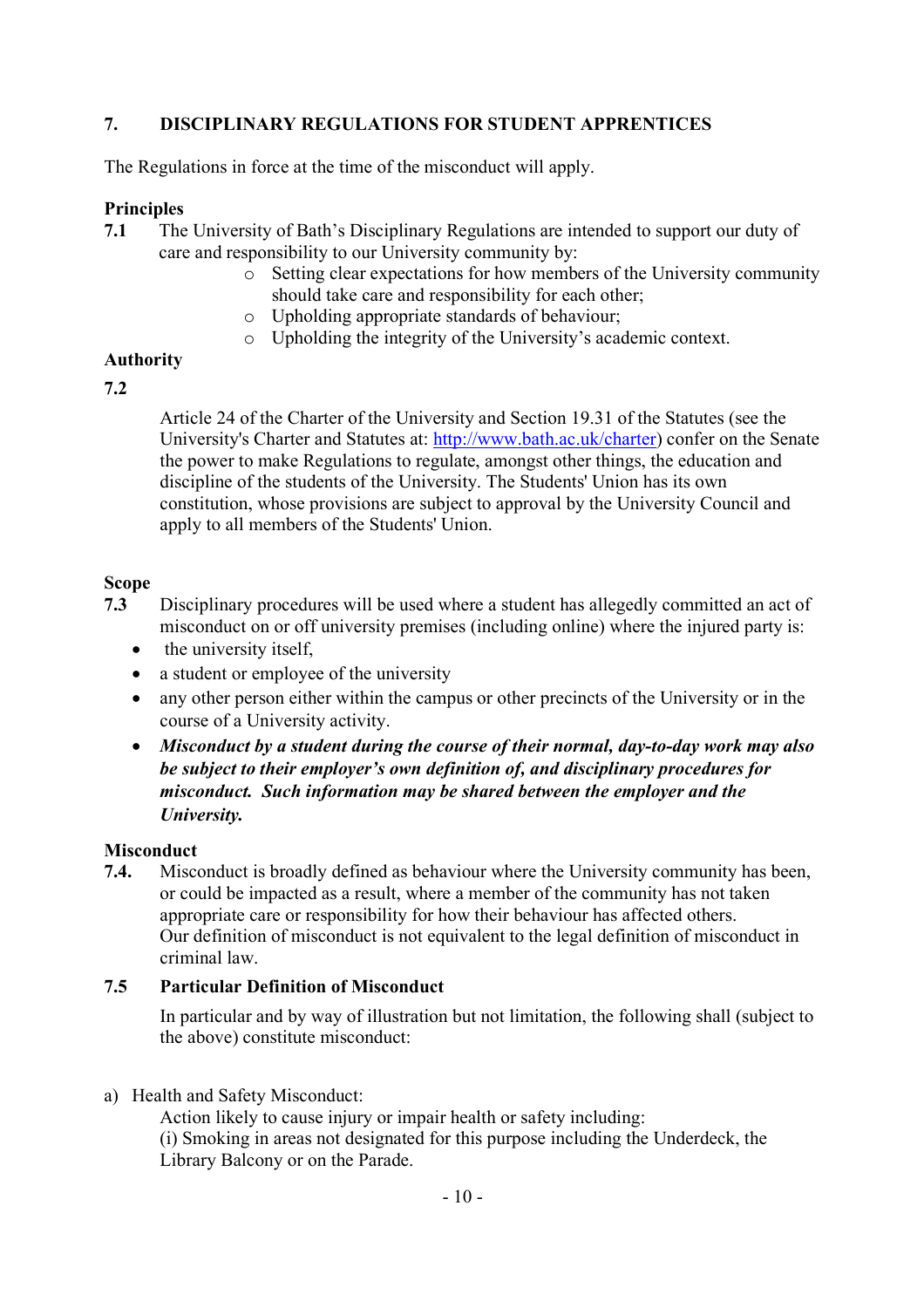(ii) parking motor vehicles or bicycles in any place not specifically authorised for that purpose

(iii) the driving of motor vehicles on campus in a dangerous, reckless or careless manner (iv) the use of any mode of personal transport or conveyance in pedestrian areas other than where duly authorised because of disability

(v) possession of any drug or drugs, possession of which, unless prescribed for the student by a registered medical practitioner, would render the student liable to prosecution. The first instance of drug possession will be processed as Health and Safety misconduct, subsequent breaches will be processed as misconduct that may also be a criminal offence.

(vi) improper interference with the services or plant of the University or the fabric of any part of the University estate or with fire alarm systems or fire fighting and safety equipment

(vii) walking on, or entering, any restricted area (including roofs) without obtaining official permission from the Director of Estates

(viii) dropping or throwing an object from a high-rise building

(ix) diving, swimming, paddling, boating or using the University lake in any other way without the permission of Security Services.

(x) failure to disclose name and other relevant details, or to provide your library card to an officer or employee of the University in circumstances when it is reasonable to require that such information be given

b) Operational Obstruction:

(i) disruption of, or improper interference with, the academic, administrative, sporting, social or other activities of the University

(ii) obstruction of, or improper interference with, the functions, duties or activities of any Student, member of staff or other employee of the University or any authorised visitor to the University

(iii) using or allowing others to use a University Library / Identity Card for purposes other than identification or access by the person named on the card, or misusing the card in any other way.

## c) Regulatory breaches

(i) breach of the provisions of the University's Codes of Practice on Freedom of Expression, Health and Safety, Residential Rules, the IT Acceptable Use Policy and any other Code or University rule or regulation which provides for breaches to constitute misconduct under these Regulations

(ii) failure to comply with a previously-imposed penalty under these Regulations (iii) taking or sharing audio, video or photographic recordings of teaching activities without the lecturer's express consent

#### d) Damage to property

(i) damage, misuse, unauthorised use or taking of items of property, including technology misuse

### e) Academic Misconduct

(i) the use of unfair means in any examination or assessment procedure, including

• cheating, for example unauthorised reference to notes or course material in an examination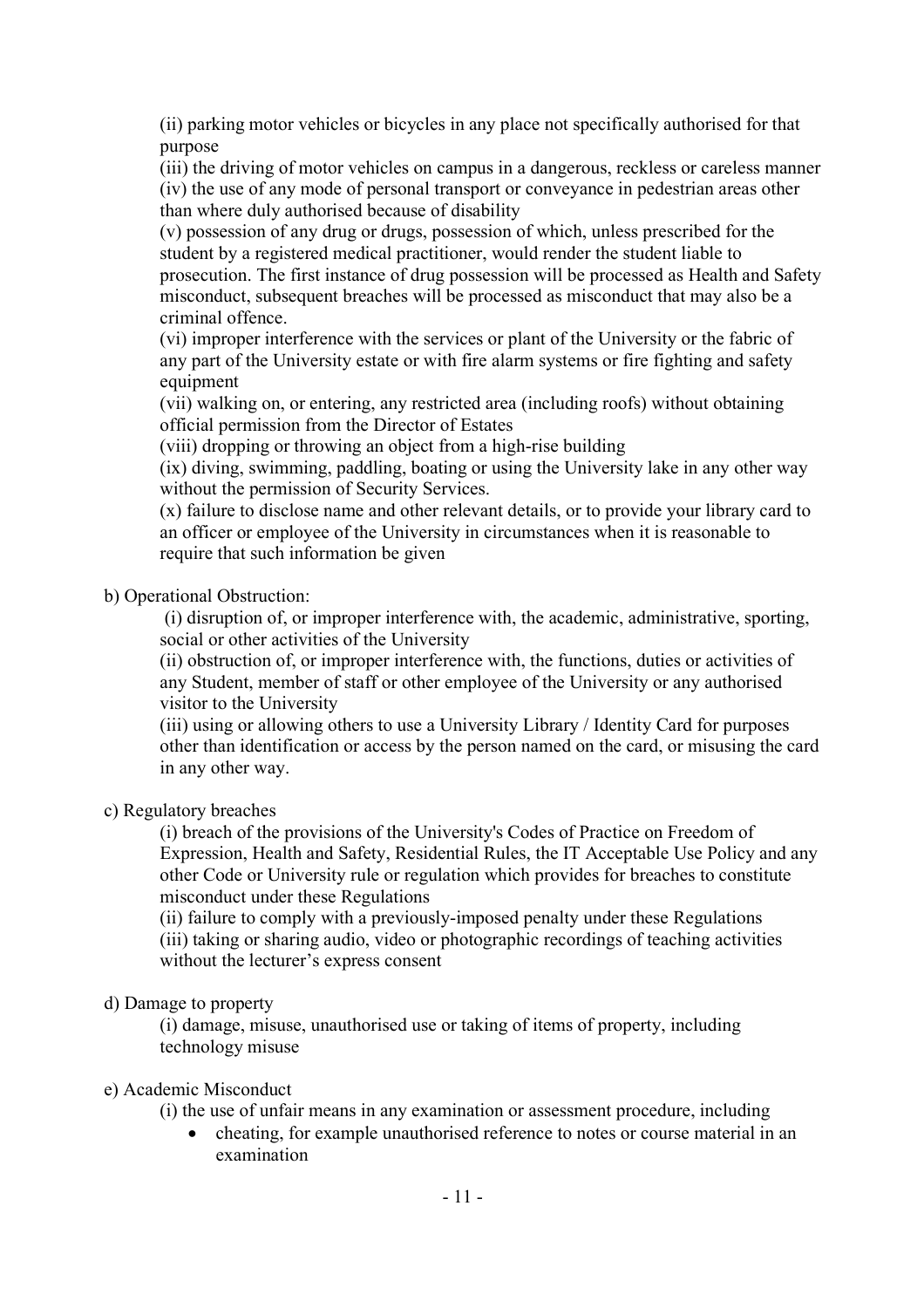- fabrication, e.g. reporting on experiments never performed
- falsification, e.g. misrepresentation of the results of experimentation
- plagiarism, i.e. taking the writings or ideas of another and representing them as one's own (see Regulations 15.3(e) and 16.1(k))
- duplication of one's own work, i.e. submitting as if for the first time and without acknowledgement, content which has previously been assessed

### f) Reputational Damage

(i) behaviour that brings the University into disrepute (excluding legitimate complaints against the university, formal representations by the SU or whistleblowing)

## g) Criminal offences

(i) fraud, deceit, deception or dishonesty

(ii) supply of any drug or drugs, possession of which, unless prescribed for the student by a registered medical practitioner, would render the student liable to prosecution (the first instance of drug possession will be processed as Health and Safety misconduct, subsequent breaches will be processed as misconduct that may also be a criminal offence)

(iii)offences of dishonesty where the Student holds an office of responsibility in the University

(iv) unless duly authorised possession or use of firearms, imitation firearms, fireworks, explosives or any highly combustible materials or any article which is made, adapted or intended to be used as an offensive weapon.

(v) possession of a knife

(vii) any other behaviour which could constitute a criminal offence

## (h) Offensive or abusive behaviour

(i) violent, indecent, disorderly, threatening or offensive behaviour or language (ii) taking or sharing audio, video or photographic recordings of others without their express consent

(iii) unless duly authorised, using or causing to be used any means of sound reproduction or amplifying device so as to cause offence or inconvenience to others. (iv) organising or leading coercive initiation-type behaviours

(i) Breach of Dignity and Respect policy (which has not or cannot be resolved by informal means)

(i) bullying, harassment, victimisation, stalking, coercive control or any other behaviour proscribed under the Dignity and Respect policy

(iii) making malicious accusations against other students or staff

## (j) Sexual misconduct:

Any non-consensual sexual activities, including but not limited to:

(i) Sexual comments

(ii) Touching

(iii) Kissing

(iv) Recording or sharing intimate images

(v) Showing sexual organs

(vi) Sexual acts

(vii) Attempted sexual intercourse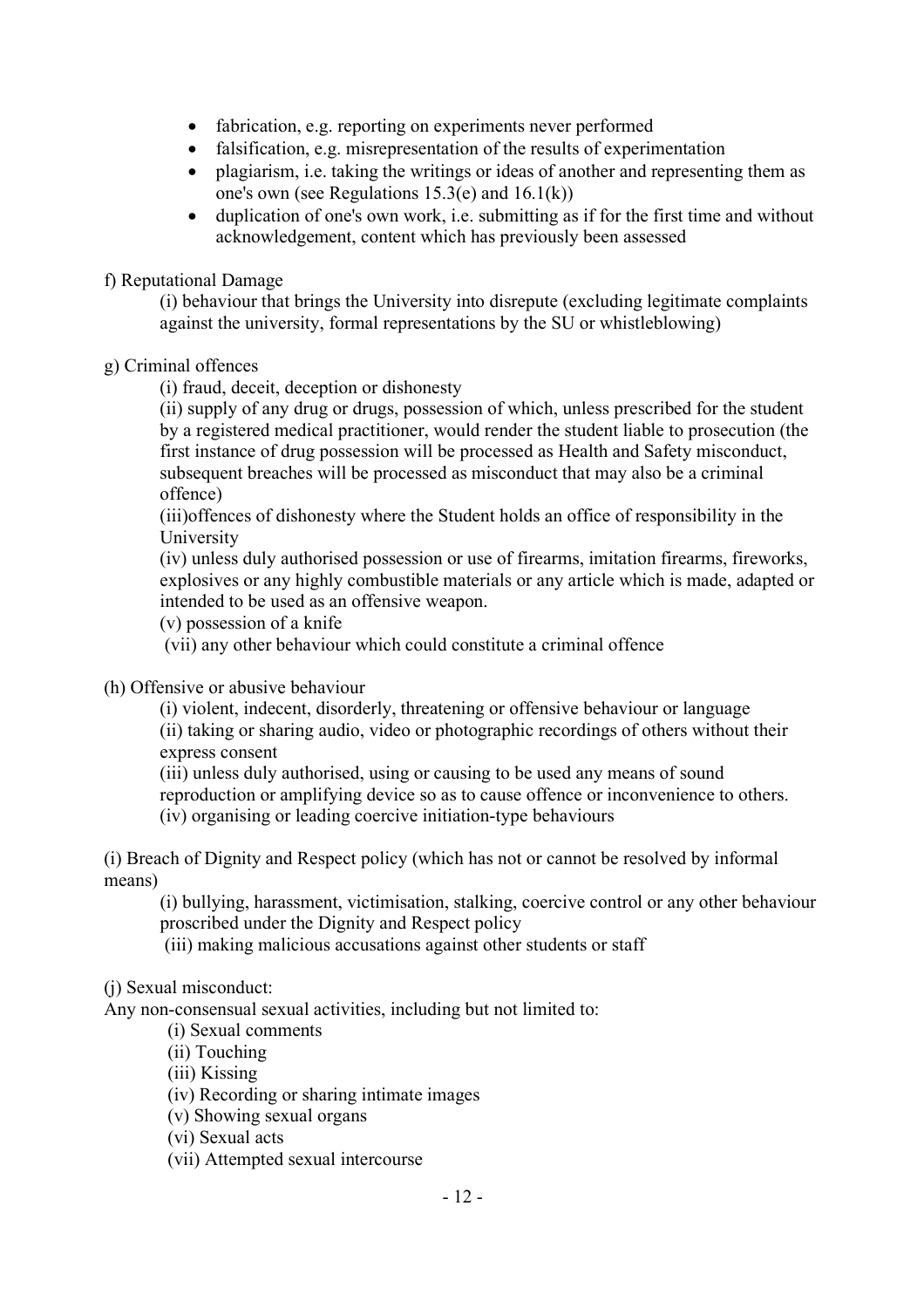### (Viii) Sexual intercourse

The definition of consent is: "Freely agreeing to sexual activity and having the freedom and capacity to make that choice." Consent can be withdrawn at any time.

### (k) Discrimination and hate motivated misconduct:

(i) Discriminatory behaviour including racist, sexist, homophobic, xenophobic, ableist, ageist, transphobic or religiously-based hate language or actions (ii) Abusive behaviour including racist, sexist, homophobic, xenophobic, ableist, ageist, transphobic or religiously-based hate language or actions

### **7.6 Categorisation of misconduct**

The University will categorise the severity of misconduct according to that misconduct meeting one or more of the criteria in the categories listed below.

#### Category A

No or minimal harm or disruption caused, or a limited impact on the proper functioning or activities of the University, or an accidental or inadvertent breach.

#### Category B

Moderate harm or disruption caused, or a moderate impact (or risk thereof) on the proper functioning or activities of the University.

#### Category C

Significant harm or disruption caused, or a severe impact (or risk thereof) on the proper functioning or activities of the University, or sustained or repeated misconduct.

*Amendments to these Regulations are approved by Senate. Any such amendments are identified above and will take effect from the date shown.* 

*Date of Last Update: 1 August 2020*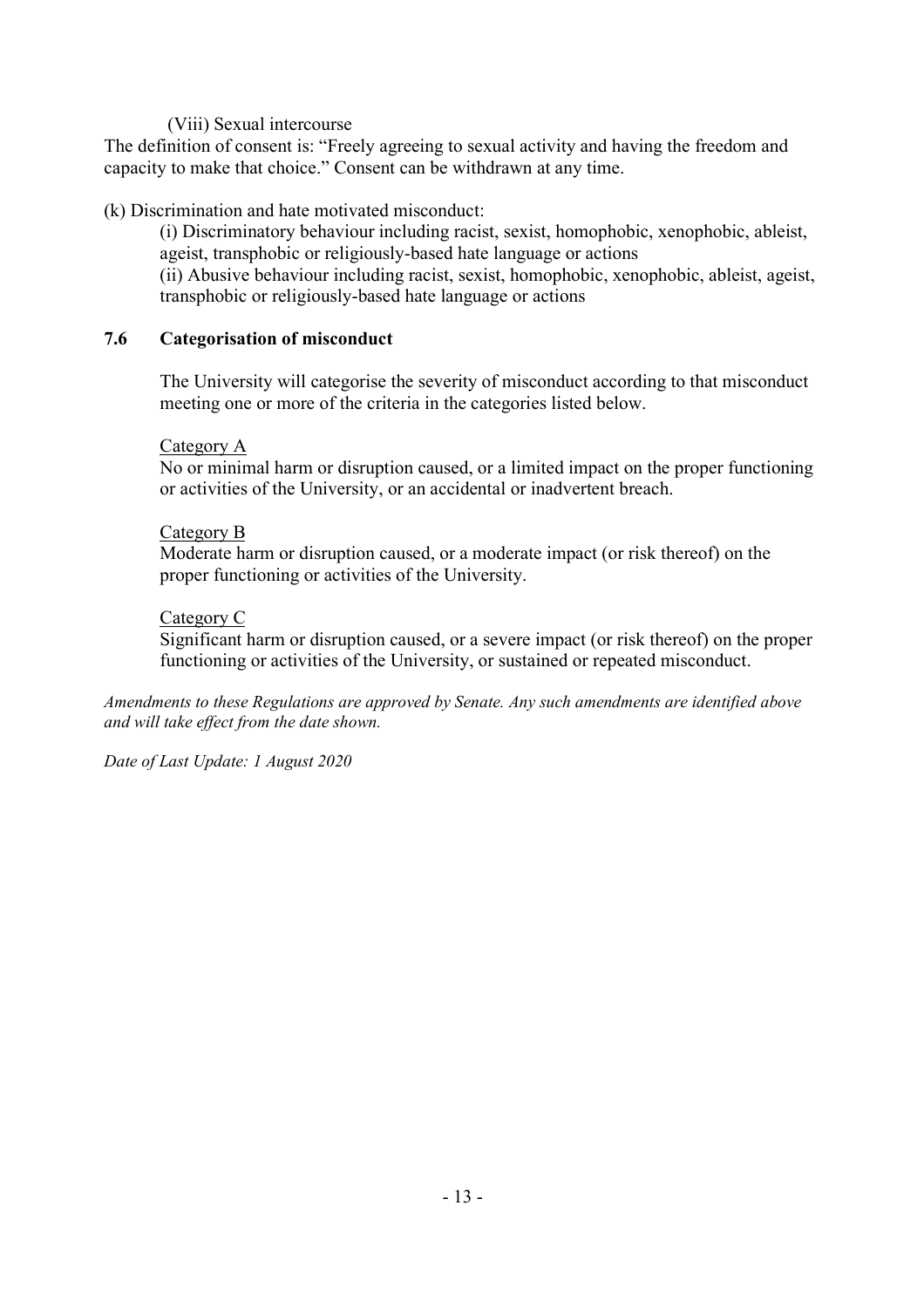# **8. DISCIPLINARY PROCEDURES FOR STUDENT APPRENTICES**

The Regulations in force at the time of the misconduct will apply.

### **INTRODUCTION**

- 8.1 Throughout these Disciplinary Procedures for Students the person raising an allegation is referred to as the 'Reporting Party', and the person against whom the allegation is made is referred to as the 'Respondent'.
- 8.2 Students are encouraged to seek guidance and support in relation to these Disciplinary Procedures from Student Services and/or the Students' Union.
- 8.3 Where necessary for fair investigation and consideration of a disciplinary case, the University may share information internally and with the Students' Union. *The University may, at its discretion, share details of any alleged offence and subsequent penalty with the student apprentice's employer.*
- 8.4 Disciplinary procedures will be used where a student has allegedly committed an act of misconduct on or off university premises (including online) where the injured party is:
	- the university itself,
	- a student or employee of the university
	- any other person either within the campus or precincts of the University or in the course of a University activity

## **Delegation of responsibilities**

- 8.5 Any of the functions of the Vice-Chancellor under these Regulations *8* may be delegated to a Deputy Vice-Chancellor, Pro-Vice-Chancellor or the Vice-President (Student Experience) *or a Chair of the Student Disciplinary and Misconduct Committee.*
- 8.6 Any of the functions of the Director of Student Services under these Regulations may be delegated to a nominated delegated authority (normally the Student Discipline Manager).

## **Principles**

- 8.7 The purpose of this procedure is to protect members of the University community by upholding appropriate standards of behaviour, as outlined in Regulation 7.
- 8.8 The University will seek to protect the privacy and confidentiality of individuals involved in this procedure, where this does not compromise its ability to properly investigate an allegation or to safeguard members of the University community.
- 8.9 Respondents will normally be expected to represent themselves at all stages of the Disciplinary Procedure.
- 8.10 Respondents and Reporting Parties will be entitled to be accompanied by an adviser, family member or friend. At all stages of this procedure, if it is not possible to attend in person, the University will make reasonable efforts to allow the Respondent, Reporting Party and/or witnesses to participate in investigatory meetings and committee hearings by other means.
- 8.11 Those determining issues under these Regulations should be satisfied on the balance of probabilities of the evidence before them rather than 'beyond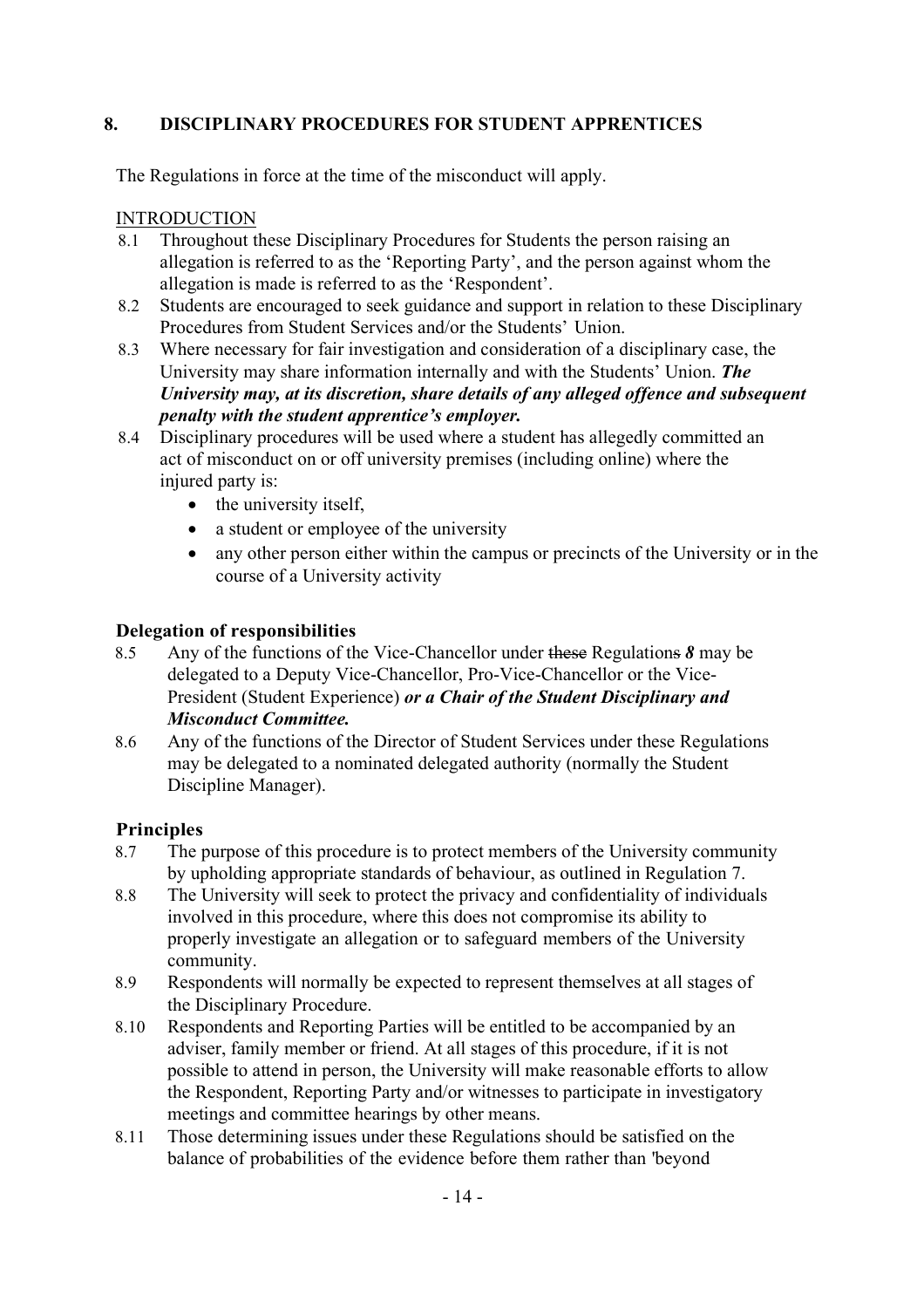reasonable doubt'.

8.12 If the Reporting Party or Respondent are students of the University of Bath and wish to raise a concern about the service they received at any stage of the Disciplinary Procedure they may use the Student Complaints policy.

# OVERVIEW OF PROCEDURES

The University will ensure that disciplinary procedures as a whole are concluded as quickly as possible, and normally within 90 calendar days from the start of the investigation.

## **Witnessed Misconduct (Category A)**

- 8.13 If a member of Security Services) witnesses misconduct which can be classified as Category A, according to the categorisation outlined in Regulation 7.5, they may take one of the following actions:
	- a) Issue a verbal warning *advice* which is accepted by the student;
	- b) Issue a fixed penalty notice of *no more than* £50 *(or up to £100 for a repeat breach)*. If a student does not wish to accept the fixed penalty notice or is not in a condition to understand the process, they will be referred to the Director of Student Services (see 8.17). A student may receive no more than two fixed penalty notices in any twelve-month period. A third offence will result in an automatic referral to the Director of Student Services

### **Allegations**

- 8.14 Allegations of misconduct will be addressed in one of the following ways:
	- a) By the University Librarian, Chief Digital and Information Officer and/or the Director of Sport in accordance with Regulation 10, or the Students' Union in accordance with the Students' Union Disciplinary Procedure;
	- b) By referral to the Director of Student Services (see section 8.15);
	- c) Through referral directly to the Police.

## **Referral to Director of Student Services**

8.15 An allegation will be considered by the Director of Student Services to establish if it meets the definition of misconduct as outlined in Regulation 7. They will decide one of the following:

> a) To investigate the allegation, including initial categorisation of the misconduct as Category A, B or C (see Regulation 7.6);

b) To refer the reporting party to an alternative procedure;

c) To dismiss the allegation, with the consequence that no further action will be taken.

d) To address the allegation through an alternative procedure, for example Fitness to Study.

8.16 The Reporting Party may appeal against this decision using the Student Complaints Procedure.

## **Investigatory Process**

- 8.17 If the allegation can be investigated as misconduct, as defined in Regulation 7, the Director of Student Services will initiate the investigatory process, which will be conducted by trained investigators.
- 8.18 The Respondent will be told in writing at the beginning of this process about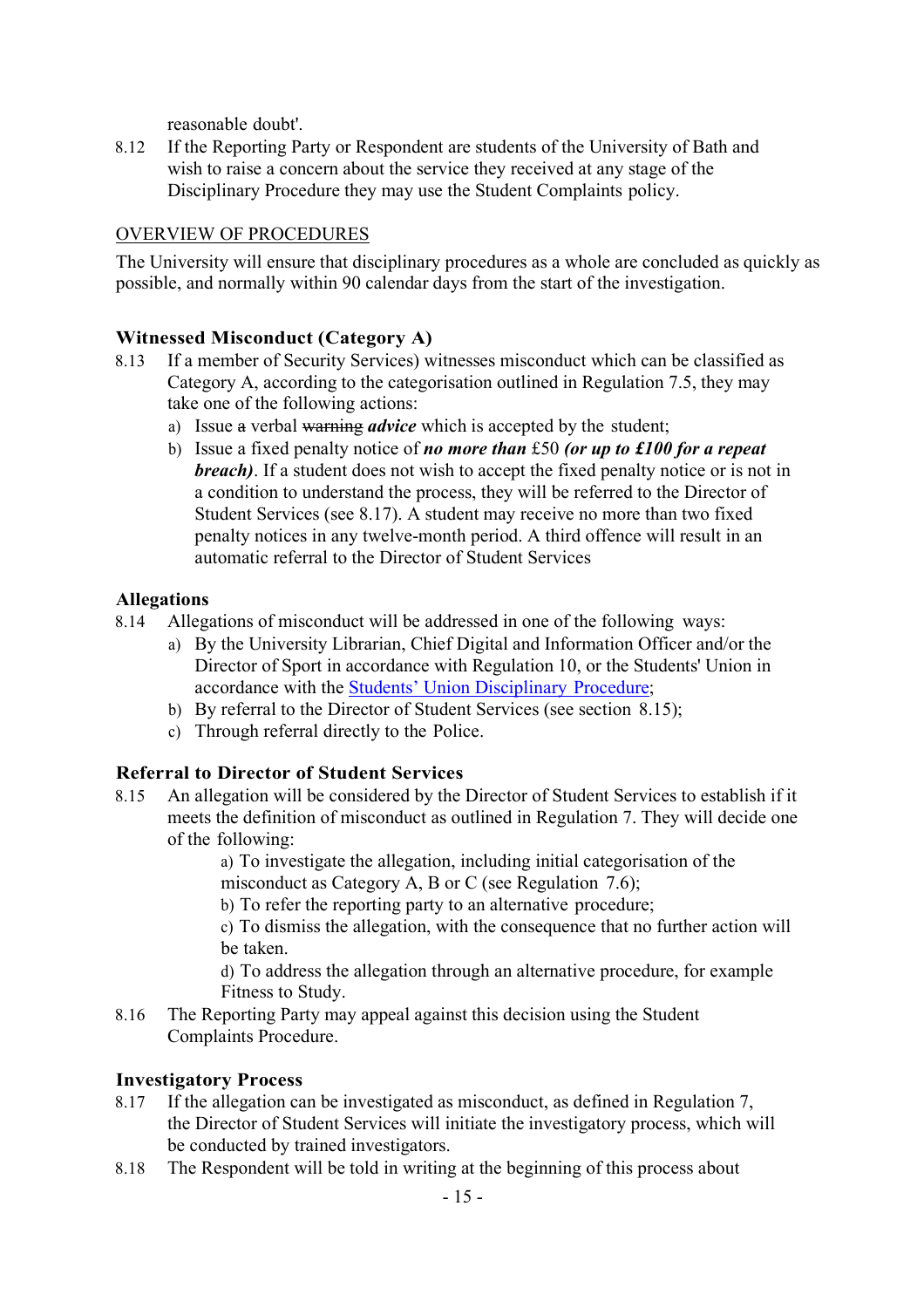the allegation against them.

- 8.19 Category A or B alleged misconduct will normally be considered by the Director of Student Services (see 8.26). Category C alleged misconduct will normally be considered by the Student Disciplinary and Misconduct Committee (see 8.32).
- 8.20 Where the alleged misconduct was directed at an individual or individuals, the decision of Categorisation will be ratified by the Director of Student Services (or nominee) with a Pro-Vice-Chancellor or Vice-President *Chair of the Student Disciplinary and Misconduct Committee* and decisions reported to Senate.
- 8.21 At the conclusion of the investigation, an Investigation Report will be produced. This will include confirmation of the categorisation of the alleged misconduct in accordance with Regulation 7.6.
- 8.22 Using the Investigation Report, the Director of Student Services will determine one of the following:
	- a) That the Respondent is in breach of Regulation 7 (see 8.24);

b) That there has been no breach of Regulation 7, concluding the Disciplinary Procedure. A Completion of Procedures Letter will be sent to the Respondent within 14 calendar days of the dismissal. This will include information on how the student could submit a complaint to the Office of the Independent Adjudicator (OIA) for review. *Student apprentices may also approach the ESFA for advice or to consider a complaint via the National Apprenticeship Helpline. The ESFA will normally not consider a complaint until the exhaustion of the University's own procedure.*

c) That the case should be referred to Student Disciplinary and Misconduct Committee (see 8.32);

d) That the case should be addressed through an alternative procedure, for example Fitness to Study.

8.23 If the allegation under investigation is upheld by determination of either the Director of Student Services or Student Disciplinary and Misconduct Committee then previous breaches of discipline may be considered when deciding on sanctions. This detail will not be provided before a determination on the current breach, unless they are a part of the categorisation of misconduct.

## **Category A or B Misconduct Disciplinary Process**

- 8.24 If the Respondent has been found in breach of Regulation 7 under Category A or B as a result of the investigatory process, the Director of Student Services will decide the sanction(s) to be applied.
- 8.25 The Respondent and Reporting Party will be informed of the Director of Student Services decision in writing, including any sanction(s) to be applied, and the time- frame in which they will apply.
- 8.26 The Respondent may request a copy of the Investigation Report, though confidential or sensitive information may be redacted (see section 8.8).
- 8.27 A Respondent may appeal against the decision of the Director of Student Services (or nominee). An appeal must be in writing and must be submitted within 14 calendar days to student-discipline-appeals  $@b$ ath.ac.uk. A Respondent may only make an appeal on one or more of the following grounds:
	- a) That there was procedural error in the conduct of the investigation of such a nature as to cause doubt as to the determination reached;
	- b) That new evidence has been made available which the Respondent could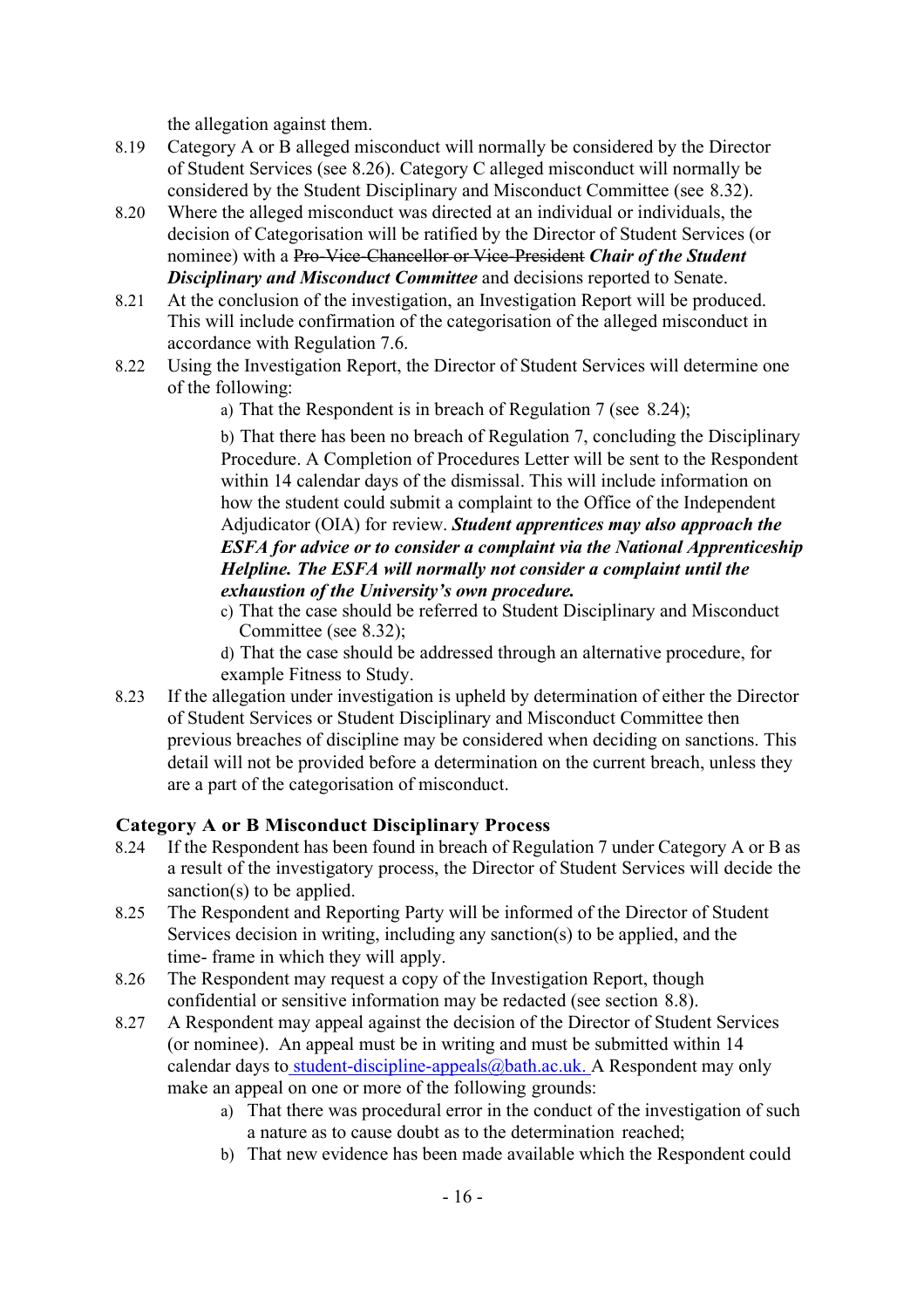not reasonably have provided during the investigatory process;

- c) That there was bias during the procedure of such a nature as to cause doubt as to the determination reached;
- d) That the sanction imposed was disproportionate.
- 8.28 An Appeal must include:
	- a) A completed University Disciplinary Appeals form, indicating the outcome(s) against which the Respondent is appealing, the ground(s) on which the Appeal is based, and the Respondent's desired action following consideration of the Appeal;
	- b) All evidence available to the Respondent in support of the Appeal.
- 8.29 Two Pro-Vice-Chancellors, or delegated authorities, *A Chair and a member of the Student Disciplinary and Misconduct Committee* will consider the Appeal Case and decide on an appropriate response. They should be independent of the disciplinary case and have not been involved in any previous stage of the Disciplinary Procedure. They will decide on one of the following options:
	- a) To dismiss the appeal on the grounds of not meeting the criteria outlined in 8.29 *8.27*, with the consequence that no further action will be taken. This will conclude the Disciplinary Procedures for Students, and a Completion of Procedures Letter will be sent to the Respondent within 14 calendar days

of the dismissal. This will include information on how the student could submit a complaint to the Office of the Independent Adjudicator (OIA) for review*. Student apprentices may also approach the ESFA for advice or to consider a complaint via the National Apprenticeship Helpline. The ESFA will normally not consider a complaint until the exhaustion of the University's own procedure.*

- b) To uphold the Appeal and amend the outcome/sanctions as appropriate;
- c) To refer the case to the Senate Appeals Committee. *To reject the Appeal.*

## **Category C Misconduct: severe harm, disruption or impact (or risk thereof) caused Student Disciplinary and Misconduct Committee Process**

- 8.30 On recommendation from the Director of Student Services a Student Disciplinary and Misconduct Committee will be convened, with the responsibilities and composition outlined in the Student Disciplinary and Misconduct Committee's Terms of Reference.
- 8.31 The Respondent(s) and Reporting Party(ies) will normally receive at least 7 calendar days' notice of any hearing. The notification will inform them of the time and place of the Student Disciplinary and Misconduct Committee Hearing, and will also provide them with:
	- a) The Investigation Report, though confidential or sensitive information may be redacted (see section 8.8);
	- b) The names and roles of the Student Disciplinary and Misconduct Committee members.
- 8.32 Respondents and Reporting Parties may be accompanied by a friend, family member or adviser, whose identity must be provided to the Chair of the Student Disciplinary and Misconduct Committee within the timeframe given within the notice. Any accompanying individuals will not be entitled to speak on the Respondent or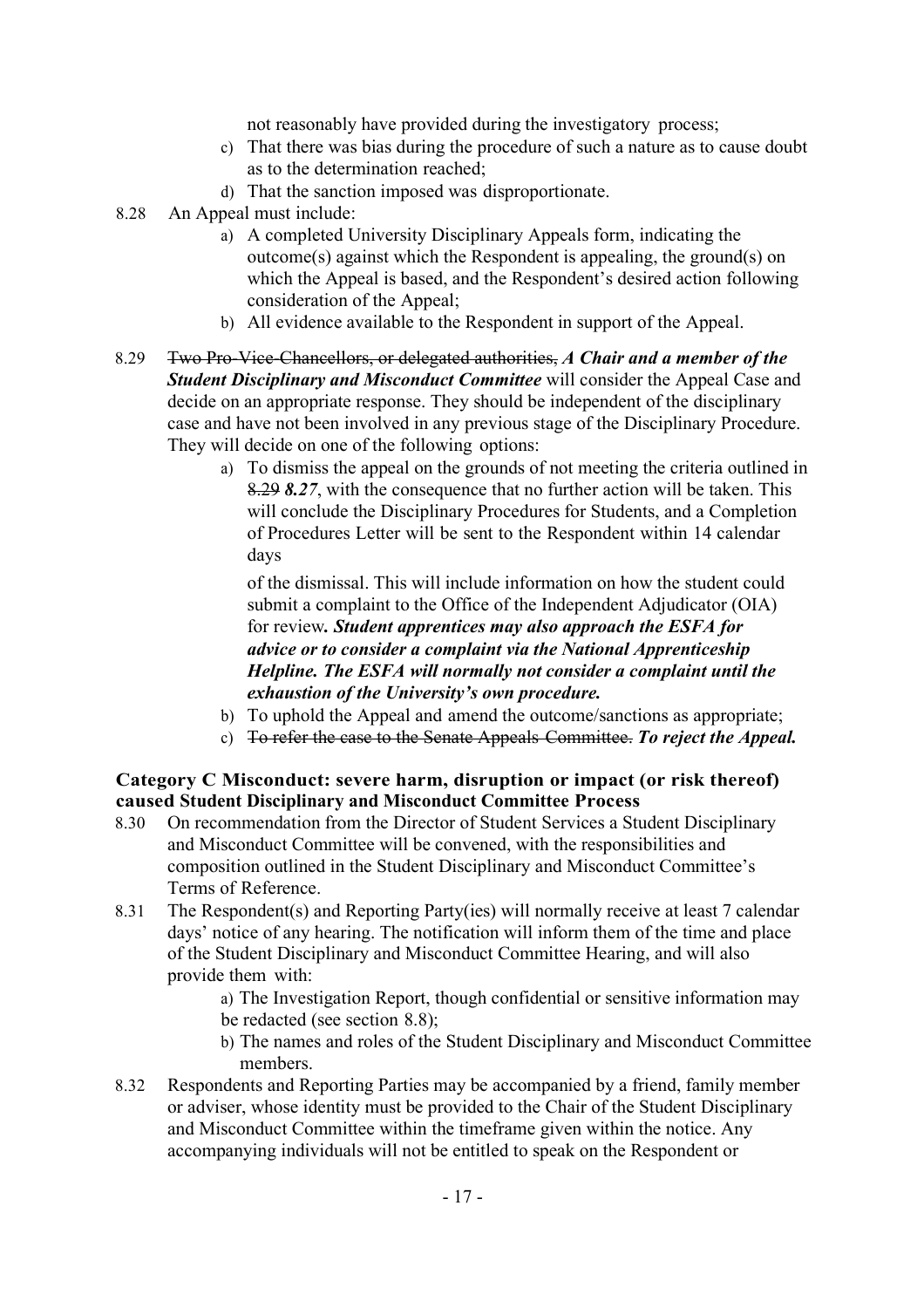Reporting Parties behalf during the hearing.

- 8.33 The Respondent will have at least 3 calendar days after receiving notice of the Student Disciplinary and Misconduct Committee Hearing to submit any evidence additional to that included in the Investigation Report, or in response to the findings of the Investigation Report. Inclusion of any additional evidence outside the timeframe, including if the respondent requests more than 3 days to submit additional evidence, will be at the discretion of the Chair. Any accepted additional evidence will be shared with all parties involved in the case, including the Reporting Party. This may result in the Student Disciplinary and Misconduct Committee being rescheduled.
- 8.34 If the Respondent fails to attend the Student Disciplinary and Misconduct Committee Hearing (either in person or virtually), having had appropriate notice of the Hearing's time and place, the Student Disciplinary and Misconduct Committee will consider the case in the Respondent's absence.
- 8.35 The Respondent will not be able to send a representative or spokesperson in their place, other than in exceptional circumstances and as agreed by the Chair of the Student Disciplinary and Misconduct Committee.

## **Conduct of a Student Disciplinary and Misconduct Committee Hearing**

- 8.36 The Student Disciplinary and Misconduct Committee will consider the Investigation Report. They will invite the Respondent to answer questions from the Committee. The Committee may also invite the Reporting Party (and may invite witnesses) to answer questions from the Committee.
- 8.37 Reporting Parties, Respondents and witnesses (including any friends, family members or advisors accompanying them in the Hearing) will not be entitled to question or cross-examine each other's statements, or to call witnesses additional to those named in the Investigation Report and invited by the Student Disciplinary and Misconduct Committee.
- 8.38 The Chair, in consultation with members of the Committee, will determine the order of proceedings and the conduct of the hearing.
- 8.39 The Student Disciplinary and Misconduct Committee will determine either:
	- a) That the Respondent is in breach of Regulation 7;
	- b) That there has been no breach of Regulation 7.
- 8.40 If the Respondent is found to be in breach of Regulation 7, the Student Disciplinary and Misconduct Committee will then decide on the sanction(s) to be applied using the University's Sanctioning guidelines.
- 8.41 The Respondent and Reporting Party will be informed of the Disciplinary Committee's decision in writing, no later than 7 calendar days, including how the have breached Regulation 7, any sanction(s) to be applied, and the time-frame in which they will apply. If the decision of the Student Disciplinary and Misconduct Committee is to recommend the expulsion of the student to Senate, the student will be informed of this in writing, no later than 7 calendar days along with any other sanction(s) or measures precluding the expulsion.

## **Appeal Process**

8.42 If the Respondent wishes to appeal against the decision of Student Disciplinary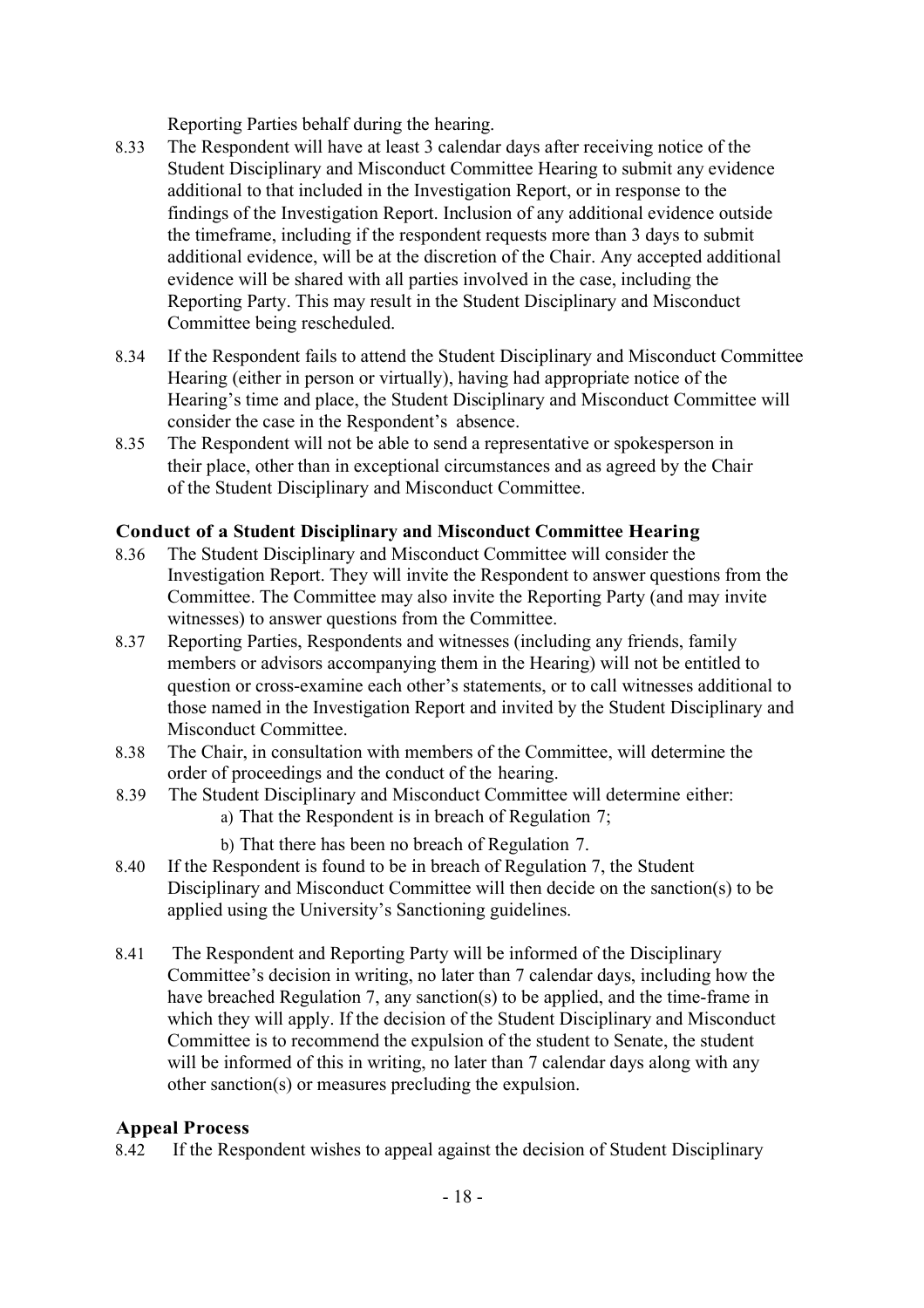and Misconduct Committee they may do this by submitting a written appeal to student[-discipline-appeals@bath.ac.uk](mailto:disciplinary-appeals@bath.ac.uk) within 14 days of receiving the Student Disciplinary and Misconduct Committee's decision. A Respondent may make an Appeal Case on one or more of the following grounds:

- a) That there was procedural error in the conduct of the investigation of such a nature as to cause doubt as to the determination reached;
- b) That new evidence has been made available which the Respondent could not reasonably have provided during the investigatory process;
- c) That there was bias during the procedure of such a nature as to cause doubt as to the determination reached;
- d) That the sanction imposed was disproportionate.
- 8.43 Appeals may be *are normally* heard by the (Senate or Council) Appeals Committee. Appeals in relation to a decision to expel a student from the University will be considered by the Council Appeals Committee (see Statutes Section 27.2); all other appeals will be *are normally* heard by the Senate Appeals Committee. *Temporarily during the coronavirus pandemic, appeals may be considered by one Senate member and one lay Council member on behalf of the Senate Appeals Committee; the appellant will normally be invited to put their case to the panel.*
- 8.44 An Appeal Case must include:
	- a) A completed University Disciplinary Appeals form, indicating the outcome(s) against which the Respondent is appealing, the ground(s) on which the appeal is based, and the Respondent's desired action following consideration of the appeal;
	- b) All evidence available to the Respondent in support of the Appeal.
- 8.45 If a student is appealing against the sanctions imposed on them as a result of the Disciplinary Process, those sanctions will normally still be applied whilst the appeal is ongoing. Any precautionary measures (see 8.56) will still apply during the Appeals process.
- 8.46 The Deputy Director (Academic Governance & Compliance) (or a delegated authority) and the Chair of Senate or Council Appeals Committee will assess the Appeal Case against the criteria in 8.44 and determine whether there are grounds for appeal. They will decide on one of the following options:

a) To dismiss the Appeal Case on the grounds of not meeting the criteria in 8.44, with the consequence that no further action will be taken. This will conclude the University Disciplinary Procedure, and a Completion of Procedures Letter will be sent to the Respondent within 14 calendar days of the dismissal. This will include information on how the student could submit a complaint to the Office of the Independent Adjudicator (OIA) for review*. Student apprentices may also approach the ESFA for advice or to consider a complaint via the National Apprenticeship Helpline. The ESFA will normally not consider a complaint until the exhaustion of the University's own procedure.*;

b) To refer the case to the Senate or Council Appeals Committee (see 8.50) 8.47 The outcome of the Appeal process will normally be communicated in writing to the Respondent (and all those directly involved) within 30 days of the

Appeal being lodged. Senate or Council Appeals Hearing

8.48 When an appeal is determined to be eligible the Senate or Council Appeals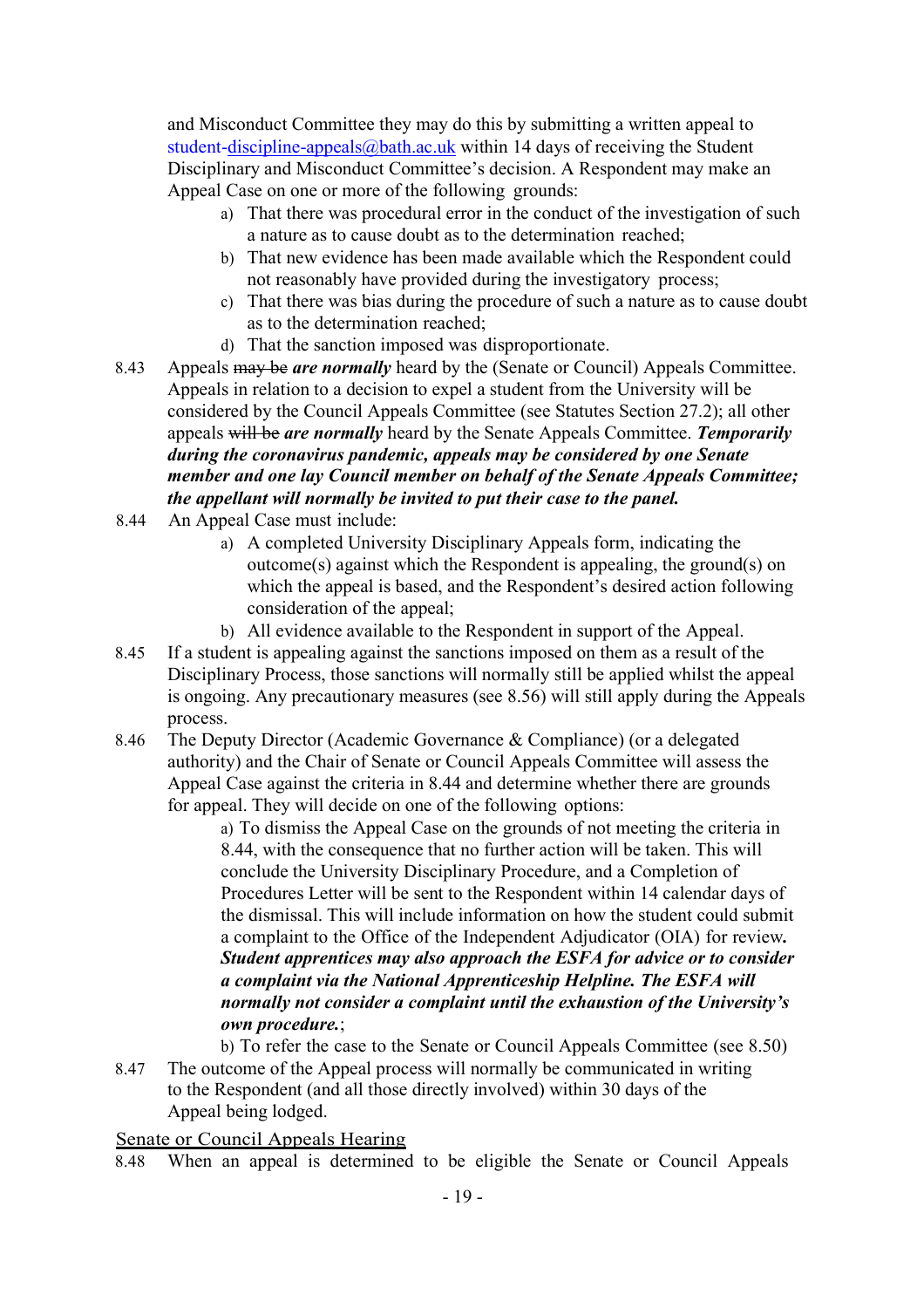Committee will *normally* be convened, with the responsibilities and composition outlined in their Terms of Reference. *See 8.49 - 8.50. When a Council and a Senate member determine an appeal during the coronavirus pandemic, the decision will be made in light of the appeal information submitted, although the members may request clarification from either party.*

- 8.49 The Senate or Council Appeals Committee will consider the appeal case. The Senate or Council Appeals Committee may invite the Respondent to provide a verbal or written statement and answer questions from the Committee. The Reporting Party and any witnesses will not normally be invited to attend a Senate or Council Appeals Hearing. The Chair of the Student Disciplinary and Misconduct Committee may be invited to explain the decision of the Student Disciplinary and Misconduct Committee.
- 8.50 Respondents (and, if invited, Reporting Parties) may be accompanied by a friend, family member or adviser.
- 8.51 The Senate or Council Appeals Committee will decide on an appropriate response to the appeal. They will decide on one of the following options:
	- a) To reject the appeal case, confirming the original outcome and sanctions;
	- b) To uphold the appeal case, and amend the outcome or sanctions appropriately;
	- c) To conduct additional investigative activities of new evidence, up to and including a re-hearing of the original allegation. In this instance, the Senate Appeals Committee will take the role of the Student Disciplinary and Misconduct Committee.
- 8.52 At the completion of the internal Appeals Process an outcome and Completion of Procedures Letter should be sent to the Respondent within 14 days. This will include information on how the student could submit a complaint to the Office of the Independent Adjudicator (OIA) for review. *Student apprentices may also approach the ESFA for advice or to consider a complaint via the National Apprenticeship Helpline. The ESFA will normally not consider a complaint until the exhaustion of the University's own procedure.)*.
- 8.53 If an appeal is not submitted within 14 calendar days the student can request a Completion of Procedures letter. A Completion of Procedures letter can be requested within 28 days of the disciplinary outcome being communicated.

#### PRECAUTIONARY MEASURES

- 8.54 The University will take appropriate action to protect the safety and wellbeing of its members. Any interventions will be identified through a risk assessment conducted by trained members of University Staff.
- 8.55 Precautionary measures may include, but will not be limited to, one or more of the following options:

a) Referral to an appropriate support service, such as Student Services, the Students' Union, or an external organisation;

b) A 'no contact' agreement to be put in place between the alleged Respondent, Reporting Party, and/or any witnesses;

c) Changes to the accommodation of the alleged Respondent, Reporting Party, and/or any witnesses;

d) Exclusion from certain parts of the University (see 8.61)

e) Suspension from the University (see 8.60)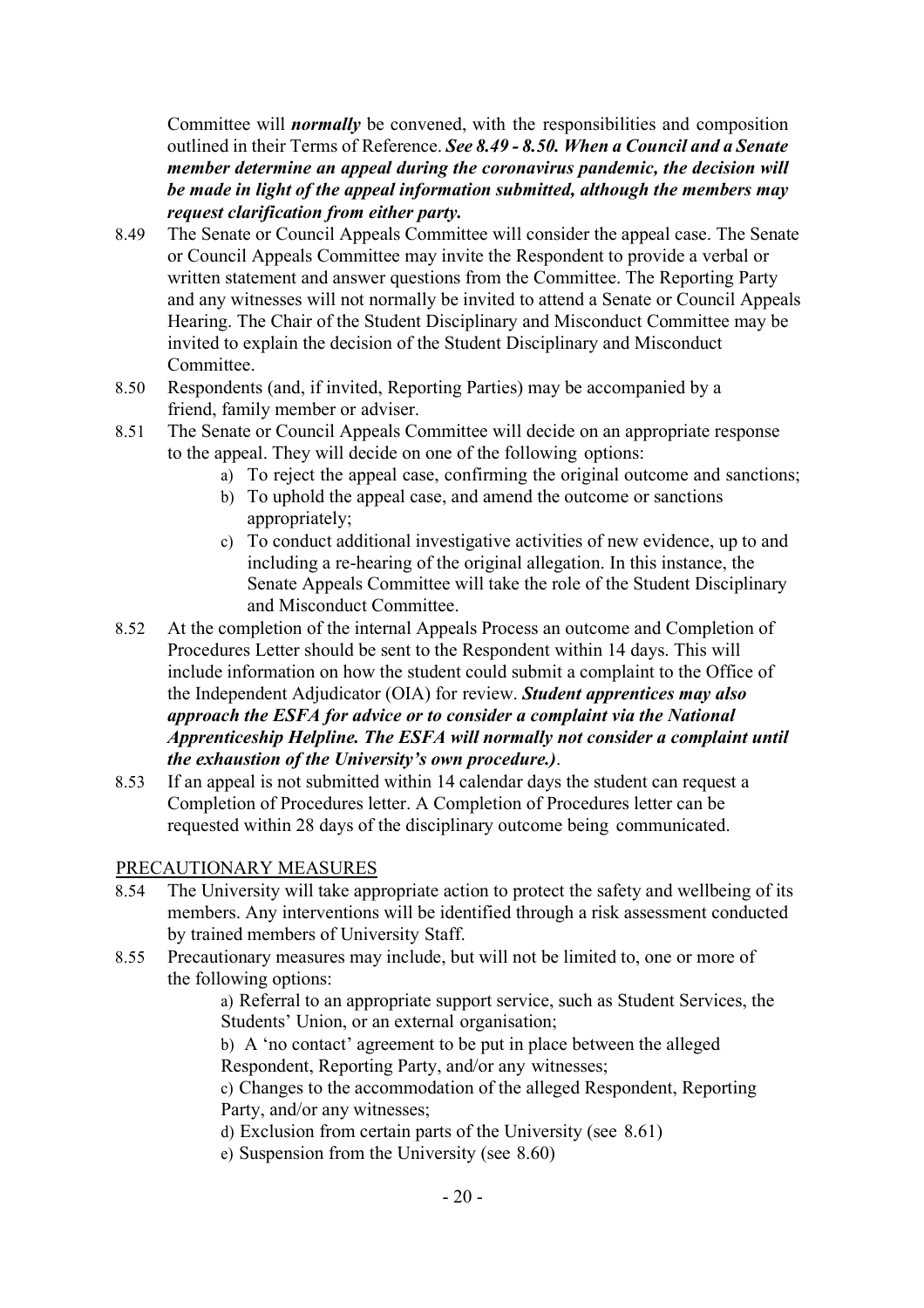8.56 These precautionary measures will be regularly reviewed throughout these Disciplinary Procedures. They do not constitute a sanction, and make no presumption as to whether or not the Respondent has committed the alleged misconduct.

### **Suspension or exclusion as a precautionary measure**

- 8.57 A Student who fits one or more of these categories:
	- a) Has been accused of misconduct;
	- b) Has a criminal charge pending against them;
	- c) Is the subject of police investigation;
	- d) Has failed to comply with precautionary measures (see 8.56);

may as a precaution be suspended from any academic activities or excluded from any part of the University by the Vice-Chancellor or delegated authority (see 8.5), who will determine the period of such suspension or exclusion. Any such exclusion or suspension will be reported to Senate at its next meeting. *The University will inform the student apprentice's employer of any suspension or exclusion.*

- 8.58 The precautionary suspension of a student involves a total prohibition on attendance or access to the University and on any participation in University activities including placement, study abroad or exchange activities. However, it may be subject to qualification such as permission to attend for specified academic purposes or for limited and prescribed access to the University for the purpose of obtaining information relating to a disciplinary or court hearing.
- 8.59 Exclusion of a Student involves prohibition on entering certain areas of the University and exercising the functions or duties of any office or committee membership in the University or the Students' Union. The details would be specified in writing by to the student.
- 8.60 Where a decision has been made to temporarily exclude or suspend a student as a precautionary measure, the student will not be able to Appeal this decision until the Disciplinary Process is concluded.
- 8.61 A request may be made to the Students' Union that the student be excluded from Students' Union premises or activities.

#### **Involvement of the Police and Criminal Courts**

- 8.62 If there is an allegation which could also constitute an offence under criminal law, the University may refer this directly to the police. The University may also become aware through other means, of criminal cases involving University students. In either instance, any University disciplinary action will be put on hold until the criminal case is concluded, to prevent prejudicing a criminal investigation. Where relevant necessary precautionary measures (see 8.56) will be implemented.
- 8.63 Where an allegation which may constitute a criminal offence has been raised the Reporting Party will have a choice as to whether to report to the police, other than in circumstances where there is a risk to the safety of the University or wider community, or a legal obligation to report a particular allegation. In these cases, the University's decision to refer to the police will be explained to the Reporting Party.
- 8.64 After Court proceedings have been completed the Vice-Chancellor will determine whether internal disciplinary action will be taken, and from which point in these procedures.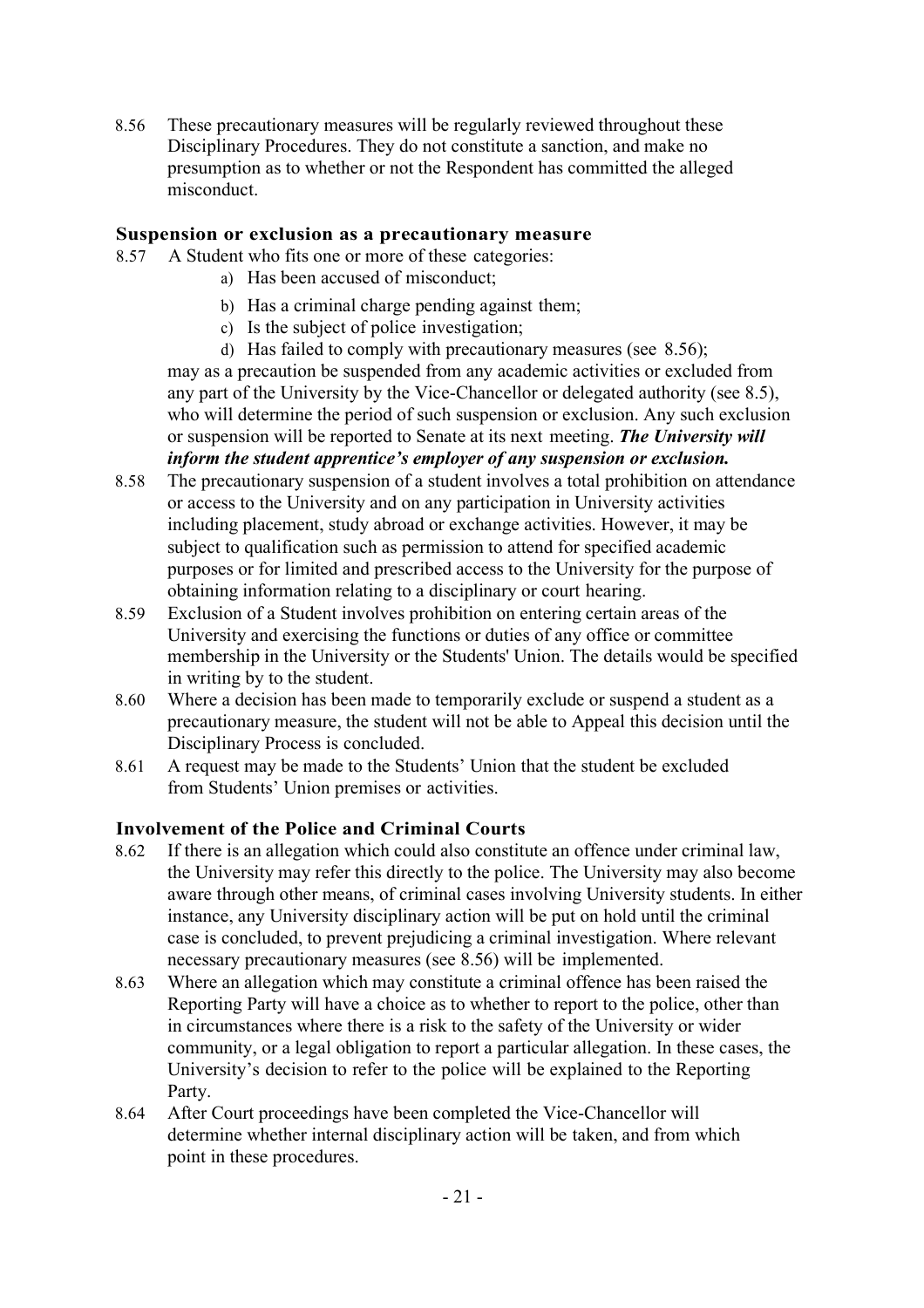- 8.65 Where an allegation has been proven and the Respondent has also been sentenced by a Court for the same incident, the penalty of the Court will be taken into consideration in determining the sanction under these Disciplinary Procedures. The University may impose additional sanctions according to its own Discipline Procedure.
- 8.66 The University may still proceed with the Disciplinary Procedure even if the police decide not to investigate an incident or if the Respondent is found not guilty. This is because those determining issues under this Procedure must make those judgements on the balance of probabilities, as opposed to beyond reasonable doubt, which is the burden of proof required for criminal cases.

## **Records and notification**

- 8.67 An internal record will be kept of hearings held by the Student Disciplinary and Misconduct Committee, the Senate Appeals Committee and the Council Appeals Committee.
- 8.68 The outcome of Student Disciplinary and Misconduct Committees, Senate Appeals Committees and Council Appeals Committees will be reported to the Senate at its next meeting.

*Amendments to these Regulations are approved by Senate. Any such amendments are identified above and will take effect from the date shown.*

*Date of Last Update: 14 June 2021*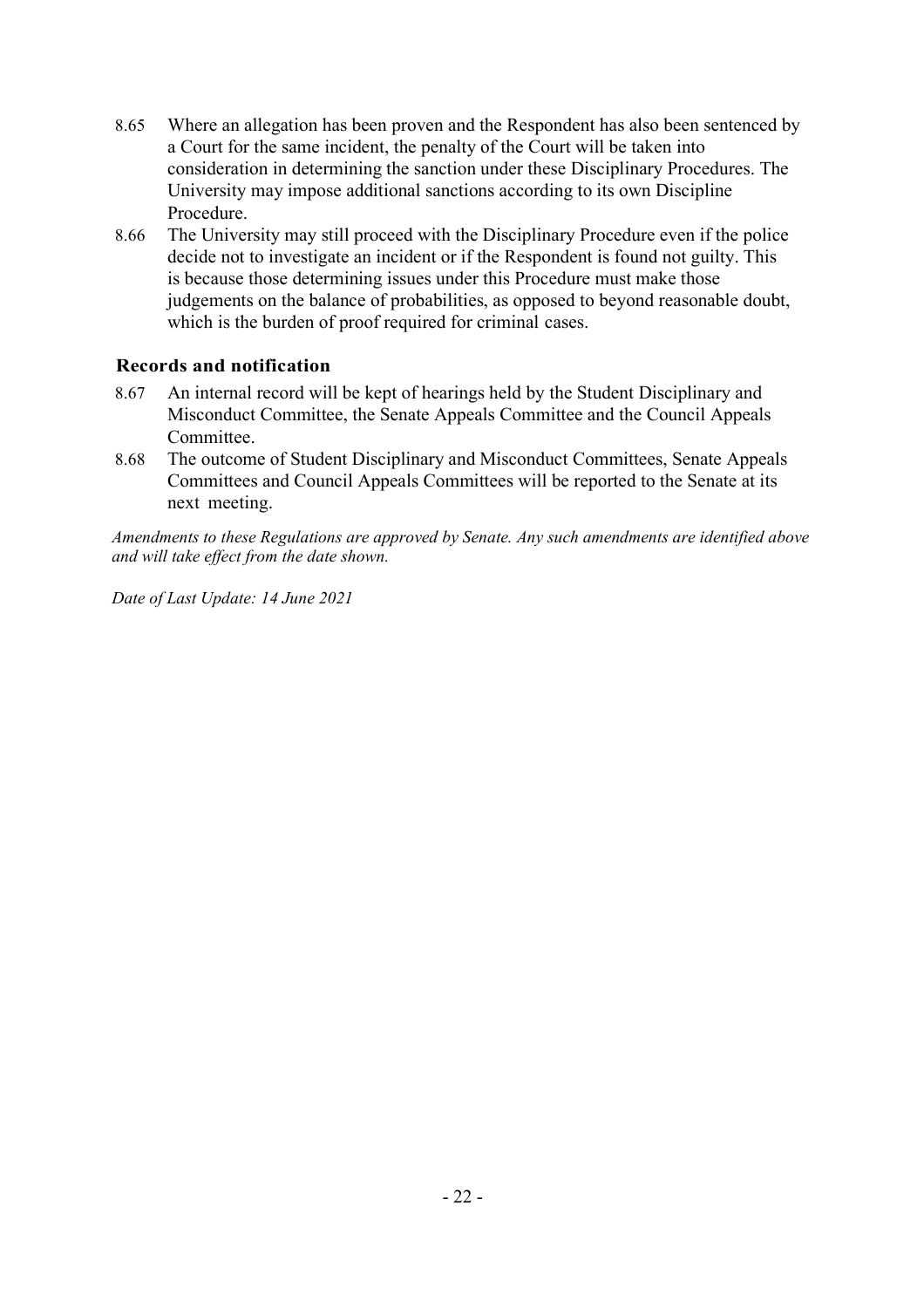# **9. RESERVATION OF AREAS**

- **9.1** The University recognises the wish of categories of its members and employees to have areas within the University premises reserved for their exclusive use.
- **9.2** Council may therefore determine that certain rooms be used for certain purposes only, and may on the recommendation of Senate approve the terms of agreements with the members of the Senior Common Room, the Students' Union, and such other bodies as it sees fit whereby areas are reserved for their exclusive use, and such agreements duly signed by the parties shall have the force of regulations.

*Amendments to these Regulations are approved by Senate. Any such amendments are identified above and will take effect from the date shown.*

*Date Published: 7 October 2020*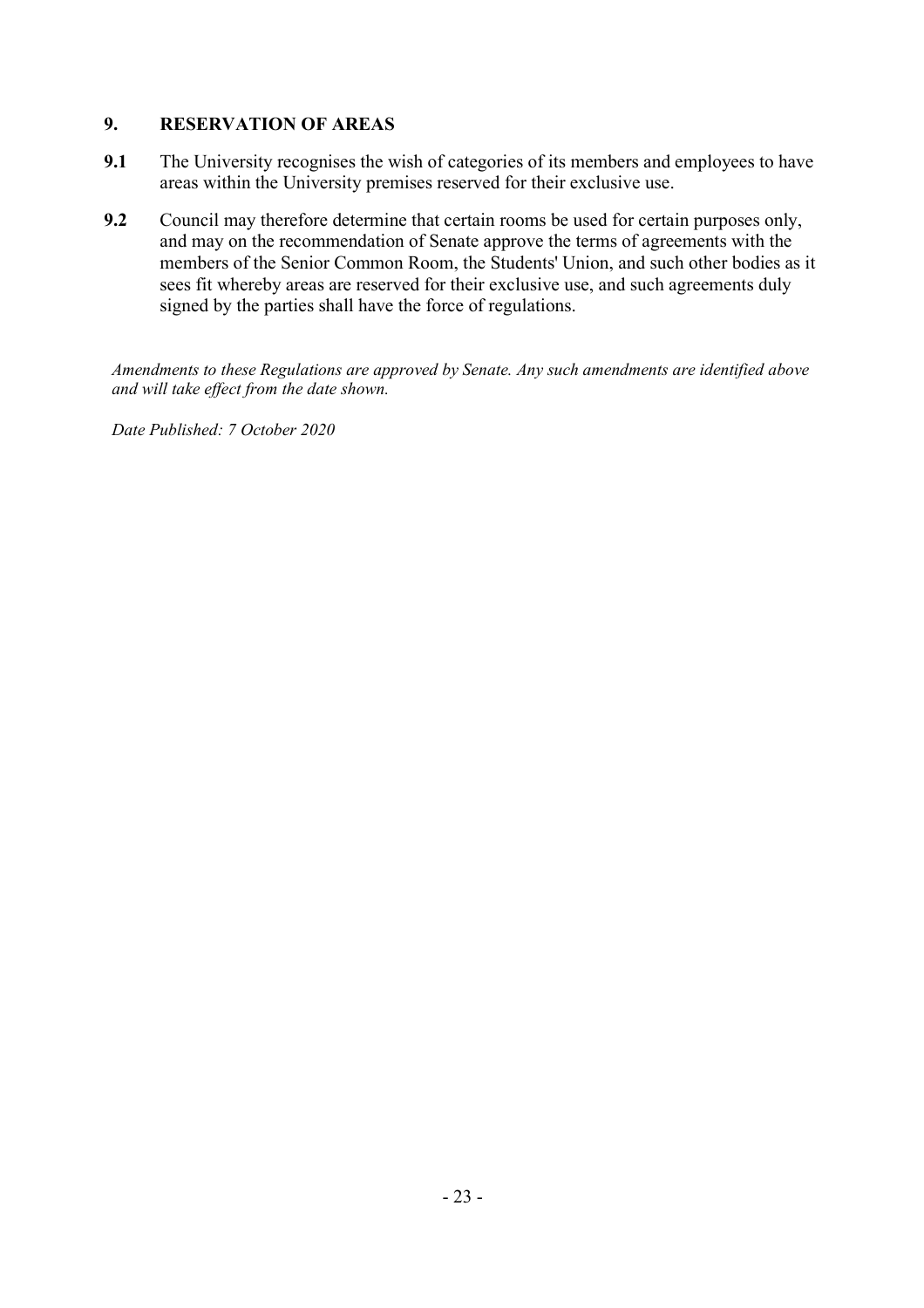# **10. USE OF FACILITIES**

### **10.1 Introduction**

The use of University facilities (Library and Learning Centre, Computing facilities, Sports facilities) is governed by this Regulation and by local rules and regulations which have the force of University Regulations for discipline. These local rules and regulations are issued and amended on the authority of the University Librarian, the Director of Computing Services or the Director of Sport, as appropriate, in consultation with any relevant University Committee representing the interests of the users. Any inappropriate behaviour not relating to the use of facilities, or which is considered sufficiently serious to warrant further disciplinary action, will be dealt with in accordance with Regulation 8.

## **10.2 The Library and Learning Centre**

(a) The University Librarian may from time to time make such rules and regulations as may be necessary for the maintenance of good order and satisfactory conditions for users of the facilities. Such rules and regulations will be publicised in Library publications and on the Library's website [\(http://www.bath.ac.uk/library/\)](http://www.bath.ac.uk/library/).

(b) Any breach of Library rules and regulations, including the misuse of a University Library Card*,* renders the user liable to suspension or removal of borrowing rights or exclusion from the Library and Learning Centre. For Members of the University any withdrawal of facilities by the University Librarian will be subject to a right of appeal to the Deputy Vice-Chancellor and Provost.

(c) Fines for overdue lent materials are levied at the rates agreed from time to time by the University Librarian, in consultation with staff and student representatives. Current fines in force are advertised at the Library Issue Counter and on the Library's website [\(http://www.bath.ac.uk/library/\)](http://www.bath.ac.uk/library/).

(d) The University Librarian may additionally impose fines or replacement costs on any individual responsible for damage or loss of Library property, where such fines may represent the material and administrative costs to the Library of reparation.

(e) The following are eligible to make use of the Library:

- Members of the University as defined in Section 2 of the Statutes
- Other persons at the discretion of the University Librarian

All Members of the University who wish to use the Library are required to register on the occasion of their first visit. Persons who are not Members of the University may register as external members, subject to any required fee payment.

Any member of the public may apply in writing to the University Librarian for occasional reference use of the Library, on the understanding that the material consulted is not readily available to the public elsewhere within the region or at other libraries accessible to the applicant. Where permission is granted, individuals must provide proof of identity and must sign a visitors' book for each admission.

(f) Borrowing from the Library, subject to current rules and regulations, is an automatic right of staff and students of the University who are defined as Members of the University by the Statutes. Borrowing rights may be arranged for other persons at the discretion of the University Librarian and subject to any required fee payment.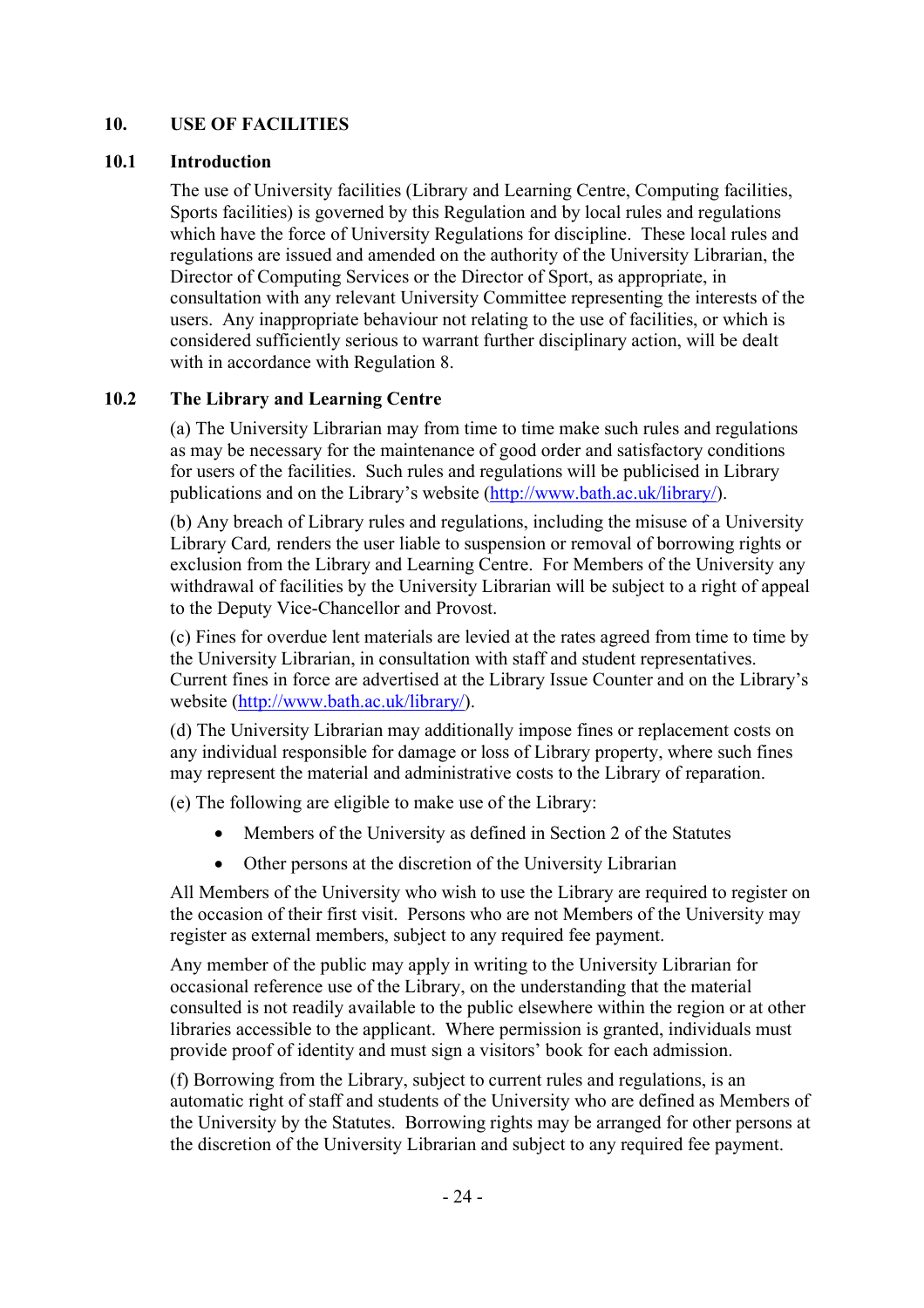(g) The hours of opening of the Library and Learning Centre are determined by the University Librarian from time to time in accordance with the needs of the University. Within these hours, use may be restricted to consultation at certain times of the day.

(h) Smoking, eating and drinking are not permitted within the Library.

(i) Silence must be maintained in the silent study areas of the Library.

### **10.3 Computing Facilities**

#### **Definitions:**

(i) Computing facilities: any facility which is directly or indirectly linked through a computer processor (including the use of authorised software) whether or not all or part of the process lies under the jurisdiction and ownership of the University of Bath.

(ii) Head of Department: Heads of Departments, the Deans, the Heads of School, the Librarian, the Chief Digital Information Officer, or the Heads of such other units as Senate may determine.

(iii) Code of Practice - Computer Users Code of Practice issued by Computing Services [\(http://www.bath.ac.uk/bucs/aboutbucs/policies-guidelines/policies](http://www.bath.ac.uk/bucs/aboutbucs/policies-guidelines/policies-acceptable-use.html)[acceptable-use.html\)](http://www.bath.ac.uk/bucs/aboutbucs/policies-guidelines/policies-acceptable-use.html)

(iv) eduserv chest - software and information negotiation and licensing services for education and the public sector

(v) JANET/SuperJANET - Joint Academic Network

(a) All users of computing facilities are bound by general law, this Regulation, the Code of Practice, together with any specific rules that a Head of Department may from time to time introduce which apply to specific facilities within the appropriate department or to specific users.

(b) Computer facilities shall be used for approved purposes and by approved users only. If a person appears to be using computing facilities for other purposes which are in breach of the Code of Practice, that person shall be subject to the regulatory disciplines laid down in the Code of Practice.

(c) All users must respect the rights of others including those in proprietary software and datasets. The University subscribes to the eduserv User Acknowledgement of Third Party Rights [\(http://www.eduserv.org.uk/services/Chest-Agreements/about](http://www.eduserv.org.uk/services/Chest-Agreements/about-our-licences/user-obligations)[our-licences/user-obligations\)](http://www.eduserv.org.uk/services/Chest-Agreements/about-our-licences/user-obligations). Breaches of these obligations shall be deemed to be breaches of this Regulation.

(d) Intended users of computing facilities for financial gain must obtain approval in advance from the appropriate Head of Department, in order to ensure that suitable arrangements are made and to avoid infringement of licensing regulations. Such use must not start without the written permission of the relevant Head of Department. Such usage must also conform to the regulatory measures laid down in the JANET-Acceptable Use Policy [\(https://community.ja.net/library/acceptable-use-policy\)](https://community.ja.net/library/acceptable-use-policy).

(e) No person shall use computing facilities to hold or process personal data except in accordance with the provisions of the Data Protection Act 1998, or its successor Acts, in accordance with the procedures laid down by the University for that purpose.

(f) No person shall make use of computing facilities allocated to another person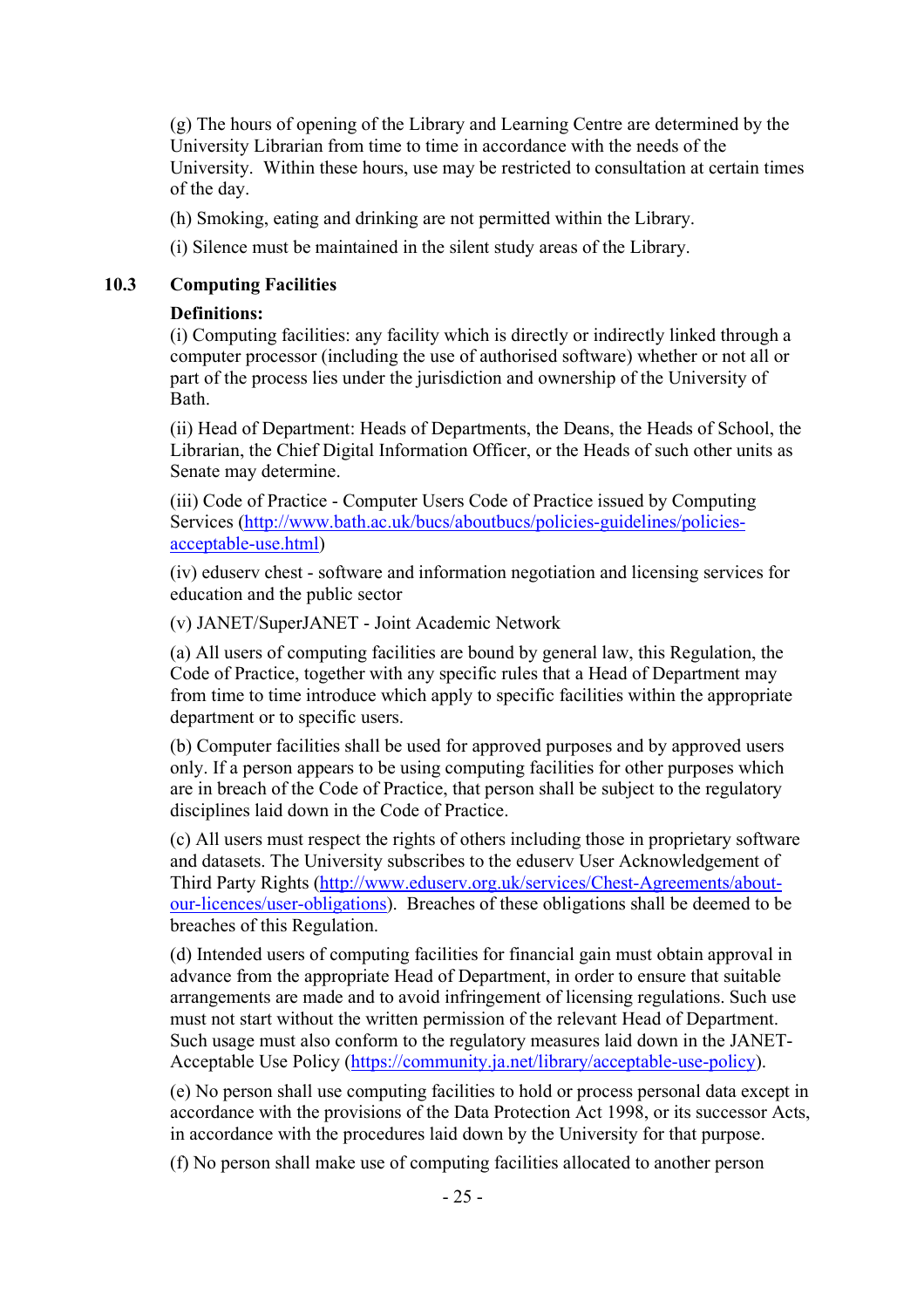without the specific authorisation of the appropriate Head of Department.

(g) Where a breach of the Regulation, or the Code of Practice, occurs or is alleged, the user in breach shall be subject to the procedures laid down in the Code of Practice.

(h) Breaches of any rules relating to a computing facility will be regarded as a prima facie evidence of a breach of discipline. If the user in breach is a student, disciplinary measures may be taken under the appropriate Regulation or Statute, regardless of the academic consequences.

If the user in breach is a member of staff, disciplinary measures may be taken through the Director of Human Resources.

(i) Potentially criminal behaviour may be reported by the University directly to the police. A note of current relevant law is appended to the Code of Practice. (Regulations 7 and 8 also refer).

# **10.4 Sports Facilities**

(a) The Director of Sport may from time to time make such rules and regulations as may be necessary for the maintenance of good order and for the safety of users. Such rules and regulations will be displayed in appropriate places.

(b) Any breach of local rules and regulations for the use of sports facilities renders the user liable to suspension or exclusion from the facilities. The Director of Sport, with or without such rules and regulations, has the power to withhold facilities. For members of the University an appeal against any withdrawal of facilities may be made to the Deputy Vice-Chancellor and Provost.

(c) The following are eligible to make use of the sports facilities:

- Members of the University as defined in Section 2 of the Statutes
- Other persons at the discretion of the Director of Sport.

Any person using the facilities may be required to produce evidence of eligibility.

(d) The hours of opening of the sports facilities are determined by the Director of Sport from time to time in accordance with the needs of the University. Within these hours, use may be restricted to certain categories of persons at certain times of the day.

(e) Any person committing a breach of any of the local rules and regulations or causing a disturbance within the facilities may be asked to leave.

*Amendments to these Regulations are approved by Senate. Any such amendments are identified above and will take effect from the date shown.*

*Date of Last Update: 25 September 2020*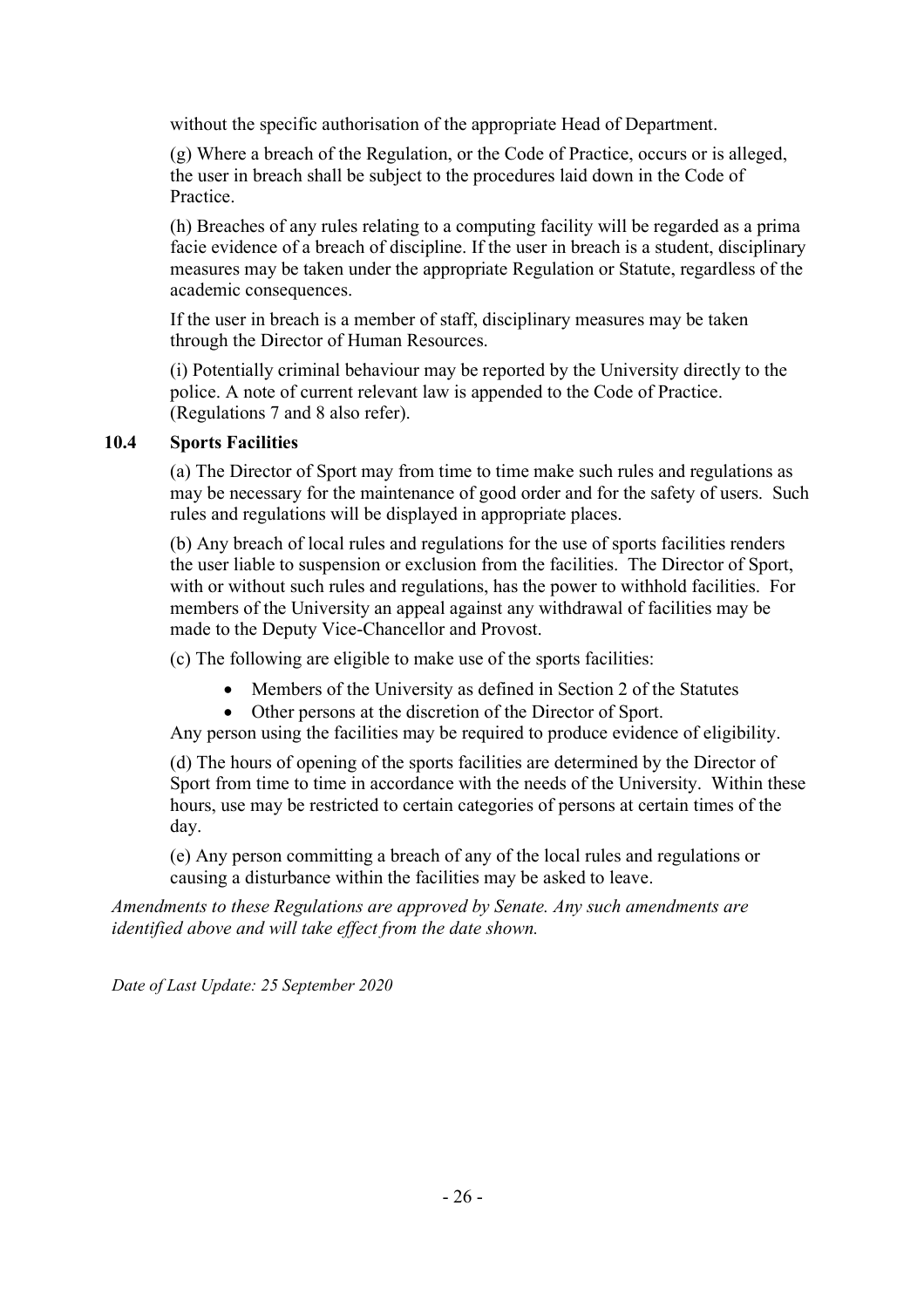# **11. DOGS AND OTHER PET ANIMALS**

Dogs and other pet animals may not be brought into University buildings or on to the playing fields, with the exception of assistance dogs for people with disabilities.

*Amendments to these Regulations are approved by Senate. Any such amendments are identified above and will take effect from the date shown.*

*Date Published: 7 October 2020*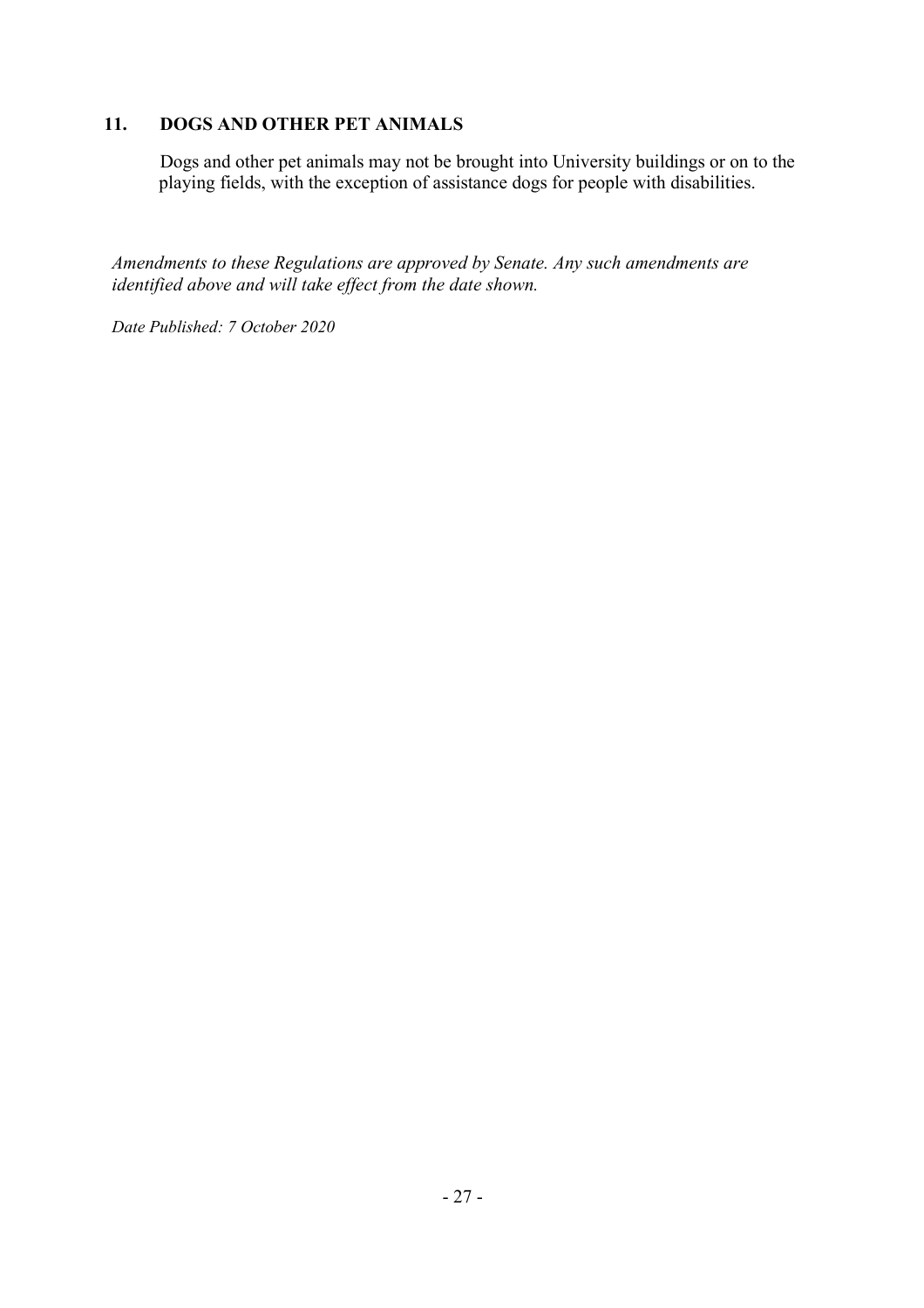# **12. USE OF MOTOR VEHICLES ON THE UNIVERSITY SITE**

- **12.1** No motor vehicle may be driven or parked within the University grounds unless it is licensed, insured, roadworthy and registered with the University through the Head of Security. Learner drivers are not permitted to drive within the University grounds whether accompanied by a qualified driver or not.
- **12.2** A vehicle will not be accepted for registration unless the person wishing to register it possesses a full driving licence.

If registration is granted, a permit will be issued in the form of an identification parking permit. This must be displayed on the vehicle so that it is clearly visible.

- **12.3** A permit is issued subject to the conditions notified at the time of issue, and will be cancelled if the conditions are not complied with.
- **12.4** Undergraduate students living in non-University accommodation in postal districts BA1 and BA2 will not be granted a permit except in exceptional circumstances.
- **12.5** Students living in University accommodation on or off campus may not park motor vehicles on University property, unless granted a permit, or on public roads within the City of Bath boundaries. Permits will only be issued in exceptional circumstances.
- **12.6** When a registered driver disposes of his or her vehicle the Head of Security must be notified and the permit returned to the Head of Security. If the registered driver wishes to bring a different vehicle into use a fresh permit must be obtained before doing so.
- **12.7** The University has a parking enforcement procedure, details of which can be found at [www.bath.ac.uk/security/parking.](http://www.bath.ac.uk/security/parking) Security Officers are authorised to take appropriate action under this procedure to deal with vehicles which they consider to be improperly parked; action could include the issue of a warning or civil penalty notices.
- **12.8** Drivers must observe the speed limits in force on roads within the University site, and drivers must observe the road signs for the safety of all road users. Drivers must stop when requested to do so by the Security Staff.
- **12.9** The University reserves the right to remove unauthorised vehicles and to dispose of them. The vehicle owner shall have no claim against the University if it exercises this right.

*Amendments to these Regulations are approved by Senate. Any such amendments are identified above and will take effect from the date shown.*

*Date Published: 7 October 2020*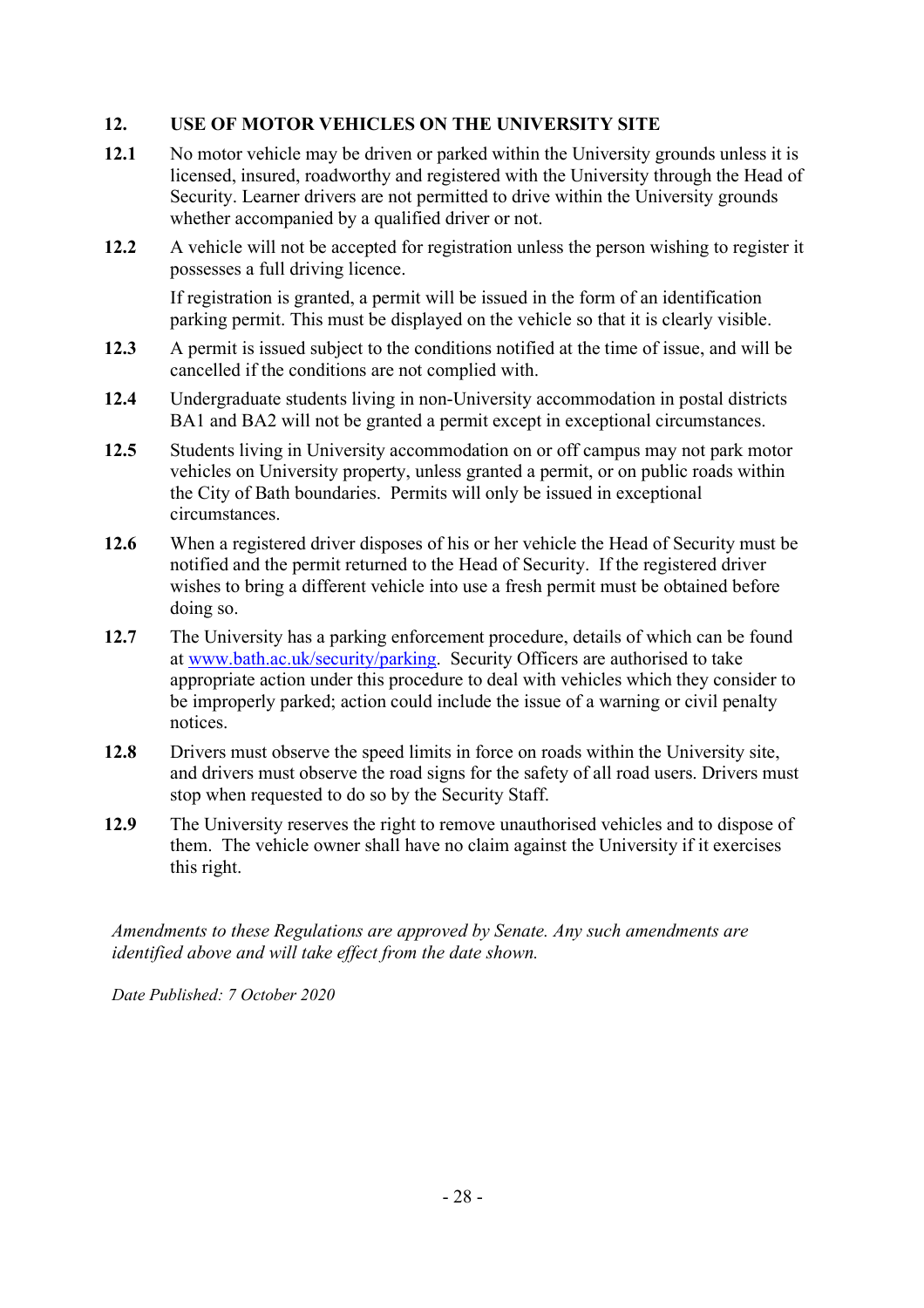## **13. ADMISSIONS REGULATIONS FOR FIRST DEGREES** *BY DEGREE APPRENTICESHIP*

13.1 No applicant shall be admitted to a programme leading to a first degree in the University, except by special permission, unless:

(a) he or she has satisfied the general entrance requirements of the University and

(b) he or she has satisfied the specific requirements for the programme to which admission is sought and

(c) he or she, if under 18 on 1st October of the year in which admission is sought, has complied with the requirements of the University Policy on the Admission of Students Under 18 and

(d) he or she has accurately informed the University of any relevant criminal convictions as directed during the application process and has complied with the University's requirements in relation to the further scrutiny of any criminal convictions and

(e) he or she has completed the application process for any checks and/or Disclosures required by the University from the Disclosure and Barring Service.

### **13.2 General Entrance Requirements**

The University maintains General Entrance Requirements for first degrees which will include at all times provisions that:

(a) applicants should hold an appropriate range of prior qualifications. Detailed requirements, including appropriate references to international equivalent frameworks, will be specified in the admissions area of the University website. International qualifications for which general entrance requirements are not specified will be assessed by the Recruitment and Admissions Office on a case-bycase basis;

#### **(b)** *[this regulation does not apply to apprentices]*

(c) Departments, Schools and partner organisations may apply for exemptions from the General Entrance Requirements where they have evidence to show that the candidate has other equivalent or acceptable qualifications and/or experiences. Written cases outlining the basis on which the department, School or partner organisation believes the candidate to be qualified for admission may be submitted to the Director of Academic Registry, or nominated deputy. The number and nature of exemptions will be monitored by Director of Academic Registry and any exceptional cases will be reported to Senate on an annual basis.

(d) Applicants must provide full and accurate information in relation to all the qualifications and personal information contained on a University application form. The University may withdraw the applications of candidates failing to do this.

## **13.3 Programme Requirements**

Programme requirements are approved by the Senate and may specify:

(a) the academic qualifications necessary for entry in addition to the general entrance requirements;

(b) any particular non-academic skills or attributes required for entry together with an indication of how these will be assessed as part of the admissions process;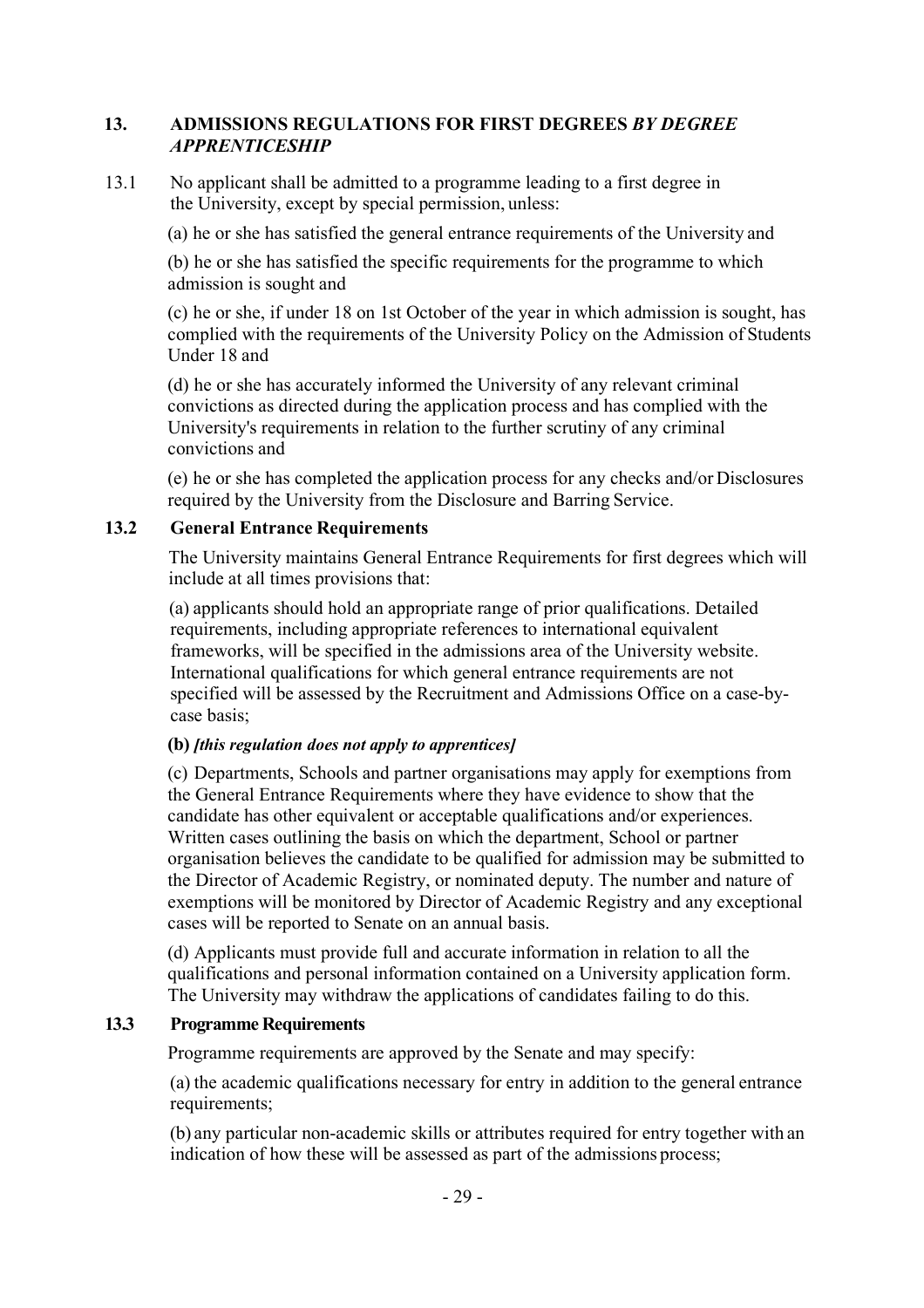(c)the nature of any additional tests which may form part of the admissions process and whether selective interviews are routinely required.

Departments, Schools and partner organisations are required to publish a summary of programme requirements in the Undergraduate Prospectus and, with appropriate further detail, on their web pages.

*Amendments to these Regulations are approved by Senate. Any such amendments are identified above and will take effect from the date shown.*

*Date of Last Update: 7 October 2020*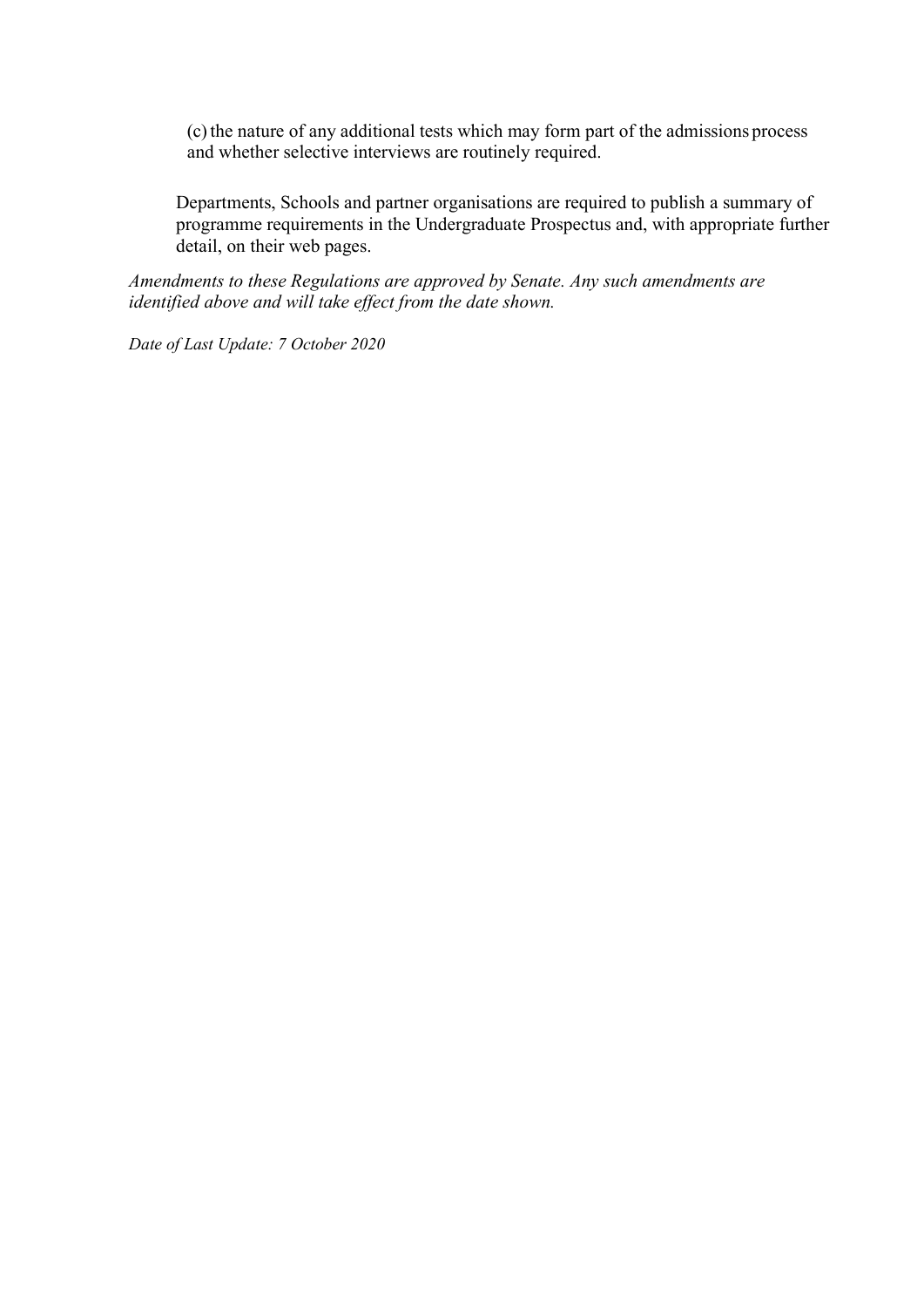# **14. ADMISSIONS REGULATIONS FOR DIPLOMA AND CERTIFICATE PROGRAMMES**

*[This regulation does not apply to apprentices]*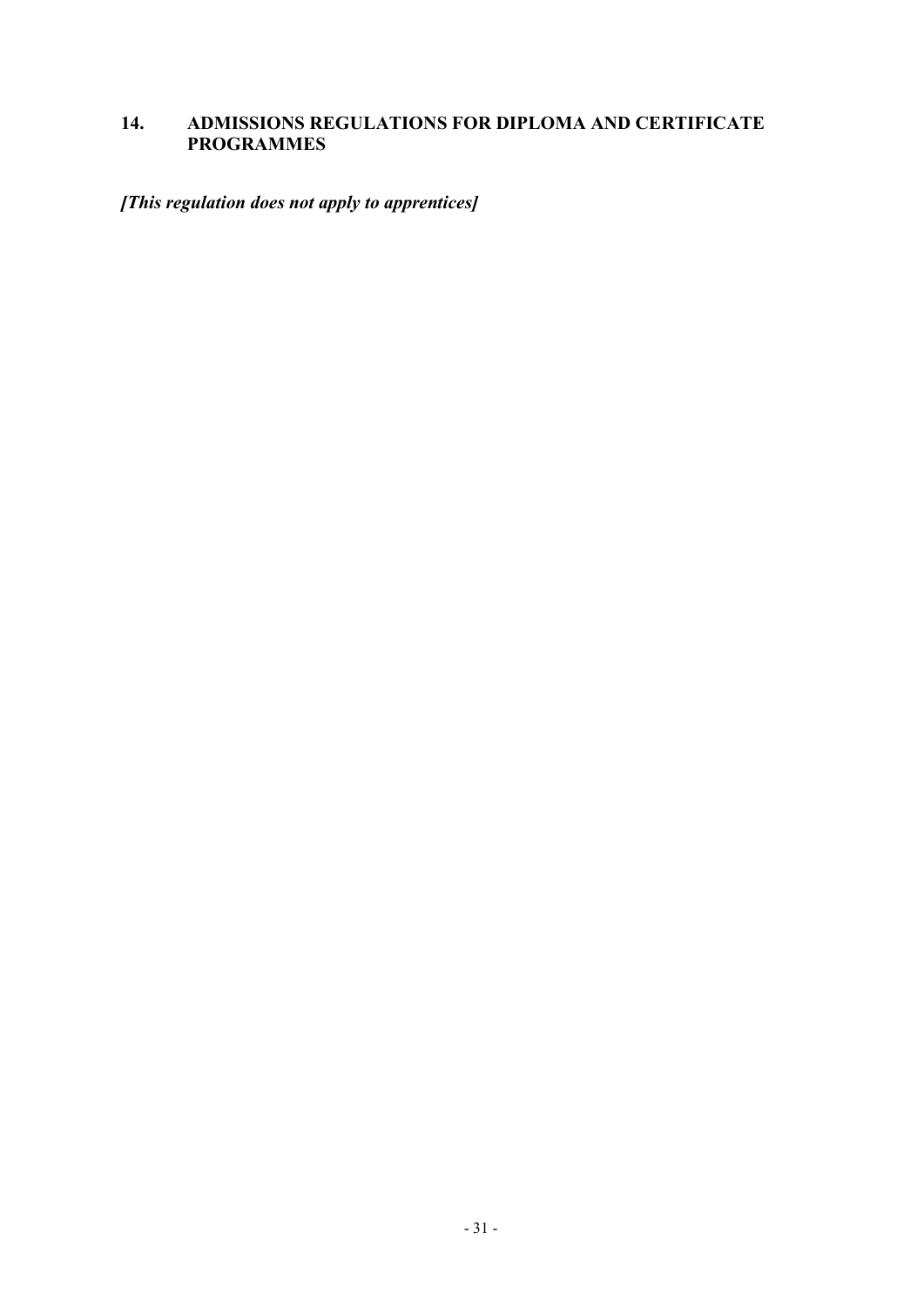### **15. ASSESSMENT OF UNDERGRADUATE AND TAUGHT POSTGRADUATE PROGRAMMES**

### **15.1 Scope**

(a) These regulations apply to all summative assessments, i.e. assessments used to determine progression or eligibility of an award, approved by Senate, or by any formally-constituted body receiving delegated authority from Senate to undertake such approval.

(b) These regulations do not apply to formative assessment, ie. assessment not defined in approved schemes of studies but contributing to the student's learning experience. Such formative assessment shall be entirely at the discretion of the appropriate academic Department.

### (c) *[Removed and replaced with the following]*

The New Framework for Assessment: Assessment Regulations (NFAAR) will constitute the regulations and procedures applicable to student *apprentices: <http://www.bath.ac.uk/registry/nfa/index.htm>*

## **15.1**(d) – (g) *[These regulations do not apply to apprentices]*

## **15.2-15.3** *[This regulation does not apply to apprentices]*

## **15.4 Regulatory Framework**

- (a) Detailed policies and guidelines relating to assessment procedures and the conduct of Boards of Examiners are included in the University's Quality Assurance Code of Practice. [\(http://www.bath.ac.uk/quality/cop/\)](http://www.bath.ac.uk/quality/cop/)
- (b)Schemes of assessment outline the regulations for progression and conferment associated with particular programmes. Schemes of assessment are published bythe Departments and are available to students.
- (c) The Director of Academic Registry, in consultation with Boards of Studies, may from time to time prescribe the procedure of preparing question papers, invigilation arrangements, and any other matters relating to assessment. These procedures will be published as University Rules.

#### **15.5 Use of Calculators in Examinations**

1. Candidates are not permitted to bring calculators into examinations unless the rubric of the examination specifically permits it. In such cases, only calculators approved by the Board of Studies under approved procedures will be permitted.

2. Where the rubric specifies the use of University-supplied calculators, candidates should on no account be allowed to use their own calculators even though the model be alleged to be identical to those supplied by the University.

3. No power supply will be made available to candidates.

4. Calculators must operate quietly and cause no disturbance to other candidates; invigilators are empowered to remove offending machines.

5. All forms of instruction manual, operating guide or aide memoire, and written or printed program record or listing, are prohibited.

**Note:** In rare instances, where students are permitted to use their own calculators, they use them at their own risk, and no account can be taken by the Examiners of any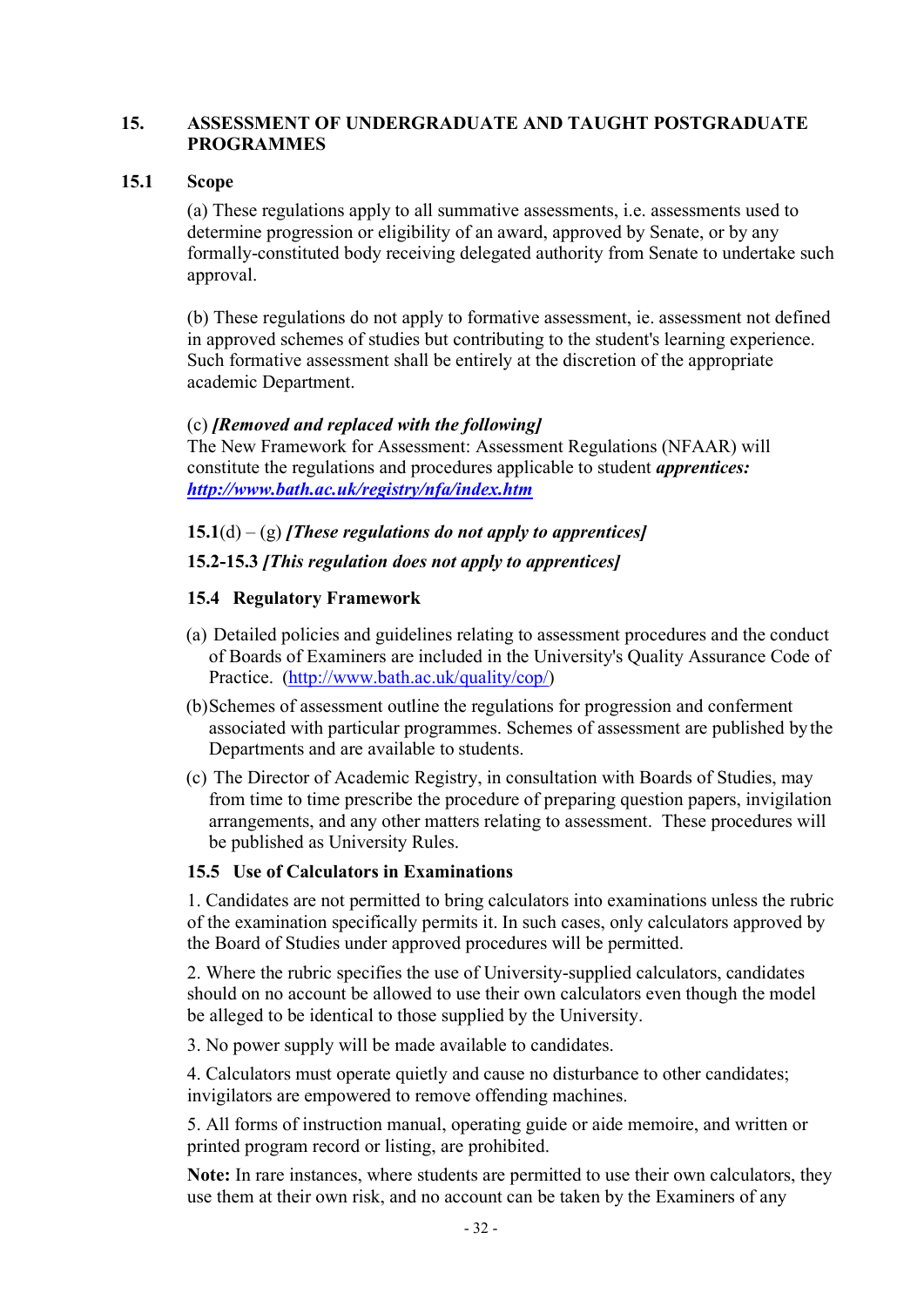malfunction.

## **15.6 Use of Dictionaries in Examinations**

1. Dictionary provision may be made as follows:

Senate has resolved that all candidates should be allowed access to an English (only) dictionary, except in cases where this is inappropriate because part of the purpose of the examination is to test the use of language. It is the responsibility of the Board of Studies concerned to determine which examinations are excluded from this provision.

2. English (only) dictionaries will be present in each examination venue and provided to students upon request during the examination.

3. Electronic dictionaries may only be used in examinations if their use has been approved by the appropriate Board of Studies as a special need for a named individual. The Board of Studies will determine the procedures necessary to ensure that such a named individual does not have an unfair advantage over other students through use of an electronic dictionary.

## **15.7 Maximum period for completion of study and assessment** (a) – (f) *[Removed and replaced by the following]*

*a) The typical period for completion of study and assessment will be stated in the approved scheme of study. Within reason, there is no maximum duration.*

*b) A student apprentice will have an individual 'Expected End Date' agreed by the student, employer and the University.* 

*Amendments to these Regulations are approved by Senate. Any such amendments are identified above and will take effect from the date shown.*

*Date of Last Update: 7 October 2020*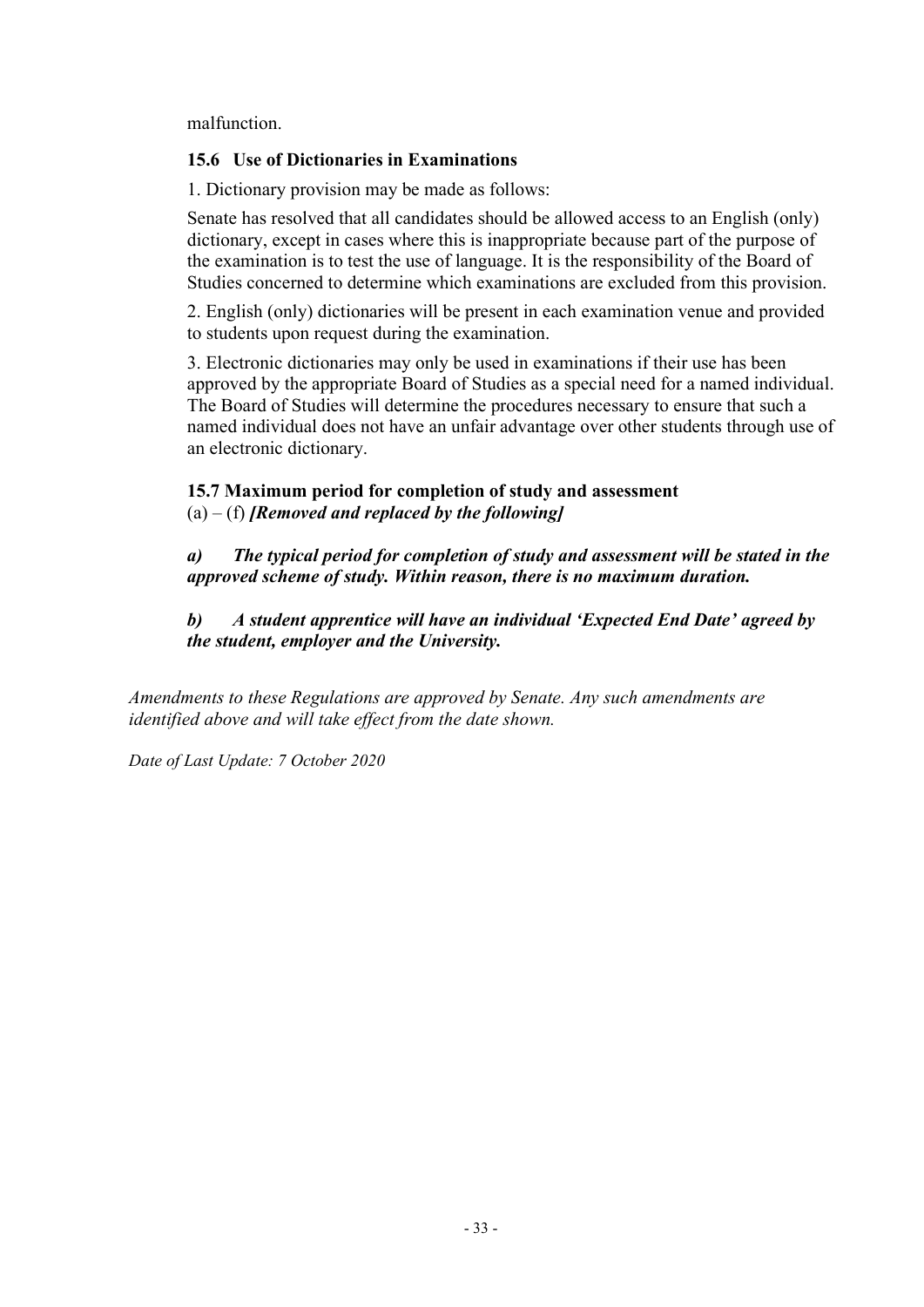### **16. ADMISSIONS REGULATIONS AND CONDITIONS FOR THE AWARD OF HIGHER DEGREES** *BY DEGREE APPRENTICESHIP*

These Regulations shall apply to the following higher degrees awarded by the University *as part of a Degree Apprenticeship*:

Master of Arts (MA) Master of Business Administration (MBA) Master of Research (MRes) Master of Science (MSc) *[The rest of this list has been removed as it does not apply to apprentices]*

## **16.1 General Provisions applying to Higher Degrees**

(a) ADMISSIONS PROVISIONS FOR ALL HIGHER DEGREES OTHER THAN DSc AND DLitt

Applicants must provide full and accurate information in relation to all the qualifications and personal information contained on a University application form. The University may withdraw the applications of candidates failing to do this.

No applicant shall be admitted to a programme leading to a higher degree in the University, except by special permission, unless:

*(i)* he or she has provided the University with satisfactory evidence of his or her standard of English language and *mathematics* ability. This evidence will normally comprise a formal recognised test. Minimum standards for entry to higher degrees, together with a list of recognised tests, will be approved by the Senate. *[The remainder of this paragraph has been removed as it does not apply to apprentices].*

and

- *(ii)* he or she has a first degree from a recognised higher education institution, normally at honours (or equivalent) level. Applicants who have an ordinary degree (or equivalent) may be admitted provided this is consistent with the department or school's approved admissions criteria. Applicants who do not have a degree but who may be qualified for admission through the assessment of Accreditation of Prior (Experiential) Learning must be considered under specific procedures in place in Departments and Schools and approved by the Board of Studies and
- *(iii)* he or she has satisfied any additional specific requirements for the programme to which admission is sought and
- *(iv)* he or she has accurately informed the University of any relevant criminal convictions as directed during the application process and has complied with the University's requirements in relation to the further scrutiny of any criminal convictions and
- (v) he or she has completed the application process for any checks and/or Disclosures required by the University from the Disclosure and Barring Service.
- *(vi) [This regulation does not apply to apprentices]*
- (b) CHANGES IN ACADEMIC DETAILS OF THE CANDIDATE'S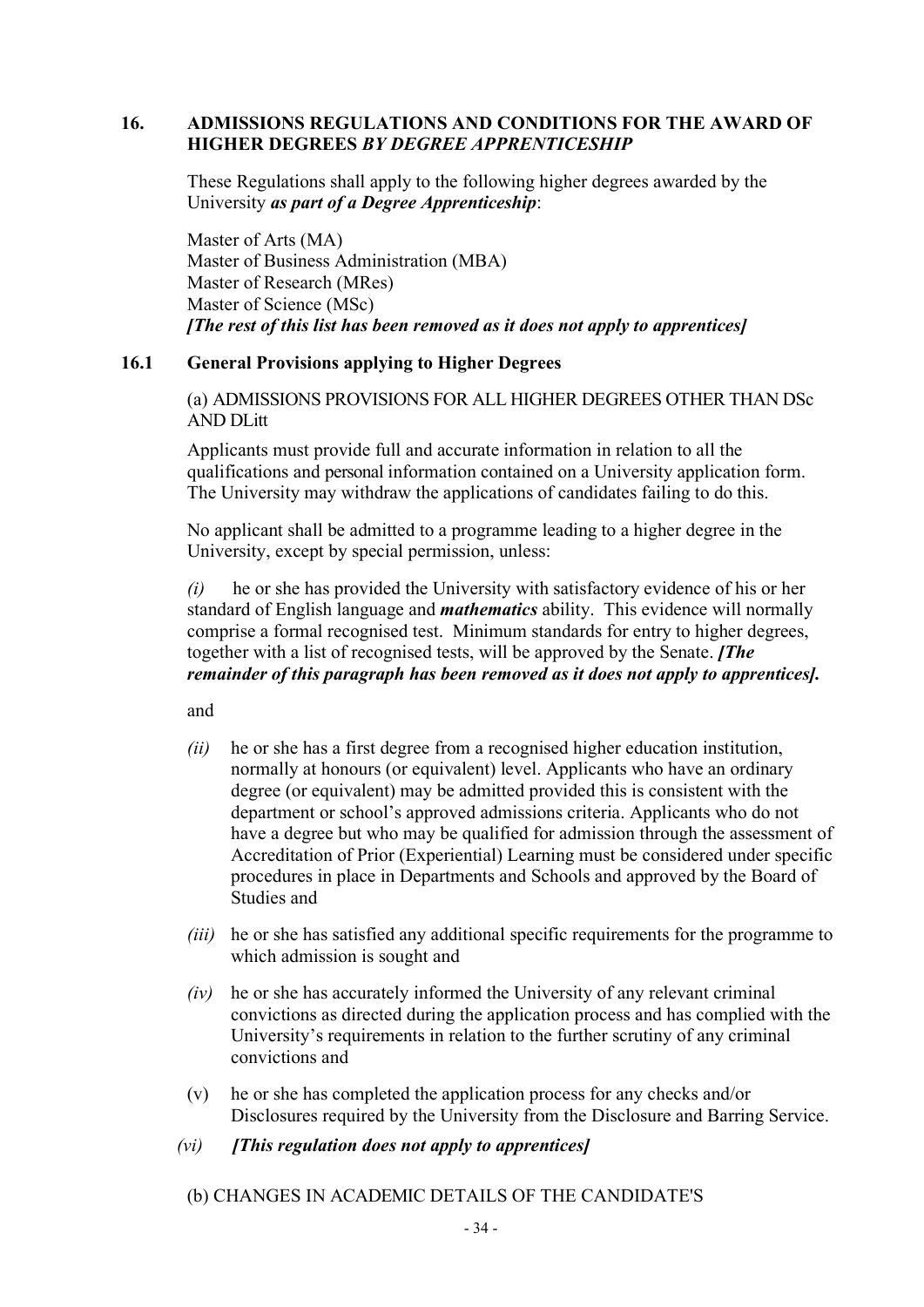## REGISTRATION FOR ALL HIGHER DEGREES

Any changes proposed to the academic details of the registration are subject to approval by the appropriate Board of Studies. 'Academic details' include the following: transfer from one programme of study to another (including confirmation of PhD registration and transfer from MPhil to PhD, both of which require Board of Studies' approval); change of mode of study (including transfer to 'writing up' status); change of supervisory arrangements; change of thesis/portfolio title; suspension of registration; extension of registration; termination of registration; withdrawal; transfer to another institution.

## (c) COMPLETION OF REGISTRATION PERIOD FOR THE DEGREES OF MA, MBA, MRes, MSc, *[The rest of this title has been removed]*

A *student* who, having completed the prescribed minimum period of attendance, has not completed the work and requires continued supervision and use of University facilities at the same level as during the prescribed minimum period, must continue to be registered. *[The remainder of this paragraph has been removed]*

A *student* who, having completed the prescribed minimum period of study, requires continued supervision and use of University facilities at a reduced level, must continue to be registered. *[The remainder of this paragraph has been removed]*

*[The remainder of this section has been removed as it does not apply to apprentices.]*

### (d) SUSPENSION OF REGISTRATION FOR ALL HIGHER DEGREES

*A student apprentice will normally complete the apprenticeship by their Expected End Date, as determined by the duration stated in the Scheme of Studies and Individual Learning Plan. However, a student apprentice* who has to discontinue the programme of study for a period of time by reason of illness or other specific reasons may apply for suspension of registration for a period *through their employer.* Each application must be considered by the Board of Studies on its merits and will not normally be granted for reasons other than the following:

*(i)* A serious or incapacitating injury, illness, or medical condition (or a sudden, marked deterioration in an on-going or longer-term condition), or an emergency operation.

*(ii)* Significant disruption of personal life including maternity, paternity, childbirth and, in the case of part-time students only, pressure from other business/employment. *(iii)* Election as a Students' Union Officer.

Appropriate corroborating evidence (such as a medical certificate) will normally be required in support of requests for suspension.

Approval will not normally be given for retrospective requests for suspension, or for periods of suspension totalling more than 12 months during a student's total period of registration.

*Unless otherwise stipulated by the Funding Rules of the Education and Skills Funding Agency, or by agreement between the University and the employer, no fees* shall be charged during a period of approved suspension of studies. Suspension of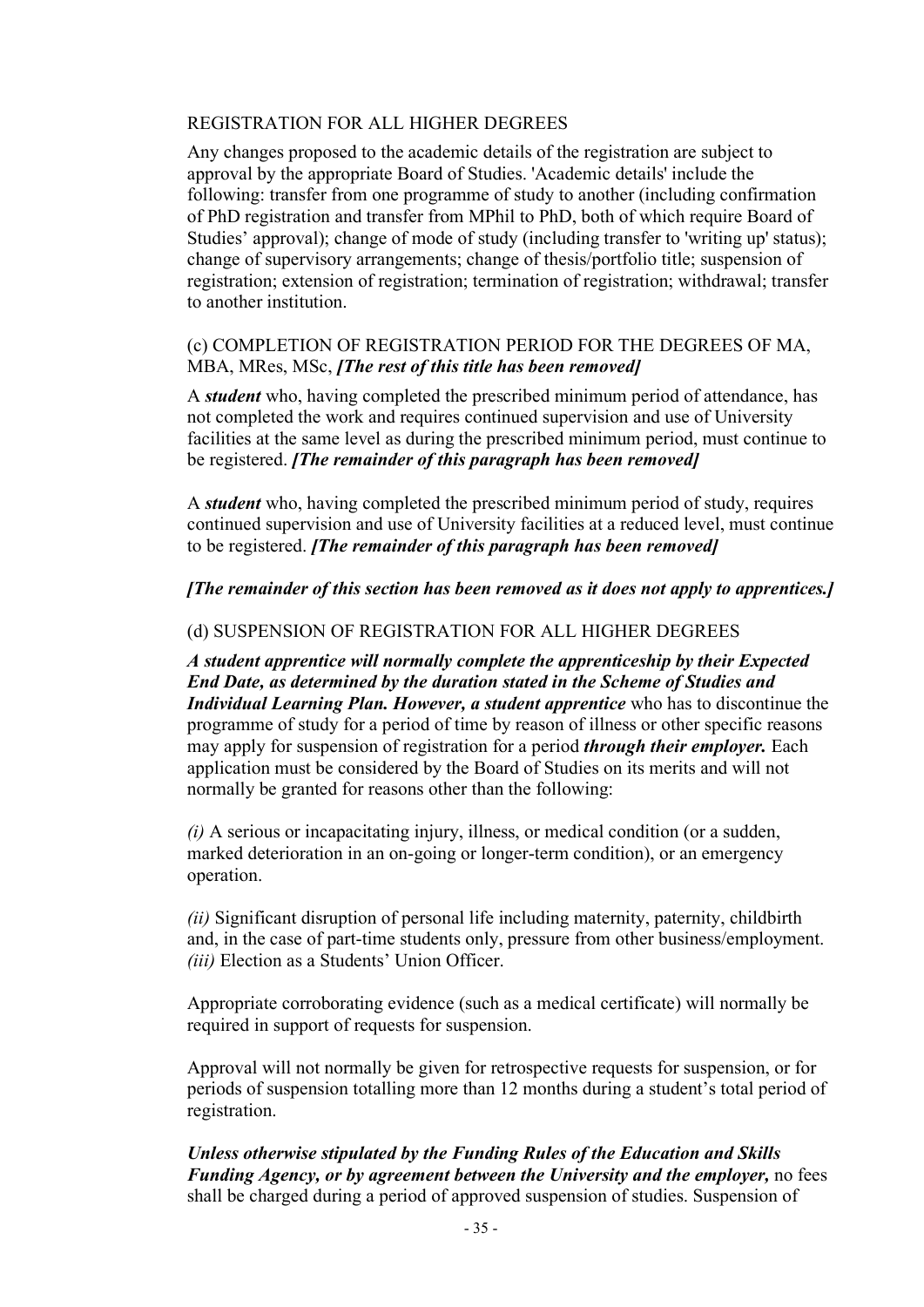registration should not be sought in cases where an extension of registration or reregistration is more appropriate.

# (e) EXTENSION OF REGISTRATION FOR ALL HIGHER DEGREES

The Regulation for each particular Degree sets out the scope for extension of registration for that degree. Significant data loss or unforeseeable difficulties with data gathering which have not completely prevented the student from preparing a *project*, and which were beyond their control, will normally be acceptable as a basis for an extension. These may include, but not be limited to, difficulties in conducting fieldwork, or equipment failure. Requests for extension received later than 3 months prior to the expiry of registration for a Degree by Research will only exceptionally be granted.

The following will not normally be acceptable as grounds for permitting an extension of registration:

*i)* Conduct of research, such as fieldwork, away from the University.

*ii)* Issues more properly addressed by means of suspension (see Regulation 16.1(d)).

*iii)* Lack of progress/attendance on the part of the student.

# iv) *[This regulation does not apply to apprentices]*

# (f) CHANGE OF MODE OF STUDY

Where the particular Degree Programme Regulations permit both full-time and parttime study, candidates will normally be permitted to seek change from full-time to part-time registration or vice-versa on only one occasion during their registration for the particular Degrees by research. *[The remainder of this paragraph has been removed]*

## (g) *[This regulation does not apply to apprentices]*

## (h) TERMINATION OF REGISTRATION

In addition to the provisions of Regulations 3.1 and 3.2, a student's registration may be terminated by the Board of Studies on one or more of the following grounds:

i) The wish of the student, with or without the agreement of the supervisor or Director of Studies, to withdraw from the University.

ii) Failure by the student to make progress considered by the Board of Studies to be satisfactory where the cause of the failure is beyond the University's control.

# iii) *[This regulation does not apply to apprentices]*

(i) HOLIDAY ENTITLEMENT *[Removed and replaced by the following]*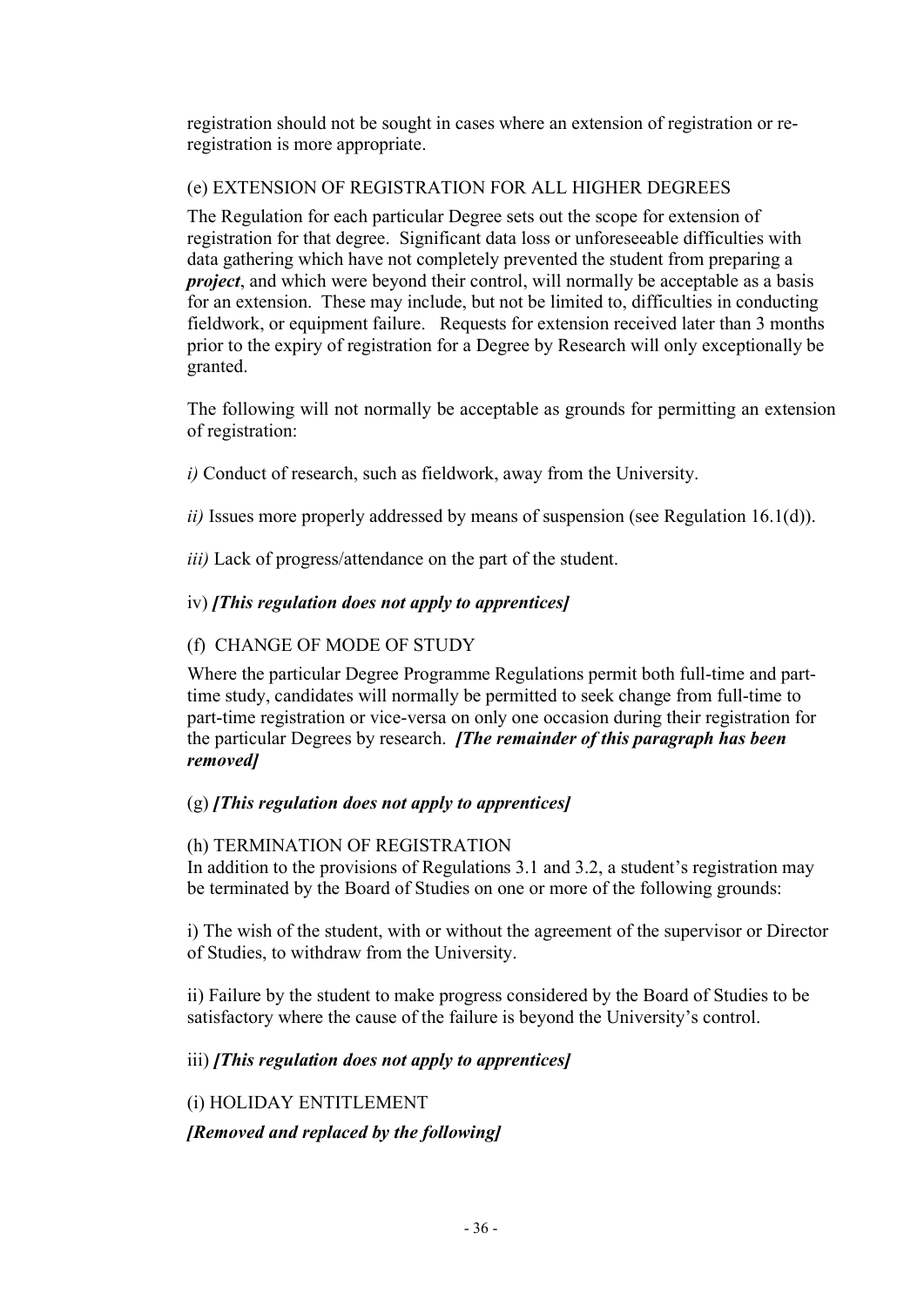*A student apprentice is entitled to leave as determined by their contract of employment. Leave requests are considered by the employer under its leave procedures, taking into consideration the requirements of the apprenticeship*.

### (j) *[This regulation does not apply to apprentices]*

### (k) PLAGIARISM CHECKING

Any student who is requested by his or her Director of Studies to do so must provide an electronic version of a piece of work to be assessed, selected by the Director of Studies, for submission to a service such as the Joint Information Services Committee (JISC) Plagiarism Detection Service. This piece of work may be the entire thesis.

### (l) CONSTITUTION OF BOARDS OF EXAMINERS FOR THE DEGREES

The Board of Examiners shall be constituted in accordance with Ordinance 15 for the degrees of MA, MBA, MRes, MSc. *[The rest of this paragraph has been removed]*

### (m*) [This regulation does not apply to apprentices]*

#### (n) CONSTRAINTS UPON PUBLICATION OF WORK

Any constraint upon publication of the thesis/portfolio must be approved by the relevant Board of Studies. If constraint relates to a period of confidentiality longer than three years, the Board of Studies decision must be reported to Senate.

#### (o) BOARD OF STUDIES

All references to the 'Board of Studies' means the Board of Studies (Doctoral), with the exception of section 16.1(b) and 16.2 where it refers to the Board of Studies of the Faculty or School in which the candidate is registered. In the case of the School of Management it means the Board of Studies of the School of Management.

#### (p) RESEARCH INTEGRITY

Candidates conducting research whilst registered at the University of Bath are expected to comply with the *Code of good practice in research integrity* in addition to meeting the requirements for academic integrity set out in Regulation 3.7. *[The remainder of this paragraph has been removed as it does not apply to apprentices]*

### **16.2 The Degrees of Master of Arts (MA), Master of Business Administration (MBA), Master of Research (MRes) and Master of Science (MSc)**

This Regulation should be read in conjunction with Regulation 16.1.

#### (a) ADMISSION

*(i)* For English Language requirements, see Regulation 16.1 (a).

*(ii)* Graduates of the University, or any other University approved by the Senate for this purpose, may be admitted to a programme leading to the Degree of Master, provided they have satisfied the Head of the Department concerned (or a nominated deputy) as to their fitness to pursue the programme of study.

Persons who are not graduates of a University may be admitted as candidates for the Degree by the appropriate Board of Studies provided they hold qualifications which are approved by the Board of Studies for this purpose and provided they have satisfied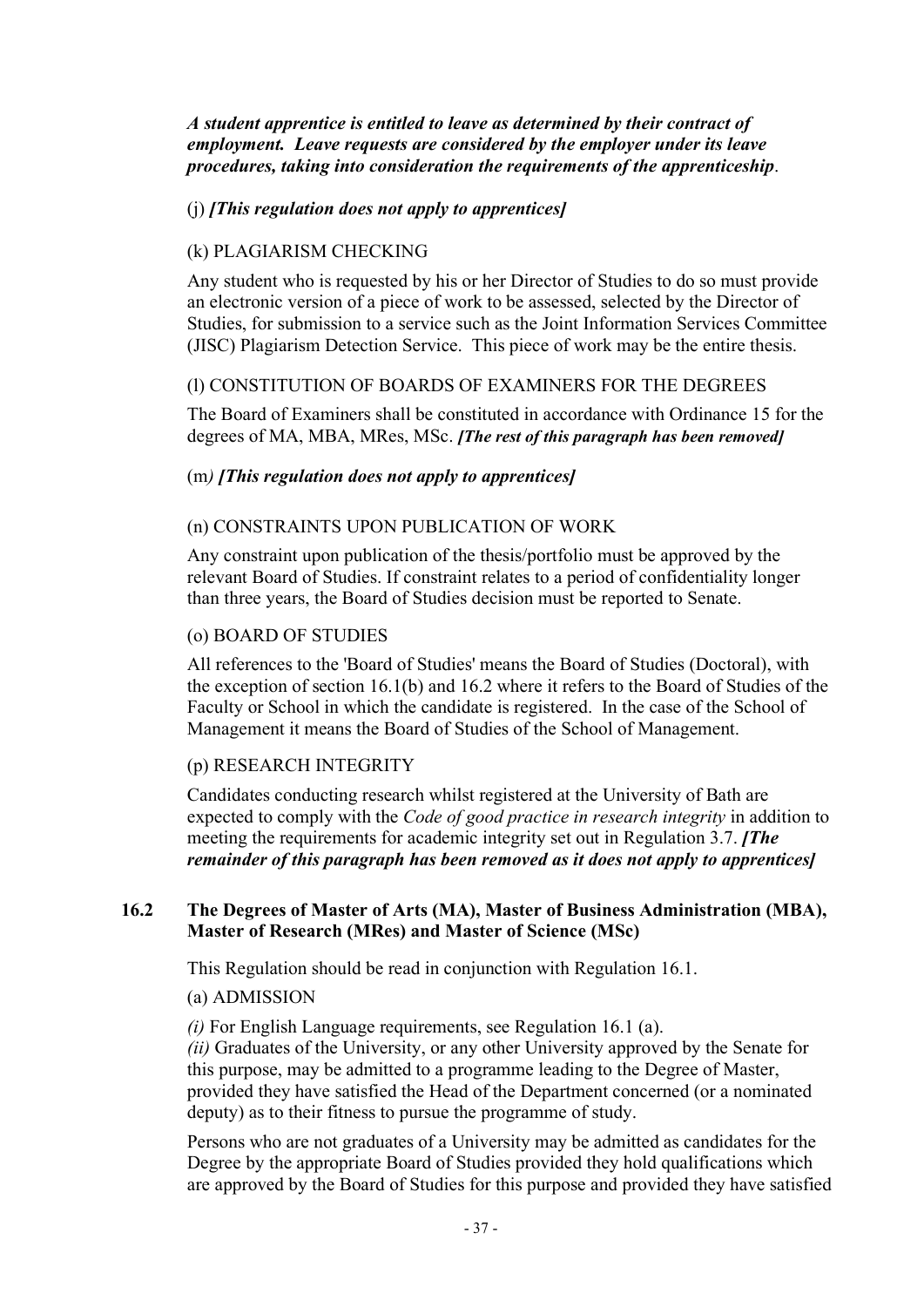the Board of Studies as to their fitness to pursue the programme of study. The current minimum non-graduate qualifications acceptable to individual Departments for registration for higher degrees are published in the Postgraduate Prospectus.

### (b) PROGRAMME OF STUDY

The programme to be followed shall be one of supervised study following an approved scheme of studies.

# (c) MINIMUM PERIODS OF REGISTRATION

In accordance with Ordinance 14, the period of study shall not be less than twelve calendar months.

*(i) [This regulation does not apply to apprentices] (ii) Part-time and distance-learning candidature* The period of study shall be at least twenty-four calendar months.

# (d) MAXIMUM PERIODS OF REGISTRATION

A full time, part time or distance learning student shall present the required written work for examination as prescribed in the scheme of studies *and their 'Expected End Date'.* A student unable to do so may seek an extension of registration *from their employer and in agreement with the University.*

## (e) SUSPENSION OF REGISTRATION

See Regulation 16.1 (d).

## (f) COMPLETION OF REGISTRATION

See Regulation 16.1 (c).

## (g) RE-REGISTRATION

A student whose registration has lapsed either by the passage of time or through nonpayment of fees must seek permission of the Board of Studies to register as a student for the degree. In such cases the Board of Studies may specify what previous periods of study, if any, may be counted towards the minimum prescribed period of study *in line with the ESFA Funding Rules*.

## (h) ATTENDANCE REQUIREMENTS

*[Removed and replaced with the following] The attendance requirements shall be as specified in the appropriate scheme of studies and as agreed between the employer, student apprentice and University*.

## (i) SUPERVISION

Every *student* shall be assigned to an internal supervisor or supervisors, by the Board of Studies. In the case of distance-learning students and for other students where necessary, an external supervisor shall in addition be assigned *such as an employer mentor.*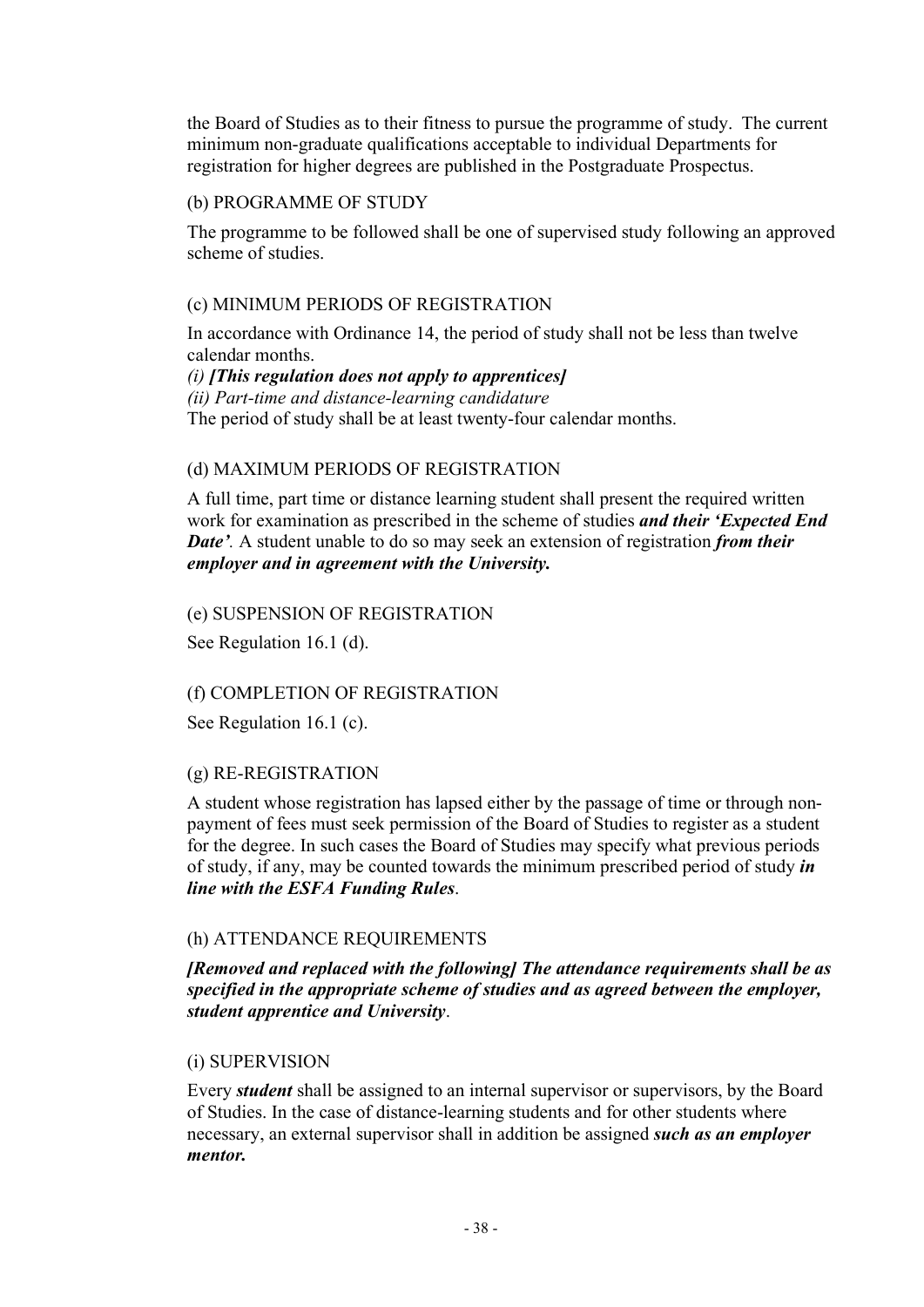## (j) BOARD OF EXAMINERS

See Regulation 16.1 (l).

### (k) AWARD OF THE DEGREE OF MASTER

*(i)* The Degree of Master may be awarded to students who shall have pursued a programme as prescribed under Regulation 16.2(b) above and have satisfied the examiners by presenting a satisfactory dissertation or project (having passed the examination requirements as prescribed in the scheme of studies). *(ii)* Students who fail to satisfy the examiners may, subject to the provisions of Regulation 15, present themselves again for examination as directed. Except in the case of the End Point Assessment, if they fail to satisfy the examiners at the second attempt they shall not be eligible again as students for the same award. *(iii)* Subject to Regulation 16.2 (d) dissertations, projects or other required work must be submitted as prescribed in the scheme of studies.

### (l) REVIEWS

Regulation 17 sets out the procedures to be followed in cases where a review of a student's progression or result is required.

## **16.3 – 16.17** *[These regulations do not apply to apprentices]*

*Amendments to these Regulations are approved by Senate. Any such amendments are identified above and will take effect from the date shown.*

*Date of Last Update: 7 October 2020*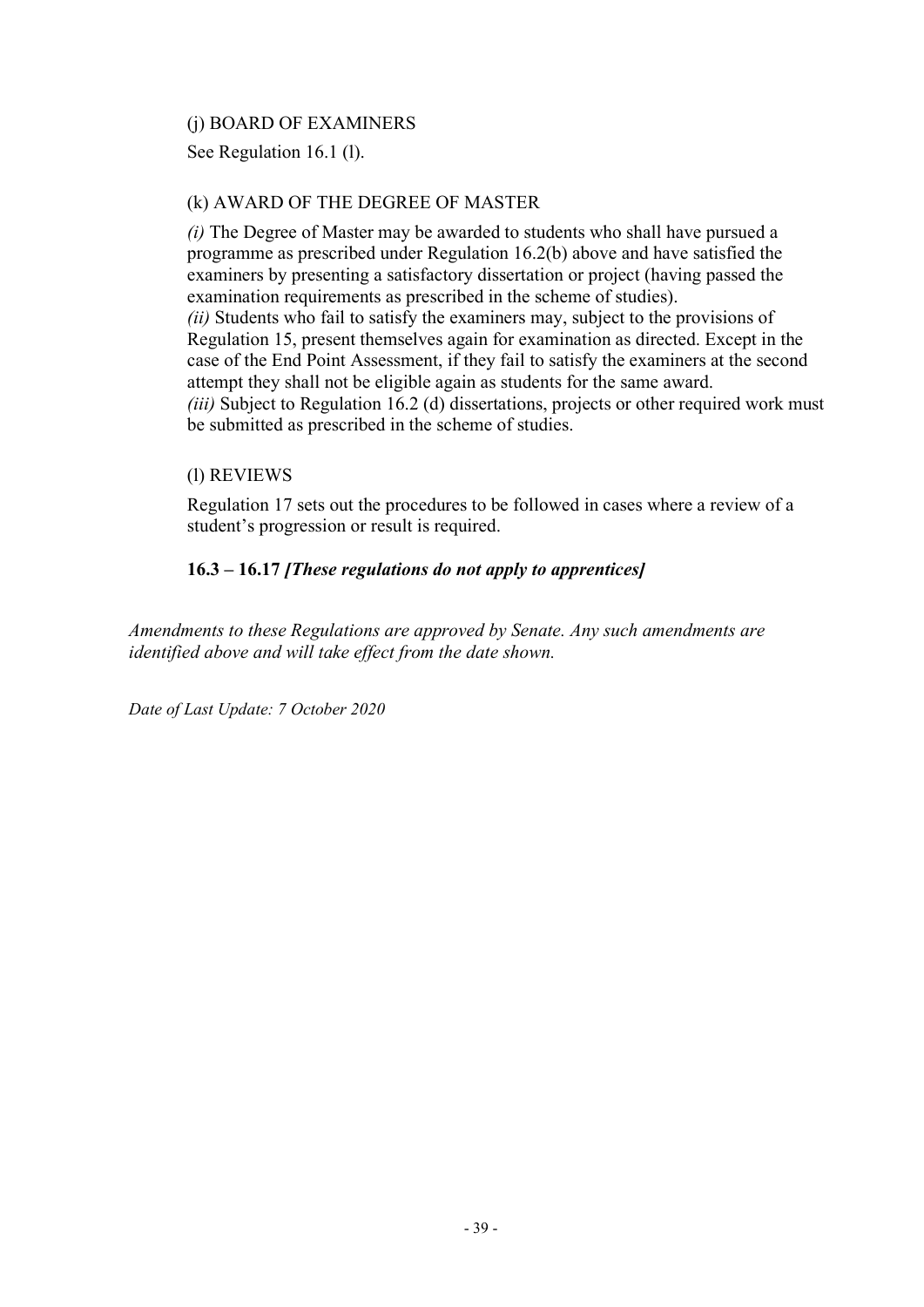## **17. CONDUCT OF STUDENT ACADEMIC APPEALS AND REVIEWS**

#### **INTRODUCTION**

#### **Scope**

- **17.1** This Regulation applies to all programmes of study leading to an award of the University. It gives effect to the responsibility of Senate prescribed in Statute 19.43: *To consider, to adjudicate upon, and, if thought fit, uphold academic appeals by students relating to (a) progression from one part of the programme of studies to the next; or (b) the outcome of examinations or formal course assessments; or (c) dissatisfaction of a student with the level of attainment where there exists new and relevant information concerning matters which might have affected that student's performance.* It provides the means whereby individual students may appeal against decisions made by a Board of Studies relating to their academic progress, the marks/grades, degrees, certificates or diplomas, and the classifications/grades awarded to them. Dissatisfaction with a mark or set of marks, or any other aspect of the properly exercised academic judgement of the examiners, will not of itself be acceptable as a valid ground for an Academic Appeal. The procedure for submitting complaints about other matters is set out in Appendix 1 to the Regulations.
- **17.2** Students who have concerns about assessment outcomes that have not yet been approved by a Board of Studies should seek advice in the first instance from their Director of Studies. This may include matters such as suspecting errors in the totalling or transcription of marks/grades, or wishing to seek clarification about the marking process.

#### **Principles**

- **17.3** By means of this regulation, the University ensures that students can, in good faith, submit an Academic Appeal and not be penalised for so doing. Students' requests will be addressed fairly, promptly and, so far as is compatible with proper consideration of the case, confidentially. Any complaint which might arise in this regard may be addressed by means of the procedure set out in Appendix 1 to the Regulations.
- **17.4** It is the responsibility of students making an Academic Appeal to behave responsibly and not to make unwarranted or unsubstantiated allegations concerning the personal or professional reputations or conduct of members of University staff.
- **17.5** From time to time, a group of students might wish to submit a group Academic Appeal.
	- a) If a group appeal is deemed by the Chair of the Board of Studies to be an appropriate method to deal fairly with the circumstances of the individual students involved, the Chair of the Board of Studies will invite the group to nominate one student to act as the group representative. The Chair of the Board of Studies will deal with the group representative, and this student will be expected to liaise with the other students. It is expected that appropriate adjustments may need to be made to the processes described here, including, for example, Executive Action being determined as applicable to all in the group, or an Appeal Hearing being conducted collectively for the group. Individuals' personal data should not be disclosed to the group, and outcomes that reflect individual circumstances should be communicated directly and separately to all group members.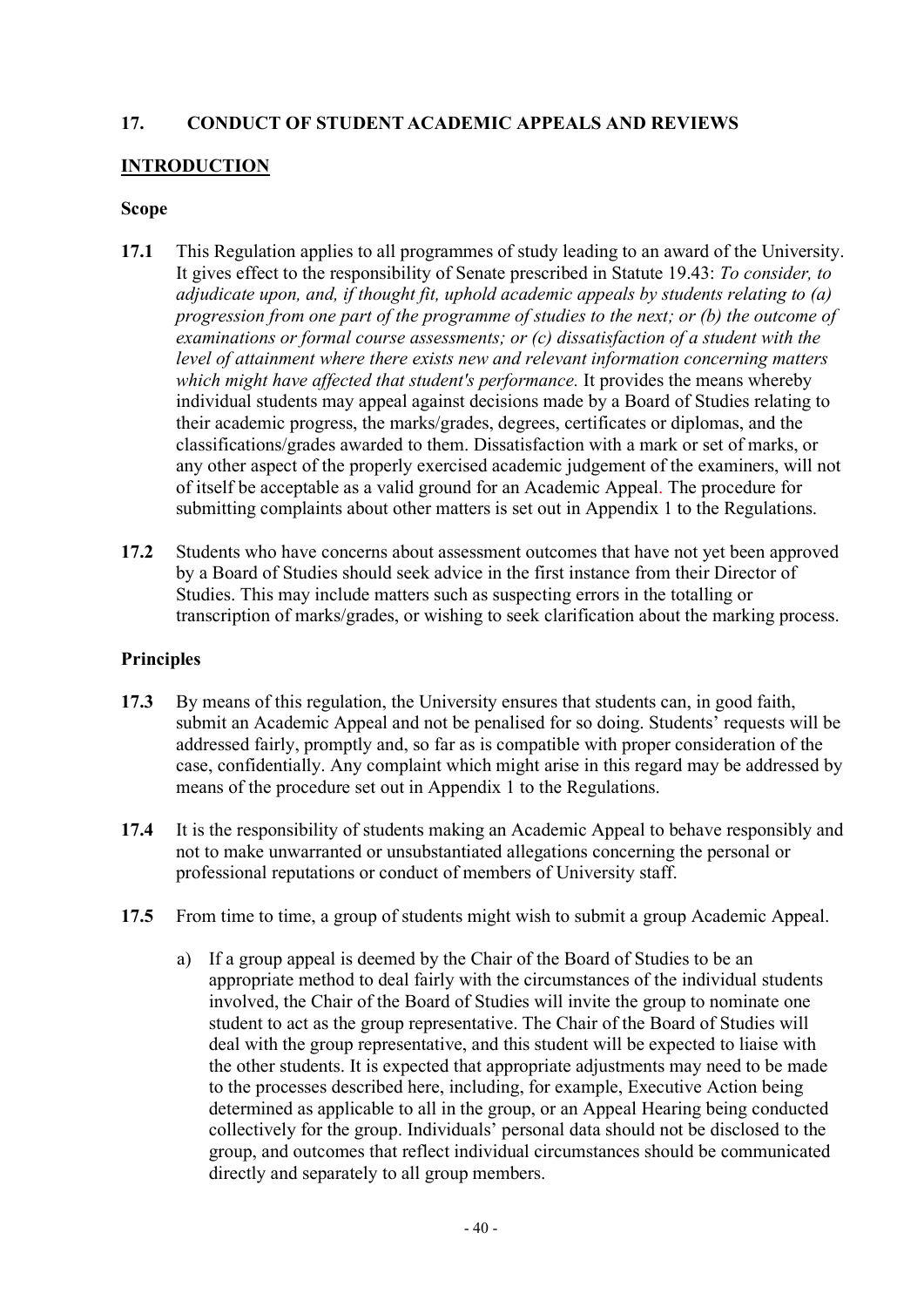- b) If a group appeal is deemed by the Chair of the Board of Studies to be an inappropriate method to deal fairly with the circumstances of the individual students involved, the Chair of the Board of Studies may elect to invite the students to submit appeals individually, within seven days of the invitation to do so. In such cases, consideration of the individual cases will follow the normal processes described here.
- **17.6** Both students and staff may seek guidance in relation to student Academic Appeals and Reviews as appropriate. For example, a student may seek guidance on drafting the appeal or request for review from an appropriate source such as the Postgraduate Association or the Students' Union. Guidance on the University's Student Academic Appeals and Reviews procedure, and about the Complaints procedure, is available at <http://www.bath.ac.uk/students/support/complaints/index.html>

### **Disclosure**

- **17.7** In accordance with the provisions of Statute 28, no papers, minutes or other records which relate to reserved areas of business shall at any time be made available to a student, except insofar as the papers, minutes or other records constitute the student's own personal data. Reserved areas of business include those concerning decisions on the academic assessment of individual students; in any case of doubt, the Chair of the Board of Studies shall decide whether a matter is a reserved area of business or not, and the Chair's decision shall be final.
- **17.8** Guidance on the disclosure of papers relating to an Academic Appeal is available on the University's Data Protection Website [\(http://www.bath.ac.uk/data](http://www.bath.ac.uk/data-protection/guidance/academic-appeals/index.html)[protection/guidance/academic-appeals/index.html\)](http://www.bath.ac.uk/data-protection/guidance/academic-appeals/index.html). Further advice is also available from the University's Legal Adviser. *Details of an academic appeal may be shared with the student apprentice's employer.*

## **OVERVIEW OF PROCESS**

#### **Preparatory appointment of Board of Studies Appeal Hearing panel members**

**17.9** At the start of the academic year, each Faculty will appoint two members of academic staff from each Department within the Faculty who are not members of the Board of Studies and have experience of student matters (for example, as a Director of Studies) to serve as Board of Studies Appeal Hearing panel members. The membership of any Board of Studies Appeal Sub-Committee will include members drawn from this panel, and the Chair of the Board of Studies will seek advice from appropriate members of the panel when specified types of Executive Action may be proposed. The School of Management and the Doctoral College will co-opt at least three members from the Faculty panels to serve as its Board of Studies Appeal Hearing panel members.

## **Stage 1 (Academic Appeal)**

**17.10** An Academic Appeal will initially be considered by the Chair of the appropriate Board of Studies. The Chair will determine either a) that a *prima facie* case has been established such that an Appeal Hearing must be held or Executive Action taken, or b) that no *prima facie* case has been established, with the consequence that no further action should be taken.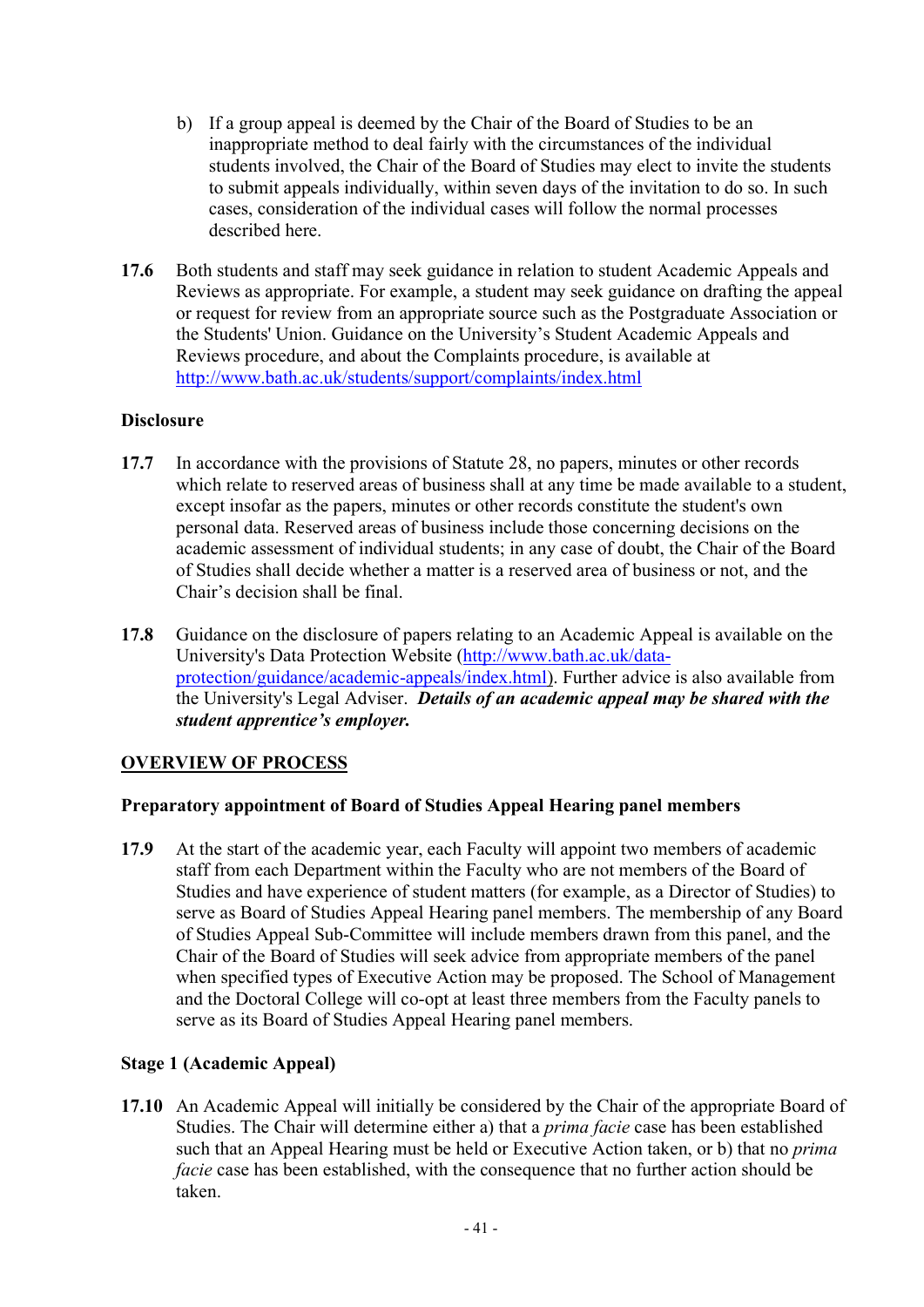## **Stage 2 (A) (Review of Stage 1 Academic Appeal outcome where no** *prima facie* **case has been established)**

**17.11** Where the outcome of an Academic Appeal is that no *prima facie* case has been established, the student may ask the Director of Academic Registry for a review of the process and its outcome. The Director of Academic Registry will determine a) that an Appeal Hearing should take place, or b) that the Chair of the Board of Studies should be invited to take Executive Action, or c) that no further action should be taken. A decision by the Director of Academic Registry that no further action should be taken constitutes completion of internal procedures.

## **Stage 2 (B) (Review of Appeal Hearing or Executive Action)**

**17.12** Where an Appeal Hearing has been held or Executive Action taken and the student disagrees with the outcome and wishes further evidence or procedural irregularities to be considered, the student may ask the Secretary to Senate to convene a Student Academic Appeals Committee to consider the case. The Secretary to Senate in consultation with the Head of Strategic Governance, the Director of Policy, Planning and Compliance and, if necessary, relevant legal advice, will determine whether, in accordance with Statute 19.43, a Student Academic Appeals Committee should be convened. Both the outcome of a Student Academic Appeals Committee and a decision not to convene one constitute completion of internal procedures.

### **Timescales for Appeal Hearings and Student Academic Appeals Committees**

**17.13** Timescales and arrangements for attendance at Appeal Hearings and Student Academic Appeals Committees may be negotiated (for example, in the case of distance-learning programmes). See also Regulations [17.26](#page-44-0) and [17.44.](#page-47-0)

## **Appeal to the Office of the Independent Adjudicator**

**17.14** Where the University's internal procedures have been completed but the student remains dissatisfied, the student may submit the case to the Office of the Independent Adjudicator. *They may also seek advice from the Education and Skills Funding Agency.*

## **STAGE 1: ACADEMIC APPEALS**

## **Making an academic appeal**

- **17.15** Dissatisfaction with a mark or set of marks, or any other aspect of the properly exercised academic judgement of the examiners, will not of itself be acceptable as a valid ground for an Academic Appeal.
- **17.16** An Academic Appeal must meet all of the following four requirements:
	- a) It must relate to a decision taken by a Board of Studies in respect of one or more of the following: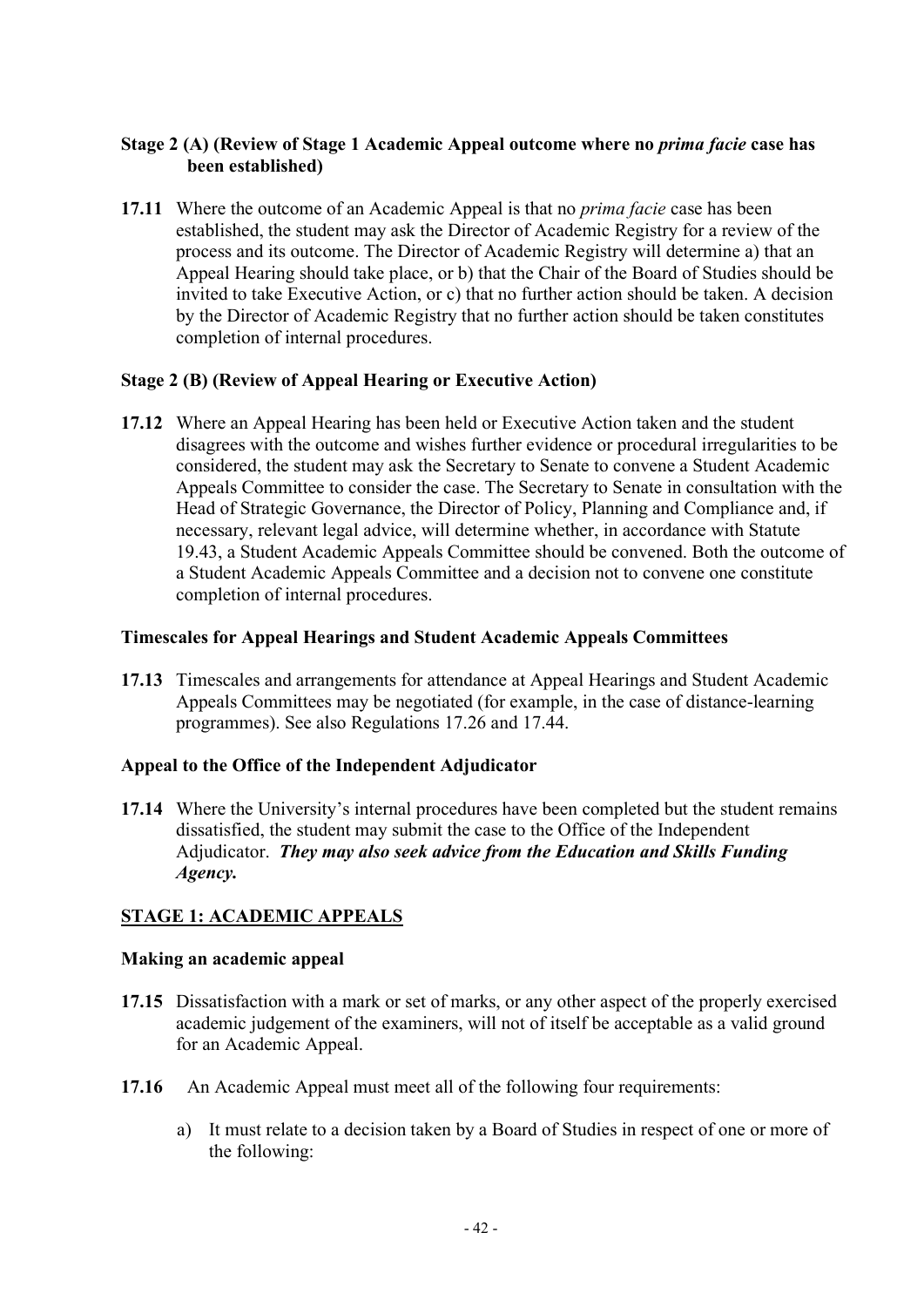- i. the student's suitability to progress from one stage of the programme of studies to the next;
- ii. the student's suitability to remain on the programme of study;
- iii. the marks/grades, degrees, certificates or diplomas, and the classifications/grades awarded to the student.
- b) It must be submitted, in writing, no more than fourteen calendar days after notification of the decision of the Board of Studies.
- c) It must be based on one or more of the following grounds:

### *For both taught and research degrees*

- i. that there exist circumstances affecting the performance of the student of which the Board of Examiners have not been made aware and which the student could not reasonably have been expected to have disclosed to the Director of Studies in accordance with Regulation 15.3 (d);
- ii. that there were procedural irregularities in the conduct of the examinations or formal course assessments (including administrative error) of such a nature as to cause reasonable doubt whether the Board of Examiners would have reached its decision had the irregularities not occurred;
- iii. that there is positive evidence of prejudice, bias or inadequate assessment on the part of one or more of the examiners;

## *For research degrees only*

iv. that there were genuine academic differences in philosophical approach or paradigms which had not been apparent when examiners were appointed on the recommendation of the Board of Studies.

## d) It must include:

- i. a completed University Academic Appeal form, indicating the outcome(s) against which the student is appealing, the ground(s) on which the Appeal is based, and the student's desired action following consideration of the Appeal;
- ii. all documentary evidence available to the student in support of the case;
- iii. where relevant, a detailed explanation and documentary evidence if available as to why the student was previously unable to provide any new information now disclosed about the circumstances affecting her/his performance in accordance with the requirements of Regulation 15.3 (d).
- **17.17** Where it is expected that consideration of a Stage 1 Academic Appeal will be completed after the start of the next stage of the programme, the Chair of the Board of Studies, in consultation with the Director of Academic Registry, will determine whether the student should be permitted to attend classes.

## **Consideration of an Academic Appeal**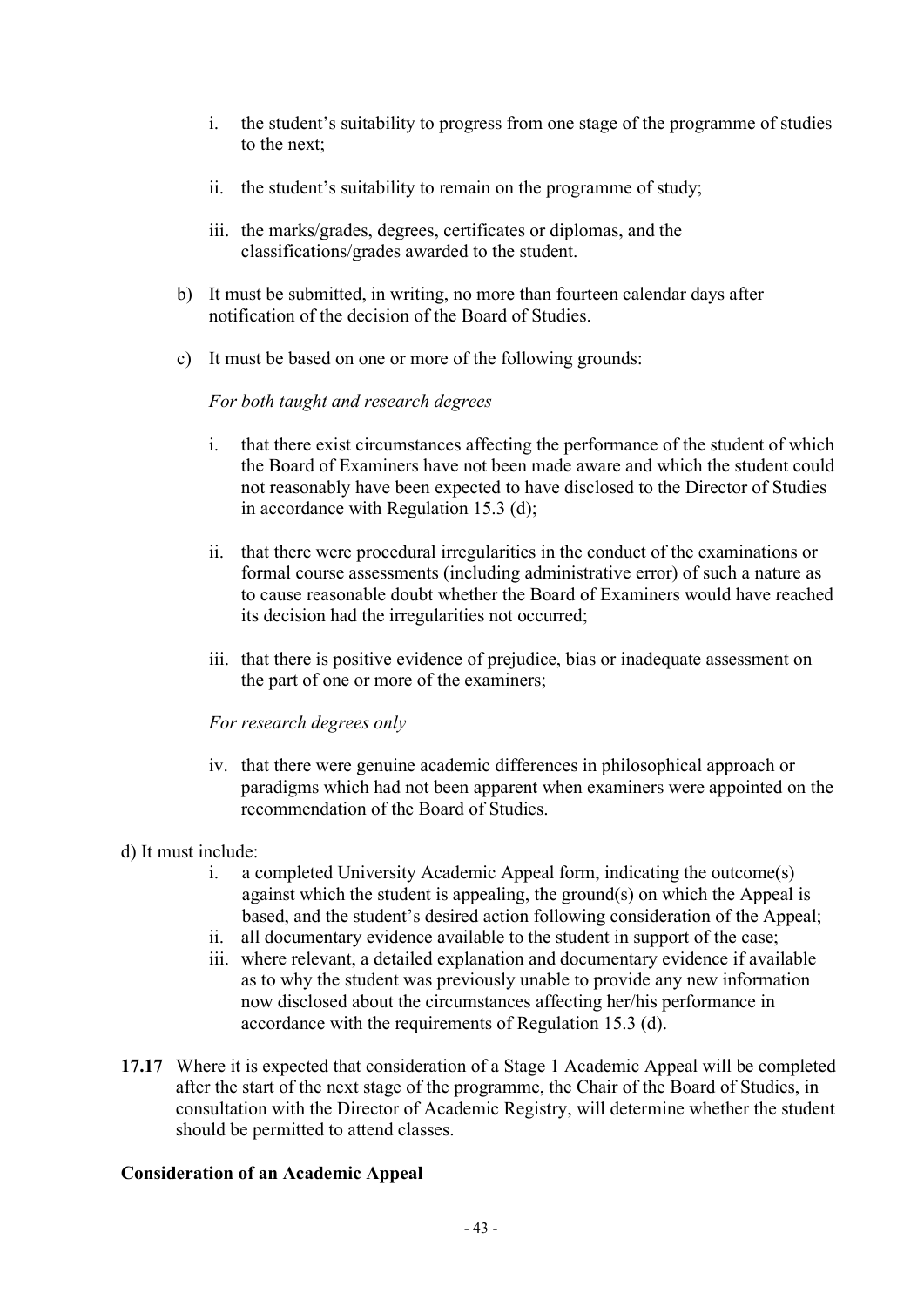- **17.18** An Academic Appeal will be acknowledged in writing by the Chair. The Appeal will initially be considered by the Chair of the appropriate Board of Studies in consultation with the Head of the student's Department or, in the case of the School of Management, the relevant Associate Dean, or, in the case of the Natural Sciences programmes, the Head of Natural Sciences. The Chair has discretion to decide either a) that a *prima facie* case has been established such that an Appeal Hearing must be held or Executive Action taken, or b) that no *prima facie* case has been established with the consequence that no further action should be taken. To establish whether a case might be resolved through Executive Action, the Chair may consult with the Director of Studies and relevant internal examiners to assess the appropriateness of the student's desired action, or other possible actions, in the light of the circumstances, relevant regulations, and the student's academic profile.
- <span id="page-43-0"></span>**17.19** Stage 1 will be completed in a timely manner consistent with the Chair of the Board of Studies determining on the basis of the evidence provided by the student whether a *prima facie* case has been established. The Chair of the Board of Studies should reach a decision within thirty-five calendar days of receiving the Appeal. Where the conclusion of the Chair is that an Appeal Hearing should be held, the Chair will normally seek to communicate this decision to the student no more than twenty-eight calendar days after receipt of the request.
- **17.20** Where the decision is that that no *prima facie* case has been established the student will be informed in writing in accordance with the timescales set out in Regulation [17.19](#page-43-0) of the decision and of the student's right to submit a request to the Director of Academic Registry for a Review of the Academic Appeal outcome.
- <span id="page-43-1"></span>**17.21** Where the decision is that a *prima facie* case has been established and that Executive Action can be taken, the Chair of the Board of Studies will, following consultation where necessary with the Director of Studies and relevant internal examiners, inform the student in writing in accordance with the timescales set out in Regulation [17.19](#page-43-0) of the proposed action to be taken. Where the relevant assessment regulations only permit action(s) other than the desired action indicated by the student, or where other permitted actions might be deemed to be in the student's best interests, the student will be invited to meet or correspond with the Chair about the available outcomes. The student may be accompanied by a friend or adviser. The aim of such discussion will be to resolve the Academic Appeal by timely and appropriate Executive Action. Where the decision relates to the conferment of an award, the Chair will consult by correspondence or meeting with appropriate members of the Board of Studies, and at least three members of the panel established in accordance with Regulation 17.9 not more than one of whom shall be from the student's academic Department or School. All Executive Action decisions will be reported to the Board of Studies and Senate (via the minutes of the Board of Studies).
- **17.22** Where the decision is that a *prima facie* case has been established and that an Appeal Hearing will be held, the Board of Studies will normally delegate responsibility for the conduct and determination of Appeal Hearings to an Appeal Sub-Committee.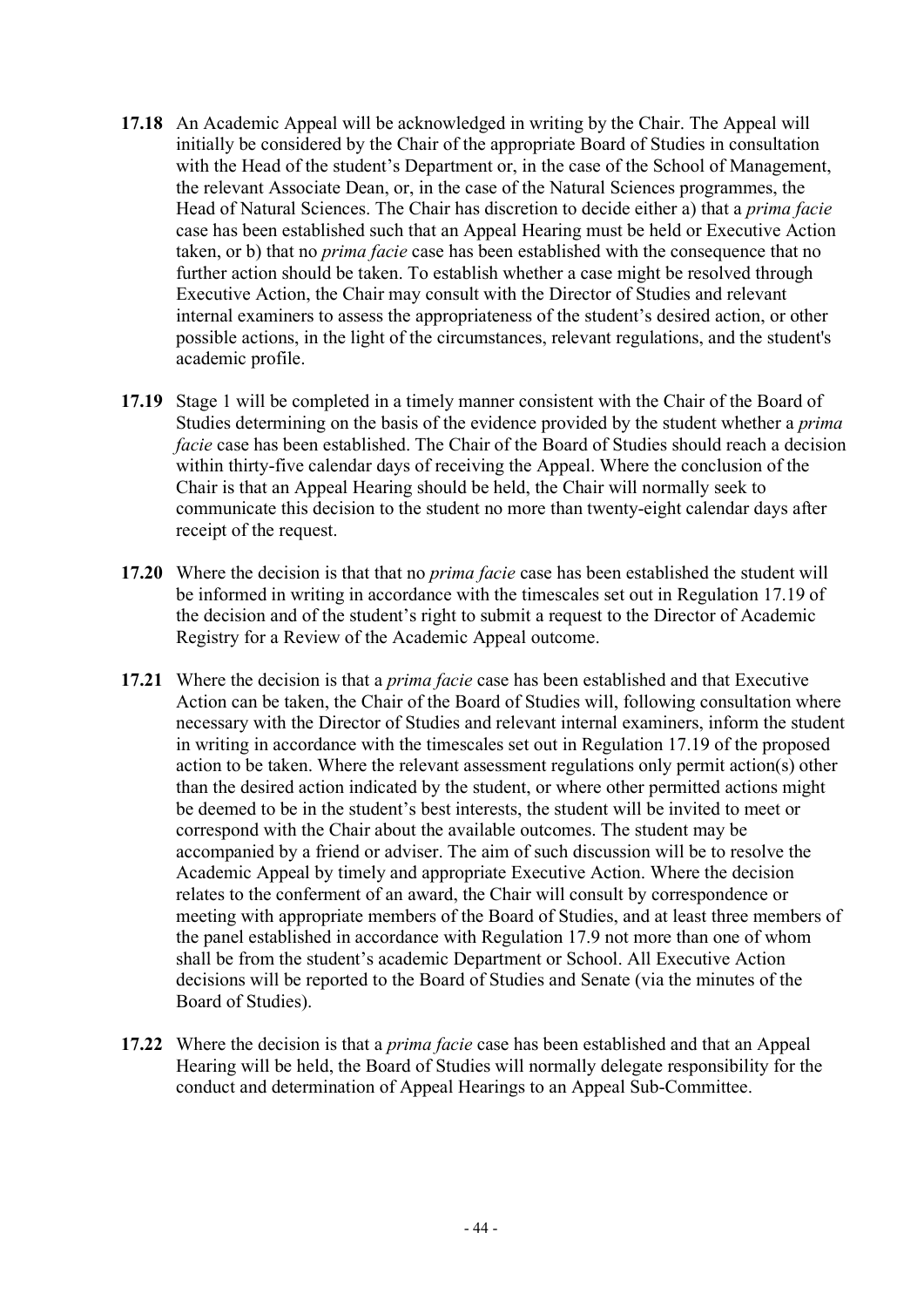## **APPEAL HEARINGS**

### **Membership of the Board of Studies Appeal Sub-Committee**

- <span id="page-44-1"></span>**17.23** Membership of a Faculty Board of Studies Appeal Sub-Committee will normally include:
	- a) The Chair of the Board of Studies or alternate if necessary (Sub-Committee Chair);
	- b) Two nominated members of the Board of Studies from a Department other than that of the student;
	- c) Two members of the Appeal Hearing panel described in Regulation 17.9 from a Department other than that of the student.
- **17.24** Membership of the School of Management Board of Studies Appeal Sub-Committee and the Board of Studies (Doctoral) Appeal Sub-Committee will normally include:
	- a) The Chair of the Board of Studies or alternate if necessary (Sub-Committee Chair, who should not have been the Chair of the Board of Examiners for Programmes that made the relevant recommendation to the Board of Studies);
	- b) One nominated member of the Board of Studies;
	- c) Three members of the Appeal Hearing panel described in Regulation 17.9.
- **17.25** No member, other than the Chair, should have had a previous involvement with the case. If the Chair of the Board of Studies has had substantial previous involvement with the case which could be perceived as a conflict of interest, he or she will appoint an alternate as Chair of the Board of Studies Appeal Sub-Committee. If the Appeal Hearing takes place at the request of the Director of Academic Registry in accordance with Regulation [17.40,](#page-47-1) the Director of Academic Registry will have sole discretion to determine whether the Chair of the Sub-Committee will be the Chair of the student's Board of Studies, or the Chair of another Board of Studies.

## **Convening an Appeal Hearing**

- <span id="page-44-0"></span>**17.26** The student (and any friend or advisor specified in the original appeal application) should normally receive at least seven calendar days' written notice of the Appeal Hearing but, where it would be of benefit to the student, and the student is in agreement, the notification of an Appeal Hearing may be given at less than seven calendar days' notice subject to any reasonable constraining factors including the availability of members of the Board of Studies Appeal Sub-Committee.
- **17.27** The notification will inform the student of the time and place of the Hearing and of the student's right:
	- a) to be present throughout the Appeal Hearing, other than for the Sub-Committee's discussion of the case;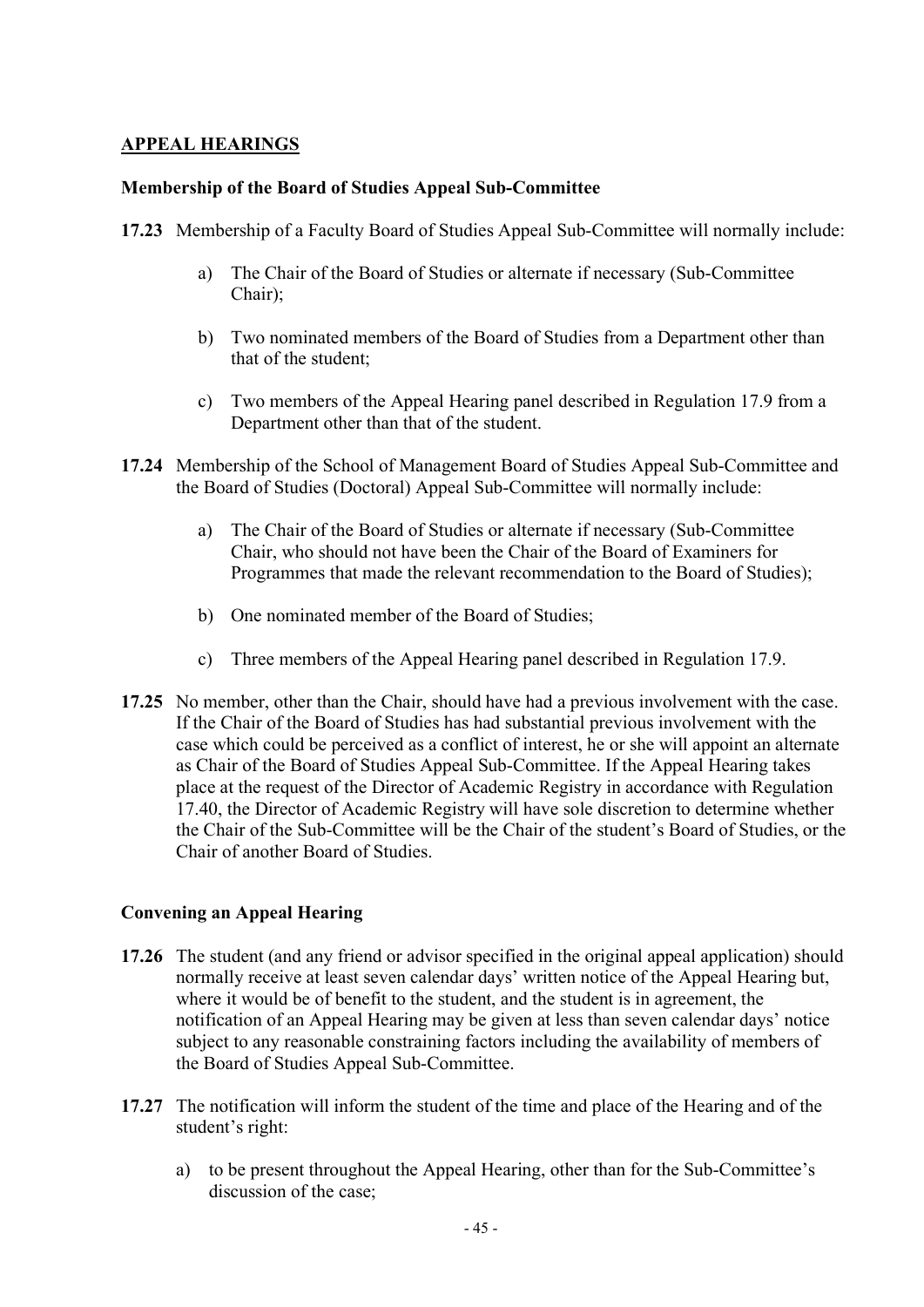- b) to be accompanied at the Hearing by one friend or adviser;
- c) to be represented at the Hearing in the student's absence by one friend or adviser;
- d) to make additional written statements, provided that these are submitted to the Chair of the Sub-Committee no later than three calendar days before the Hearing. Any written evidence submitted after this time will not be considered by the Sub-Committee.
- **17.28** The notification will include any written evidence already received by the Chair from witnesses. It is the student's responsibility to provide copies of the notification and any such evidence to any friend or adviser not specified in the original appeal application.

### **Conduct of an Appeal Hearing**

- **17.29** The Chair of the Board of Studies Appeal Sub-Committee will make an introductory statement in the presence of the student and any friend or adviser, or the student's representative, concerning procedural matters.
- **17.30** The Board of Studies Appeal Sub-Committee will consider the written and oral evidence presented by the student and any friend or adviser, or by the student's representative, and may invite witnesses to give evidence. These witnesses will not have voting rights, and the Chair, in consultation with members of the Sub-Committee, will have discretion to decide at what point during the Hearing any witnesses will be invited to speak to the Hearing and at what point they will be asked to withdraw.
- **17.31** The student and any friend or adviser, or the student's representative, and/or any witnesses will be given an opportunity to ask questions of, and to respond to questions from, the Board of Studies Appeal Sub-Committee. The student and any friend or adviser, or the student's representative, may then make a closing statement. The student and any friend or adviser, or the student's representative, and the witnesses will withdraw while the Sub-Committee discusses the case.
- **17.32** All members of the Board of Studies Appeal Sub-Committee will have equal voting rights.
- **17.33** If the student or representative fails to attend the Hearing, having had notice of the time and place, the Board of Studies Appeal Sub-Committee may base its review on the student's written submission and the other records of the University concerning the student during attendance at the University.
- **17.34** Referral will be made to appropriate External Examiners where necessary.

## **Outcome of an Appeal Hearing**

**17.35** The outcome of the Board of Studies Appeal Sub-Committee's deliberations will normally be communicated to the student immediately after the Appeal Hearing and will be confirmed in writing within five working days.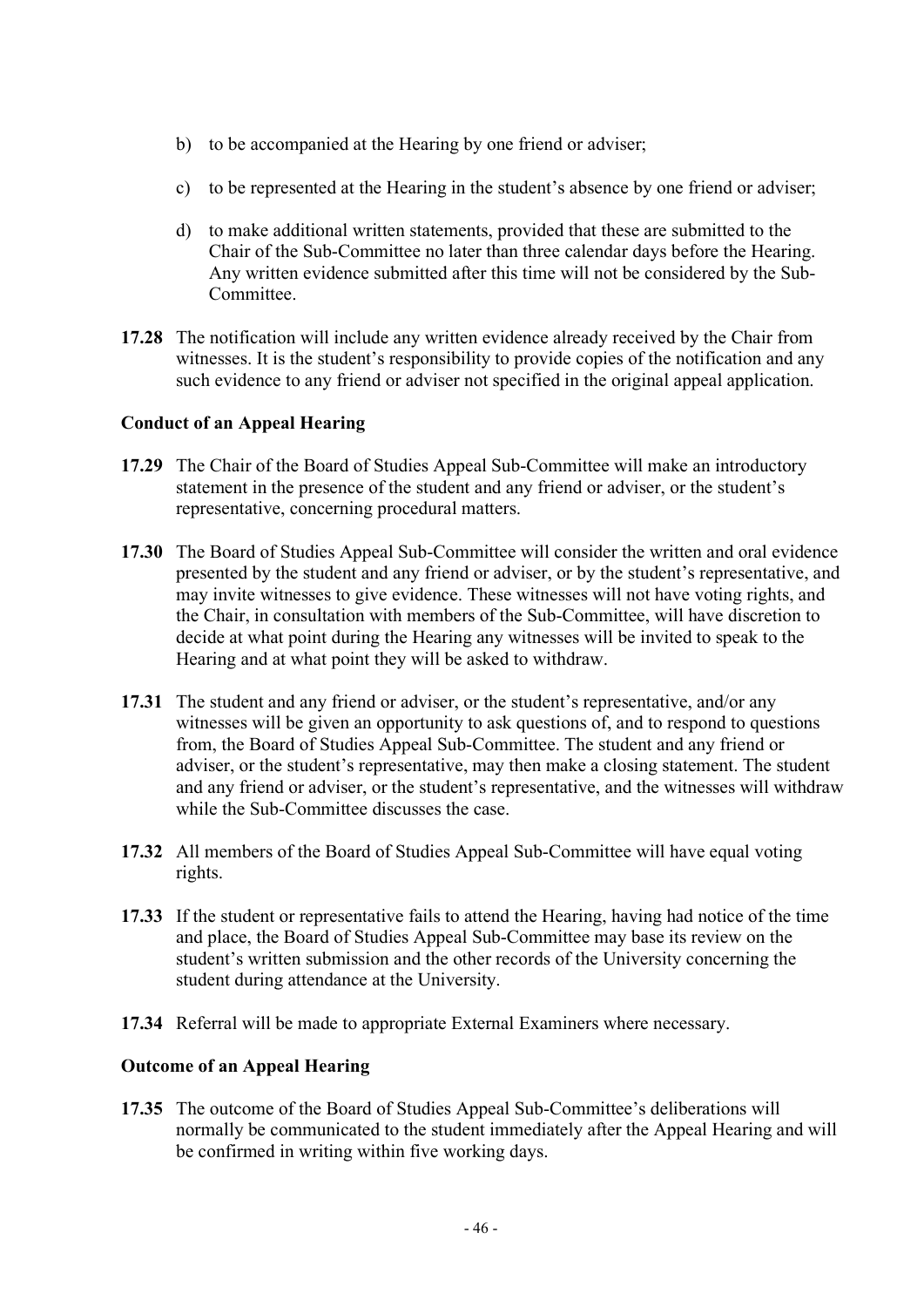**17.36** Where the outcome is that action should be taken, this will be implemented at the earliest opportunity in favour of the student. The decision of the Board of Studies Appeal Sub-Committee will be reported to the Board of Studies and noted in the minutes of the Board of Studies for report to Senate.

# **Record of an Appeal Hearing**

<span id="page-46-0"></span>**17.37** The formal record of an Appeal Hearing should include a summary of the arguments put forward by all parties, a summary of the Board of Studies Appeal Sub-Committee's discussion including any counter arguments, and a record of the Sub-Committee's findings and decisions.

### **STAGE 2 (A): REVIEW OF A STAGE 1 OUTCOME WHERE NO PRIMA FACIE CASE WAS ESTABLISHED**

## **Requesting a Review**

- **17.38** A request for a Review of an Academic Appeal outcome must meet the following five requirements:
	- a) It must be submitted, in writing, to the Director of Academic Registry no more than fourteen calendar days after notification of the decision of the Chair of the Board of Studies. A request lodged after the fourteen day period shall be invalid unless the Director of Academic Registry, in her/his sole discretion, has agreed an extension of time.
	- b) It must relate to a decision by the Chair of the Board of Studies, in response to an Academic Appeal, that no *prima facie* case had been established.
	- c) It must not seek to challenge any decisions taken by the Board of Studies other than those cited in the Academic Appeal.
	- d) It must not make reference to grounds other than those cited in the Academic Appeal, except for those arising from the student's dissatisfaction with the process or outcome of the consideration of the Appeal by the Chair of the Board of Studies.
	- e) It must include:
		- i. a copy of all the material submitted to the Chair of the Board of Studies in the Academic Appeal, together with any further material or documentary evidence which the student could not reasonably have been expected to present as part of the original submission;
		- ii. a clear statement, supported by evidence, of the grounds of the student's dissatisfaction with the process or outcome of the consideration of the Appeal by the Chair of the Board of Studies.

## **Review by the Director of Academic Registry**

**17.39** The review should be completed within twenty-eight calendar days of receipt by the Director of Academic Registry of the request. The Director of Academic Registry will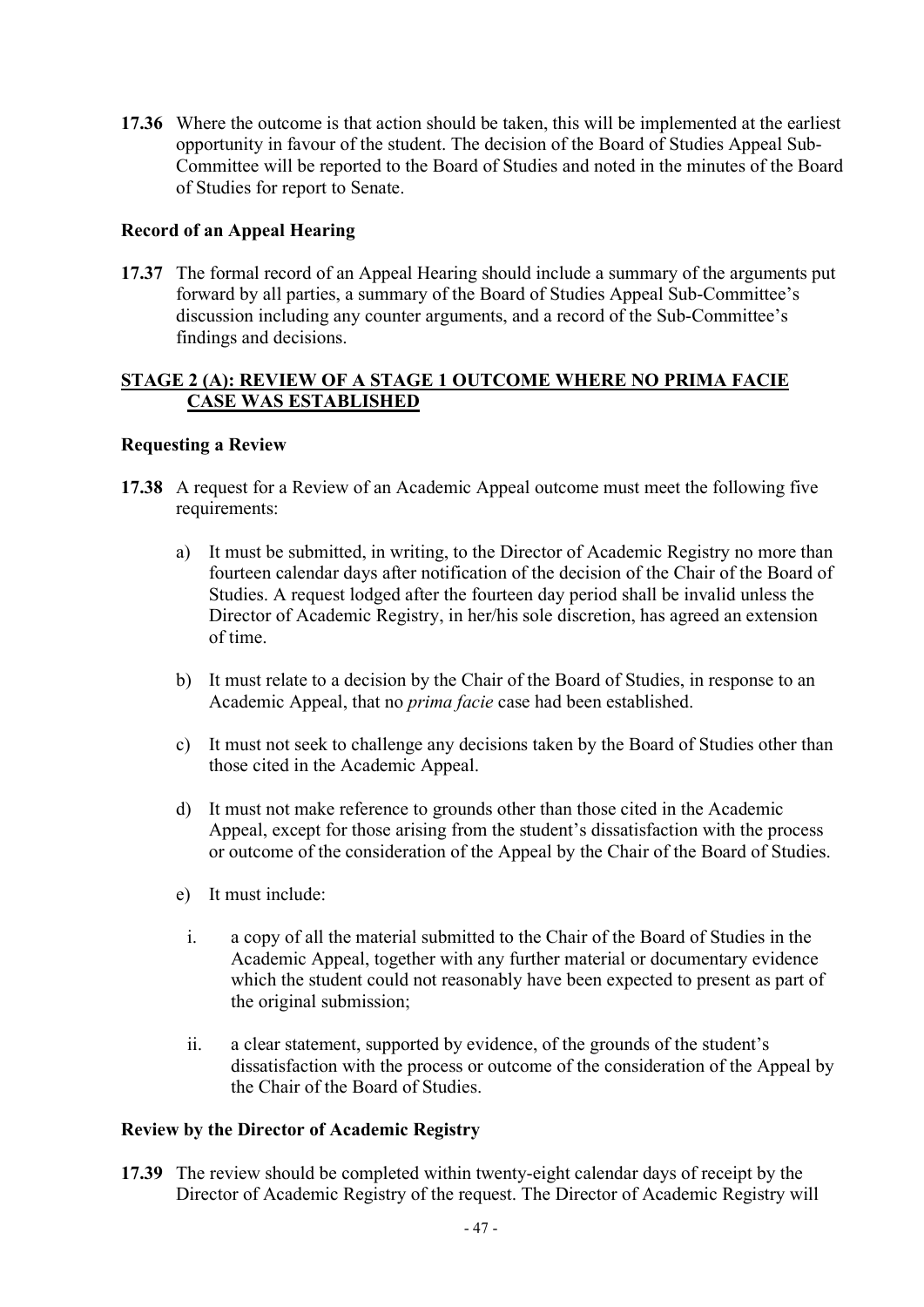decide whether or not an Appeal Hearing should be held or whether the Chair of the Board of Studies should be asked to take Executive Action, and this decision will be final.

- <span id="page-47-1"></span>**17.40** The Director of Academic Registry will determine:
	- a) that a *prima facie* case has been established such that an Appeal Hearing must be held or Executive Action taken in accordance with the procedures set out in Regulations [17.23–](#page-44-1)[17.37](#page-46-0) or [17.21](#page-43-1) respectively; or
	- b) that no *prima facie* case has been established with the consequence that no further action should be taken.
- **17.41** Where it is the Director of Academic Registry's decision that there are no grounds for holding an Appeal Hearing or taking Executive Action, a letter of completion of internal procedures will be issued. A student who is of the opinion that the case is unresolved may apply to the Office of the Independent Adjudicator. *The student apprentice may also refer the matter to the Education and Skills Funding Agency (ESFA).*

## **STAGE 2 (B): REVIEW OF A STAGE 1 OUTCOME WHERE A PRIMA FACIE CASE WAS ESTABLISHED**

### **Requesting consideration by a Student Academic Appeals Committee**

- **17.42** A student who disagrees with the outcome of an Appeal Hearing or Executive Action and wishes further evidence or procedural irregularities to be considered may ask the Secretary to Senate to convene a Student Academic Appeals Committee to consider the case.
- **17.43** Such a request must meet the following four requirements:
	- a) It must be submitted, in writing, to the Secretary to Senate no more than fourteen calendar days after notification of the decision of the Appeal Sub-Committee, or Chair of the Board of Studies in the case of Executive Action. A request lodged after the fourteen day period shall be invalid unless the Secretary to Senate, in her/his sole discretion, has agreed an extension of time.
	- b) It must relate to the decision reached in the Appeal Hearing/Executive Action.
	- c) It must not make reference to grounds other than those cited in the Academic Appeal, except for those arising from the student's dissatisfaction with the procedures or outcome of the Appeal Hearing/Executive Action.
	- d) It must include a clear statement of the grounds and a brief description of any new evidence.

#### **Consideration by the Secretary to Senate**

<span id="page-47-0"></span>**17.44** The Secretary to Senate will determine whether (in accordance with Statute 19.43) a Student Academic Appeals Committee should be convened. This decision will normally be notified to the student within twenty-eight calendar days of receipt by the Secretary to Senate of the request. The Secretary to Senate's decision concerning the need to convene a Student Academic Appeals Committee will be final.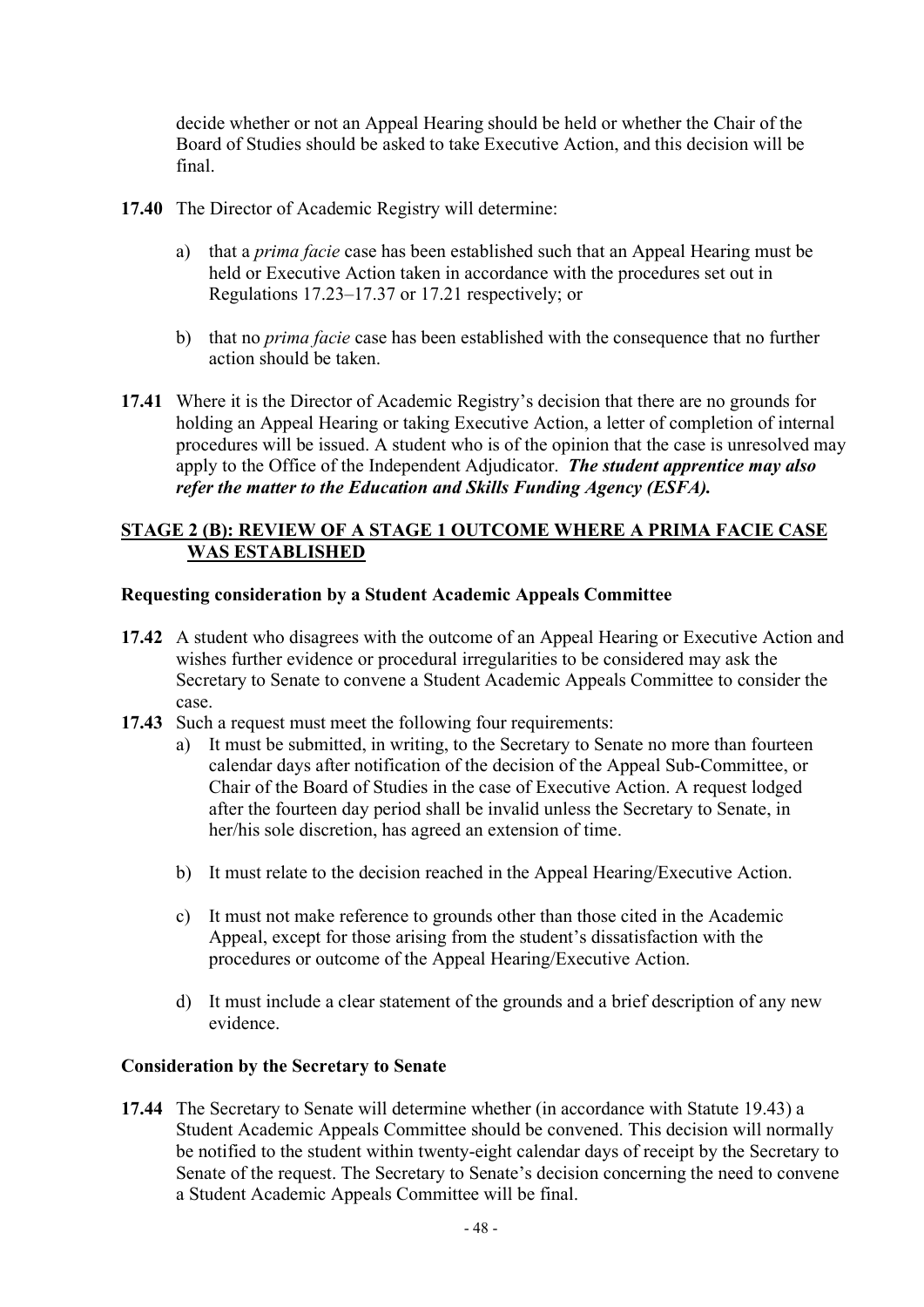**17.45** Where it is the Secretary to Senate's decision that there are not grounds for a Student Academic Appeals Committee to be convened, a letter of completion of internal procedures will be issued. A student who is of the opinion that the case is unresolved may apply to the Office of the Independent Adjudicator.

### **Hearing by a Student Academic Appeals Committee**

**17.46** The procedures and timescales governing the Hearing by a Student Academic Appeals Committee are set out in the Standing Orders of Senate (see: [http://www.bath.ac.uk/orders/senate/\)](http://www.bath.ac.uk/orders/senate/). Where a Student Academic Appeals Committee has been convened, its decision will be deemed to be final, except where it adjudicates that a student's degree classification should be altered, in which case this would form a recommendation to Senate for approval. In all cases, the decision of the Student Academic Appeals Committee will be reported to Senate. A letter of completion of internal procedures will be issued when the decision has been taken by the Student Academic Appeals Committee/Senate. A student who is of the opinion that the case is unresolved may apply to the Office of the Independent Adjudicator *or to the Education and Skills Funding Agency.*

## **MONITORING ACADEMIC APPEALS AND REVIEWS**

An annual report of the number of Academic Appeals for each Faculty/School will be made to the relevant Board of Studies. An annual report of the number of Academic Appeals and Reviews will be made to the Council/Senate Students' Union Committee and to Senate.

(Further guidance regarding the University's Student Academic Appeals and Reviews Procedure is available at: [http://www.bath.ac.uk/registry/appeals/\)](http://www.bath.ac.uk/registry/appeals/)

*Amendments to these Regulations are approved by Senate. Any such amendments are identified above and will take effect from the date shown.*

*Date of Last Update: 25 September 2020*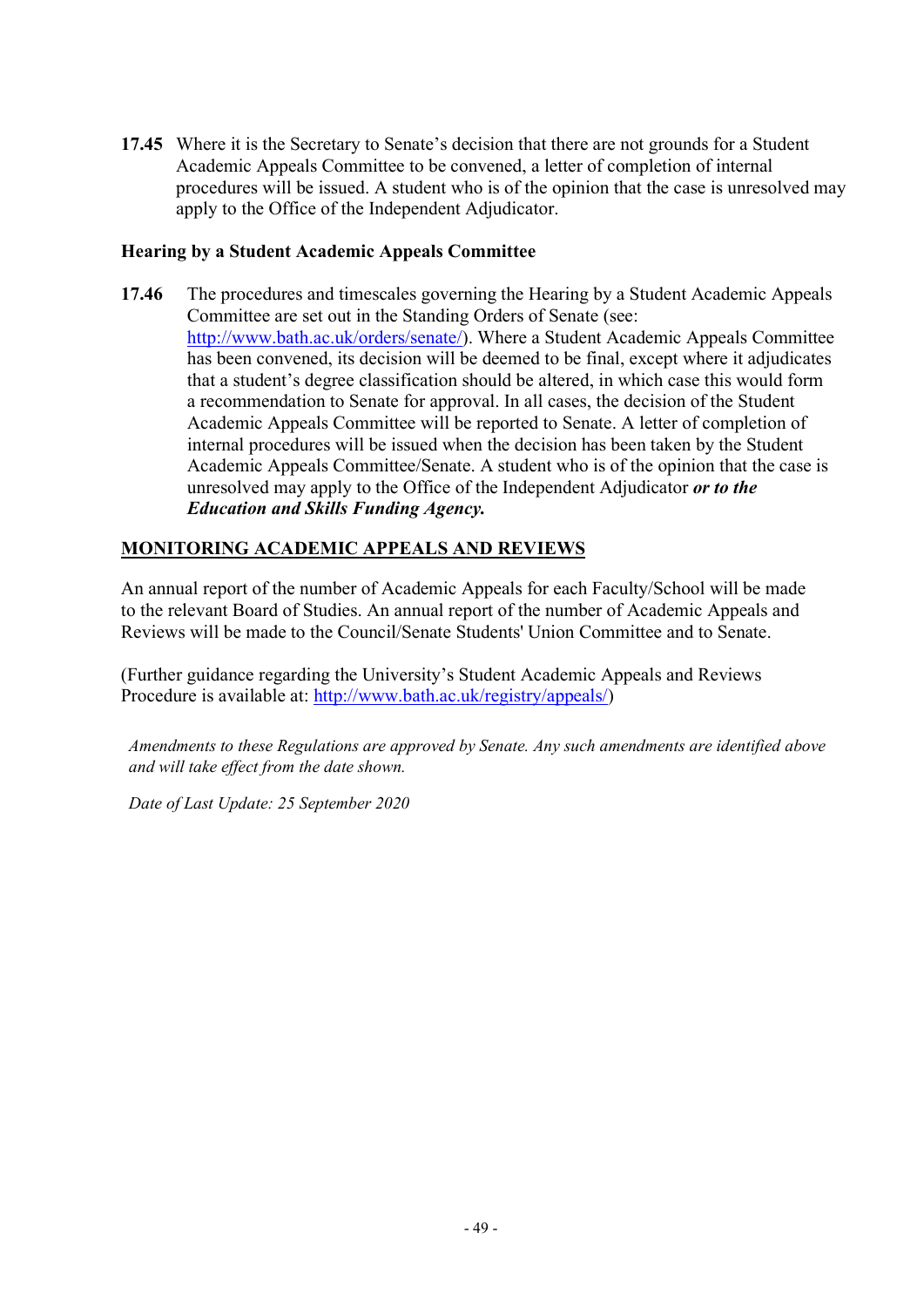# **18. FREEDOM OF EXPRESSION**

*This Code of Practice describes the framework within which staff and students of the University and visitors enjoy the right to freedom of expression.*

## **Policy statement**

- **18.1** As an institution of higher education, which values academic freedom, the University is committed to promoting and positively encouraging free debate and enquiry. This means that it accommodates a wide range of views, political as well as academic, even when they are unpopular, controversial or provocative.
- [1](#page-49-0)8.2 In any event, the University has an explicit duty in law<sup>1</sup> to take such steps as are reasonably practicable to ensure that freedom of speech within the law is secured for members, students, employees and visiting speakers. This duty includes a responsibility to ensure that the use of University premises is not denied to any individual or group on the grounds of the belief or views of that individual or any member of that group or on the grounds of the policy or objectives of the group. The University is, however, under no legal obligation to allow meetings to be open to members of the public.
- **18.3** This does not mean that the right to freedom of expression is unfettered. It is limited, for example, by laws to protect national security and public safety, for the prevention of disorder or crime, for the protection of the reputation or rights of others, and to prevent the disclosure of information received in confidence. A speaker from an organisation proscribed by law would therefore not be allowed. A significant strand in the regulatory framework is the duty (under the Race Relations (Amendment) Act 2000) to promote good relations between persons of different racial groups.
- **18.4** The Counter-Terrorism and Security Act 2015 also imposes a duty on the University to have due regard to the need to prevent people from being drawn into terrorism. This Code of Practice fulfils the requirement in the Prevent Duty for Universities to have policies and procedures in place for the management of events on Campus and use of the University's premises.
- **18.5** Freedom of expression also has to be set in the context of the University's values, and the values of a civilised, democratic, inclusive society. The University expects speakers and those taking part in protest activities to respect those values, to be sensitive to the diversity of its inclusive community, and to show respect to all sections of that community. These precepts include the way in which views are expressed and the form of any protest activities.
- **18.6** In considering whether or not to permit its premises to be used for a particular event, the University has to consider:-
	- whether the views or ideas to be put forward (or the manner of their expression)
	- $\sim$  infringe the rights of others, or
	- ~ discriminate against them*,* or

<span id="page-49-0"></span><sup>&</sup>lt;sup>1</sup> Under the Education ( $N^{\circ}$  2) Act 1986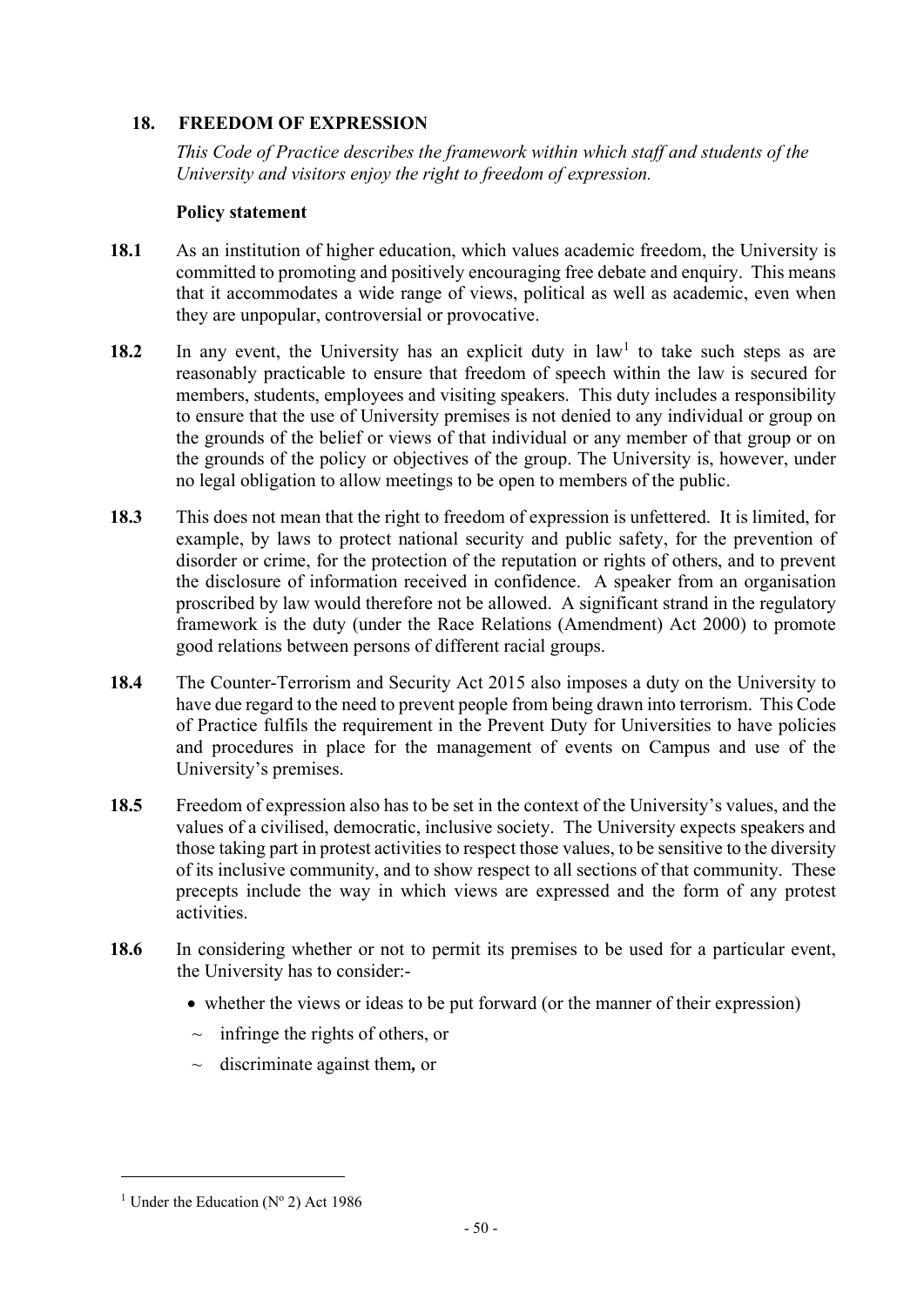- $\sim$  constitute views that risk drawing people into terrorism or are shared by terrorist groups. For the avoidance of doubt, the definition of terrorism above is that as set out in the Terrorism Act 2000 (or as subsequently amended).
- whether the activity in question
- constitutes a criminal offence
- constitutes a threat to public order or to the health and safety of individuals
- $\sim$  incites others to commit criminal acts, or
- $\sim$  is contrary to the civil and human rights of individuals.
- Whether adequate arrangements can be made to safeguard the safety of participants in the event, and other people within the vicinity, and to ensure that public order is maintained.

### **Authority**

**8.1** The Council authorises the Deputy Vice-Chancellor and Provost *Professor David Galbreath* to act on its behalf to ensure as far as is reasonably practicable that all staff and students of the University, and all visiting speakers, comply with the provisions of this Code.

#### **Procedure**

*Meetings*

- **8.2** Those booking rooms in the University are taken to have read and agreed to abide by the provisions of this Code of Practice. In addition, they are required to designate a 'Principal Organiser', who must be a member of staff or student of the University and who will be responsible for ensuring that the organisers comply with the obligations placed upon them by or under this Code of Practice. The Principal Organiser shall ensure that appropriate information is provided on the booking form about the nature and topic of the meeting.
- **8.3** The Principal Organiser is required to notify the Deputy Vice-Chancellor and Provost *Professor David Galbreath* – as far as possible in advance of the meeting, and in any case at least two weeks before it – for any meeting to be held on the University campus if the subject matter of the meeting is or might reasonably be construed as 'controversial' (a 'controversial' meeting in this context being taken as a speaker who might reasonably be construed as having the potential to occasion protest from, or give offence to, any section of the University or wider community, or constitute extremist views, or any speaker from a political party).
- **8.4** The Principal Organiser shall on request provide the Deputy Vice-Chancellor and Provost *Professor David Galbreath* with such information as the latter may require – including in particular the name of the principal speaker or speakers at the meeting, the theme(s) of the speech(es), the grounds for notification under section 9 and the extent to which the speaker's past history suggests that they might infringe one of the criteria set out in paragraph 6 above, the name and experience of the person who will chair the meeting, the subject of the address or addresses, the names and experience of any stewards and other logistical information.
- **8.5** The Deputy Vice-Chancellor and Provost *Professor David Galbreath* shall grant or withhold permission for the use of University premises (including, as appropriate, space used by the Students' Union or Chaplaincy) for the meeting proposed. Permission will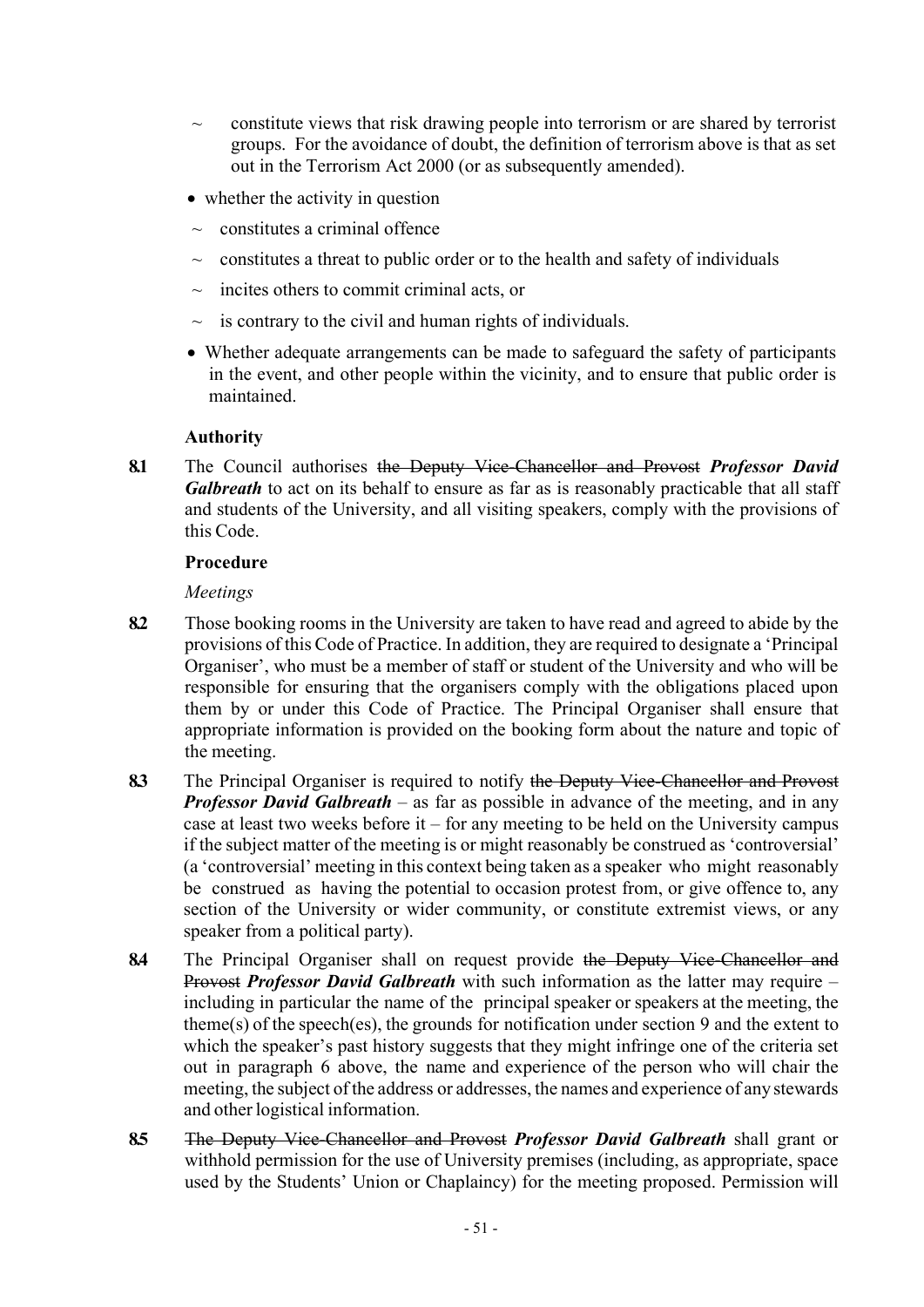only normally be withheld on the grounds indicated in 6 above, or if the Principal Organiser cannot or will not ensure compliance with any conditions set by the Deputy Vice-Chancellor and Provost *Professor David Galbreath*. Such conditions may include requirements

- (a) that tickets be issued and/or restricting the number of persons attending;
- (b) that an adequate number of stewards be available, in addition to anyUniversity security staff that the Deputy Vice-Chancellor and Provost *Professor David Galbreath* may feel should be present, to maintain safety and order;
- (c) as to the venue for the meeting and/or restricting banners or placards;
- (d) as to the admission or exclusion of press, television or broadcasting personnel, and, subject to licensing law, the sale or consumption of alcohol within the premises;
- (e) as to the arrangements for chairing the meeting, and as to the circumstances in which the meeting may or must be terminated prematurely;
- (f) that a speaker be balanced by one or more speakers with opposing views;
- (g) that the designated meeting or activity be restricted to staff and students of the University;
- (h) that University staff be responsible for all security arrangements connected with the meeting.
- **8.6** It shall in all cases be open to the Deputy Vice-Chancellor and Provost *Professor David Galbreath* to invite the Police to be present at any meeting on University premises. It shall also be open to the Deputy Vice-Chancellor and Provost *Professor David Galbreath* to withdraw permission for a meeting if, having originally granted permission, he or she judges that the meeting will not in fact conform to University policy (as outlined in 6 above) or that safety or public order cannot be guaranteed or if the Principal Organiser cannot or will not ensure compliance with any conditions set by the Deputy Vice-Chancellor and Provost *Professor David Galbreath*.
- **8.7** Premises used for meetings must be left in clean and tidy condition, in default of which the organisers may be charged for any additional cleaning and repairs that are subsequently required. Payment in advance or evidence of ability to pay towards these costs may be required. The University reserves the right to re-charge the organisers of any meeting for any extraordinary expenditure it incurs as a result of that meeting.

*Protests and demonstrations*

- **8.8** Those arranging protests or demonstrations on University premises (whether in relation to a meeting covered by this Code or on any other matter) are taken to have read and agreed to abide by the provisions of this Code. They are also required to designate a 'Principal Organiser', who will be a student or member of staff, who will be responsible for ensuring that the organisers comply with the obligations placed upon them by or under this Code of Practice.
- **8.9** As long as is reasonably practicable in advance of the event in question, the Principal Organiser shall ensure that appropriate information is provided to the Deputy Vice-Chancellor and Provost *Professor David Galbreath*, normally through Security Services, about the nature and theme of the event. Wherever possible, this information shall be provided at least a week before the event. The Principal Organiser shall on request provide the University Secretary *Deputy Vice-Chancellor and Provost Professor David Galbreath* with such information as the latter may require.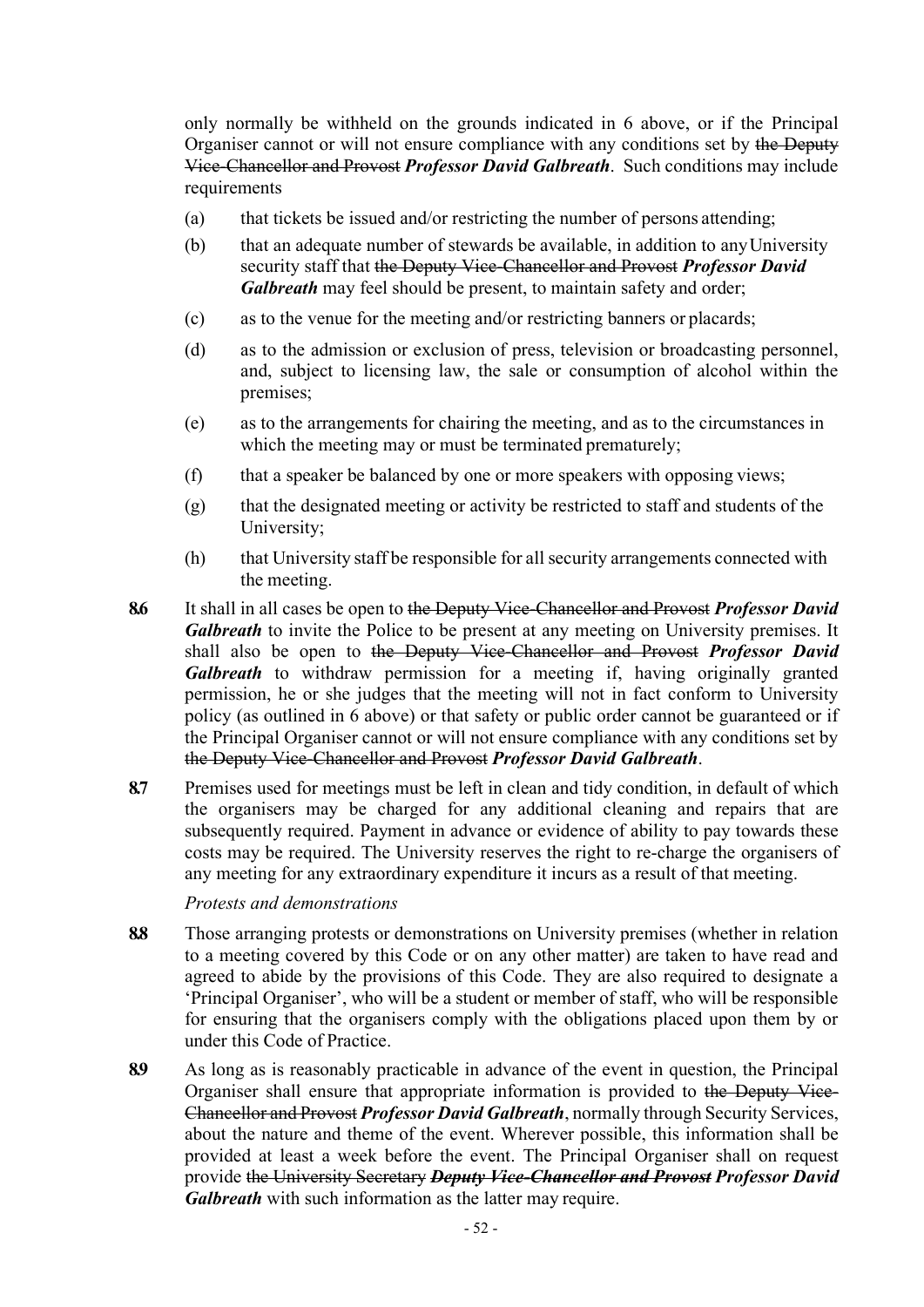**8.10** The Deputy Vice-Chancellor and Provost *Professor David Galbreath* shall grant or withhold permission for the use of University premises for the meeting proposed. Permission will normally be withheld only on the grounds indicated above, or if the Principal Organiser cannot or will not ensure compliance with any conditions set by the Deputy Vice-Chancellor and Provost *Professor David Galbreath*.

# **Appeals**

**8.11** Appeals against the rulings of the Deputy Vice-Chancellor and Provost *Professor David Galbreath* may be made to the Vice-Chancellor, whose decision shall be final.

### **Infringements**

**8.12** The Deputy Vice-Chancellor and Provost *Professor David Galbreath* shall report to the Council on the circumstances of any significant infringements of, and departures from, the provisions of this Code. Any such infringements or departures, in whatever respect, may render those responsible liable to disciplinary action under the University's disciplinary procedures.

*Amendments to these Regulations are approved by Senate. Any such amendments are identified above and will take effect from the date shown.*

*Date of Last Update: 9 June 2021*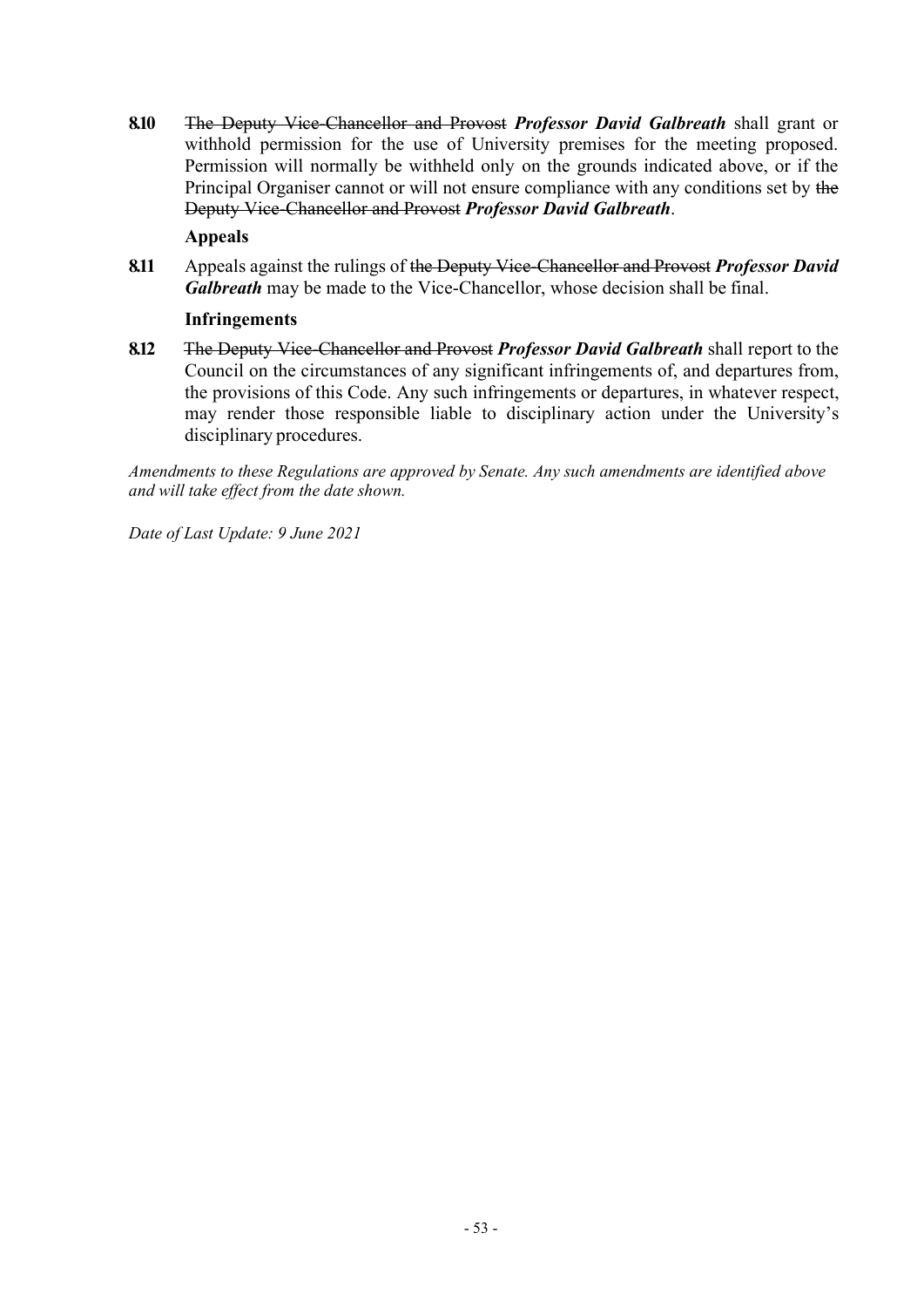## **UNIVERSITY OF BATH**

# **STUDENT COMPLAINTS POLICY AND PROCEDURE**

#### **1 Introduction**

1.1 The University welcomes feedback in respect of the services it provides, and believes that students are entitled to have access to effective systems for handling complaints to ensure the University provides the highest possible academic and service standards. Students should feel able to make a complaint, knowing that it will be fairly investigated.

1.2 Detailed below is the three stage process the University has adopted for dealingwith students' complaints, which is intended to provide a clear means of resolution to the satisfaction of all parties.

### **2 Definitions and scope**

2.1 The University defines a student complaint as an expression of dissatisfaction levelled by a student against a service or facility of the University. For the purpose of this procedure a student is defined as an applicant who has been accepted to study at the University, a student registered for an award of the University, or an alumni who has been registered with the University within the last four months.

- 2.1.1 Examples of what can be complained about under this policy include the following:
	- An academic or other University service
	- Information about academic or other University service
	- Teaching or supervision
	- Facilities
- 2.1.2 Issues covered by other specific procedures will not be dealt with under this policy. For example:
	- Academic Appeals and Reviews, the procedures for which can be found in Section 17 of the Student Regulations.
	- Complaints relating to services provided by the Students' Union, which should be pursued with the Student's Union in the first instance.
	- Complaints relating to franchise, validated or partner institution provision, should the Institutional Agreement allow, will be dealt with according to the franchise, validated or partner institution's procedures, unless they relate to a University service. Where the complaint is not resolved at this level the student may request a review by the Director of Policy, Planning and Compliance, under Stage 3 of these procedures.
	- Complaints relating to University accommodation, which should be submitted under the Accommodation Services' own complaints procedure. Where the complaint is not resolved at this level the student may request a review by the Director of Policy, Planning and Compliance (or nominee) under Stage 3 of these procedures.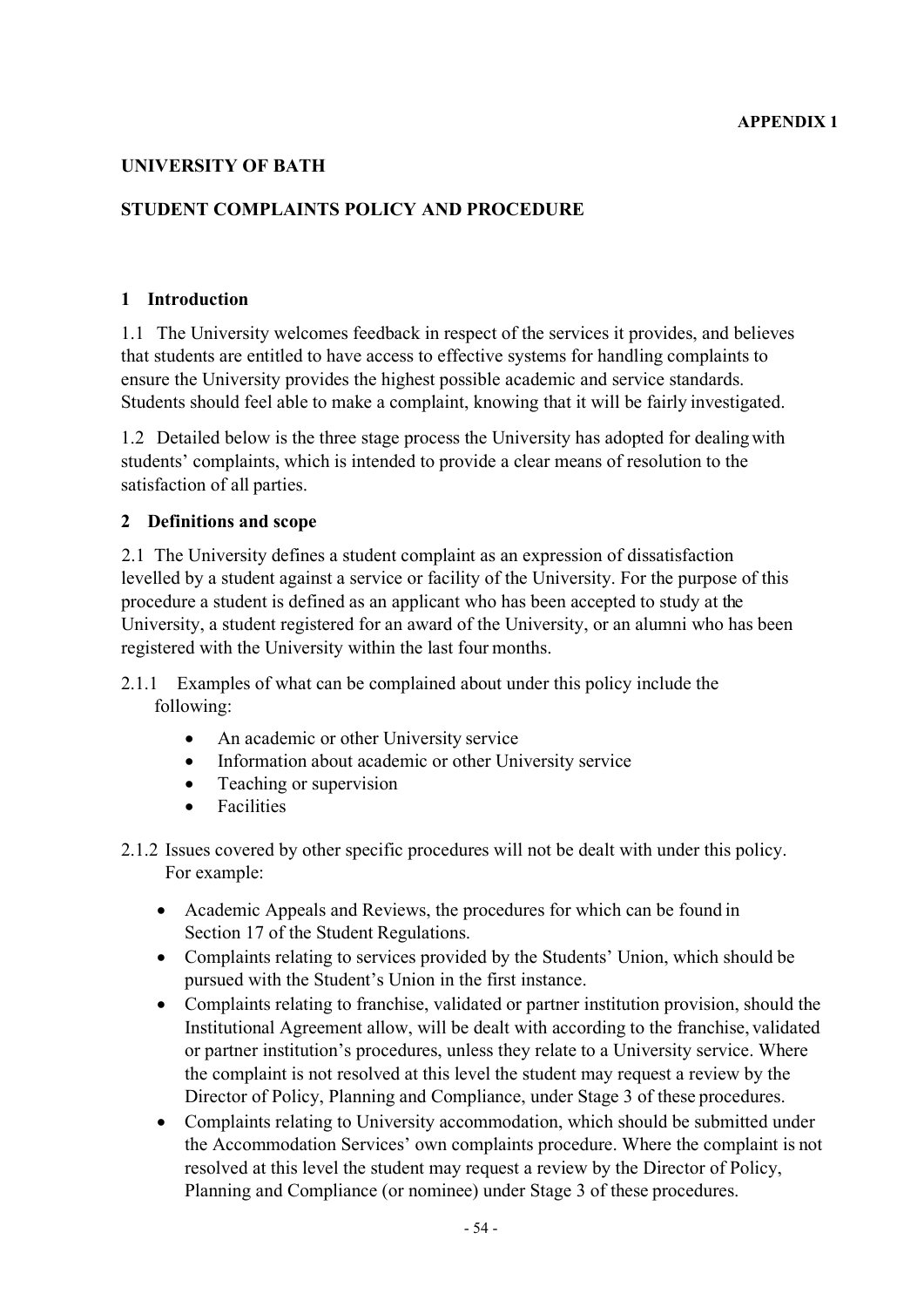- Complaints relating to the service provided by Westwood Nursery, which has its own complaints procedure.
- *Complaints relating directly to a student apprentice's Employer should normally follow their Employer's complaints process.*
- 2.2 Complaints about any form of discrimination, bullying, harassment or victimisation will be dealt with as follows:
- 2.2.1 Informal complaints made about the behaviour of a student will be managed underthe informal stage of the University's Dignity and Respect Policy and Procedure.
- 2.2.2 Formal complaints made about the behaviour of a student will be managed under Regulation 8, the Student Discipline Procedures, following the principles of the Dignity and Respect Policy and Procedure.
- 2.2.3 Informal complaints made about the behaviour of a member of staff will be managed under the informal stage of the University's Dignity and Respect Policy and Procedure.
- 2.2.4 Formal complaints made about the behaviour of a member of staff will be managed under the Staff Disciplinary Policy (or Statute 25 Part III for academic or other specified staff), following the principles set out in the University's Dignity and Respect Policy and Procedure.
- 2.2.5 The Dignity and Respect Policy and Procedure can be found at: <http://www.bath.ac.uk/equalities/policiesandpractices/dignityandrespectpolicy.pdf>

# **3 General Principles of Student Complaints**

- 3.1 The University seeks to minimise student complaints by ensuring that students have opportunities to participate in all the appropriate formal decision-making processes of the institution through representation on committees at programme, departmental, faculty and institutional levels. The University is committed to the continuing review and improvement of its provision and seeks regular feedback from students through Staff/Student Liaison Committees, evaluation questionnaires and user groups. The University is also committed to providing an environment within which students are encouraged to raise any matters of concern in an informal manner (see paragraph 4.2) as soon as they arise. This often removes the need for formal complaints.
- 3.2 Students are encouraged to raise a concern or complaint as soon as possible after the event has taken place, and normally no later than four months from the date the initial issue or event occurred, to enable the matter to be addressed in a timely manner.
- 3.3 A group of students may use this procedure to make a collective complaint, provided that one student identifies themselves as the main contact for purposes of communication.
- 3.4 The University recognises that making a complaint can be stressful. Students are therefore advised to seek advice and support before making a complaint from Student Services or from the Students' Union Advice and Support Centre. If you are raising a concern about a service you have received from the University, Student Services can also arrange mediation to help you to resolve the issues, where mediation is appropriate.
- 3.5 Research Postgraduates who have a complaint in respect of an academic matter may approach the University Independent Advisor for Postgraduate Research Students for support and guidance. Further details can be found in the Postgraduate Guide: [http://www.bath.ac.uk/guides/doctoral-representation/.](http://www.bath.ac.uk/guides/doctoral-representation/) For non-academic matters,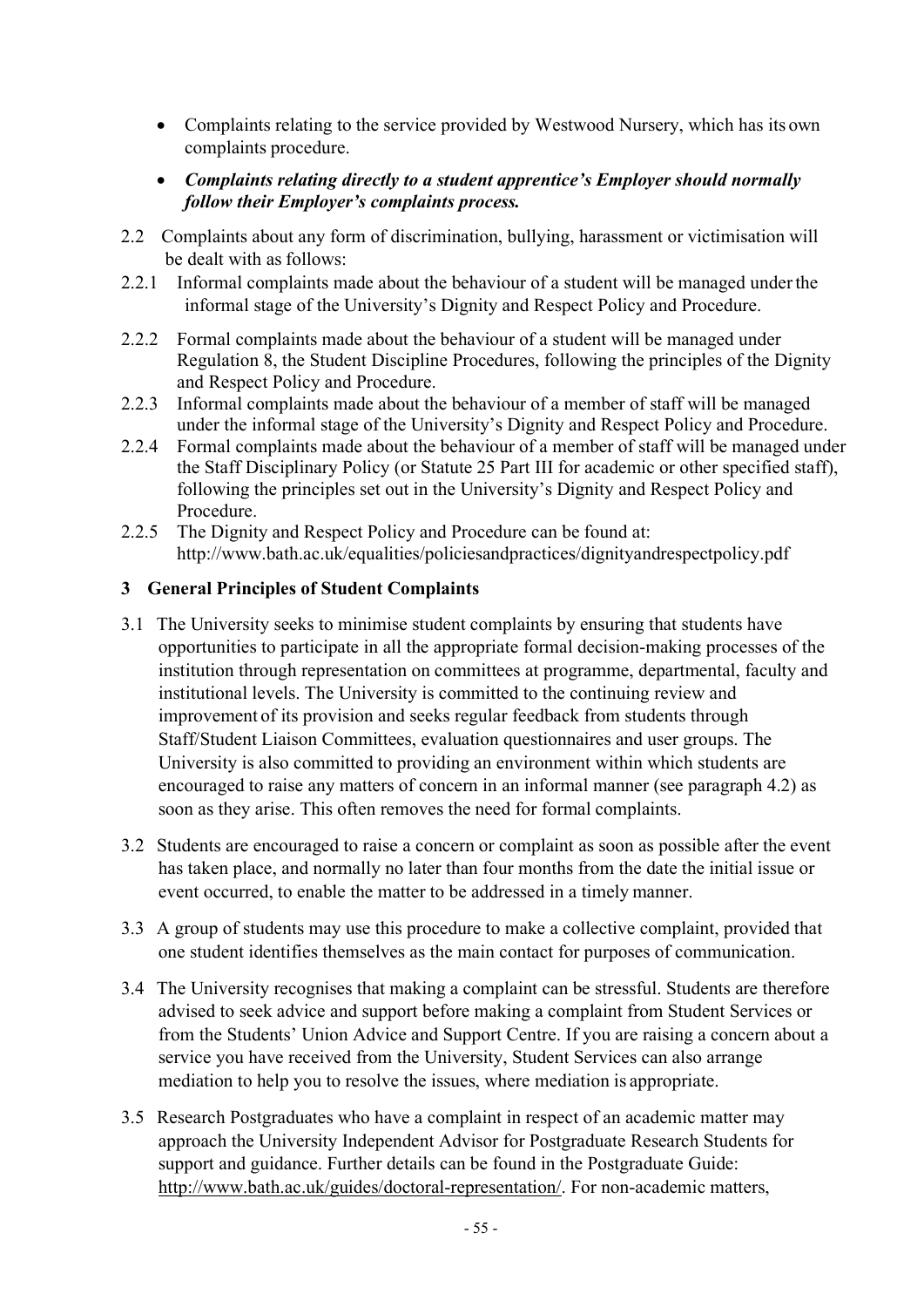Research Postgraduates are encouraged to contact the SU Advice and Support Centre, or Student Services for advice and support.

- 3.6 As far as possible, matters raised as a complaint will remain confidential to those directly involved in investigating the complaint, providing a response to it and communicating with the student, unless there is a serious risk of harm to the student or to others. However, in the interests of natural justice, parties to a complaint have the right to know the full details of the complaint or, in exceptional circumstances, only those details which need to be shared to enable a proper response to be made.
- 3.7 In order to ensure that a thorough investigation of a complaint is made, the University expects to be able to collect appropriate information from all the parties involved. Anonymous complaints will therefore not be accepted. There are other routes (such as the Students' Union or Staff/Student Liaison Committees) where a concern can be raised anonymously if required.
- 3.8 Those investigating or adjudicating upon a complaint at any stage of the procedure will do so impartially. Anyone with a material personal interest in the complaint will neither investigate nor adjudicate.
- 3.9 Where a deficiency in provision or process is acknowledged, a complaint may be addressed by offering an apology or an acceptable explanation for the deficiency, by undertaking to implement future improvement, or by a mutually acceptable course of action to address the individual circumstances of the case.
- 3.10 If the complaint affects a service that the Head of Department / Service has directly provided, advice should be sought from the Director of Policy, Planning and Compliance (or nominee) regarding to whom the complaint should be submitted. If the complaint directly affects the Director of Policy, Planning and Compliance (or nominee), the role of the Director of Policy, Planning and Compliance at Stage 3 would be taken by a Pro-Vice-Chancellor.
- 3.11 Students will not be disadvantaged as a result of raising a matter of concern or of making a complaint, provided it is made in good faith. Where a complaint is shown to be vexatious, the complaint shall be rejected and disciplinary action may be taken.
- 3.12 If the student raising the complaint is currently registered as a student at the University of Bath, The University will use a student's University email account to communicate with them throughout this process. If the student raising the complaint has not yet registered, or is within four month of their last date of registration, the Student Casework and Compliance Manager will agree with that student the best contact details to use for the purposes of communication.
- *3.13 Where a complaint may affect the planned end date for an apprenticeship, or identify issues or barriers to successful completion, the University will inform the student apprentice's employer, working quickly to implement any required actions.*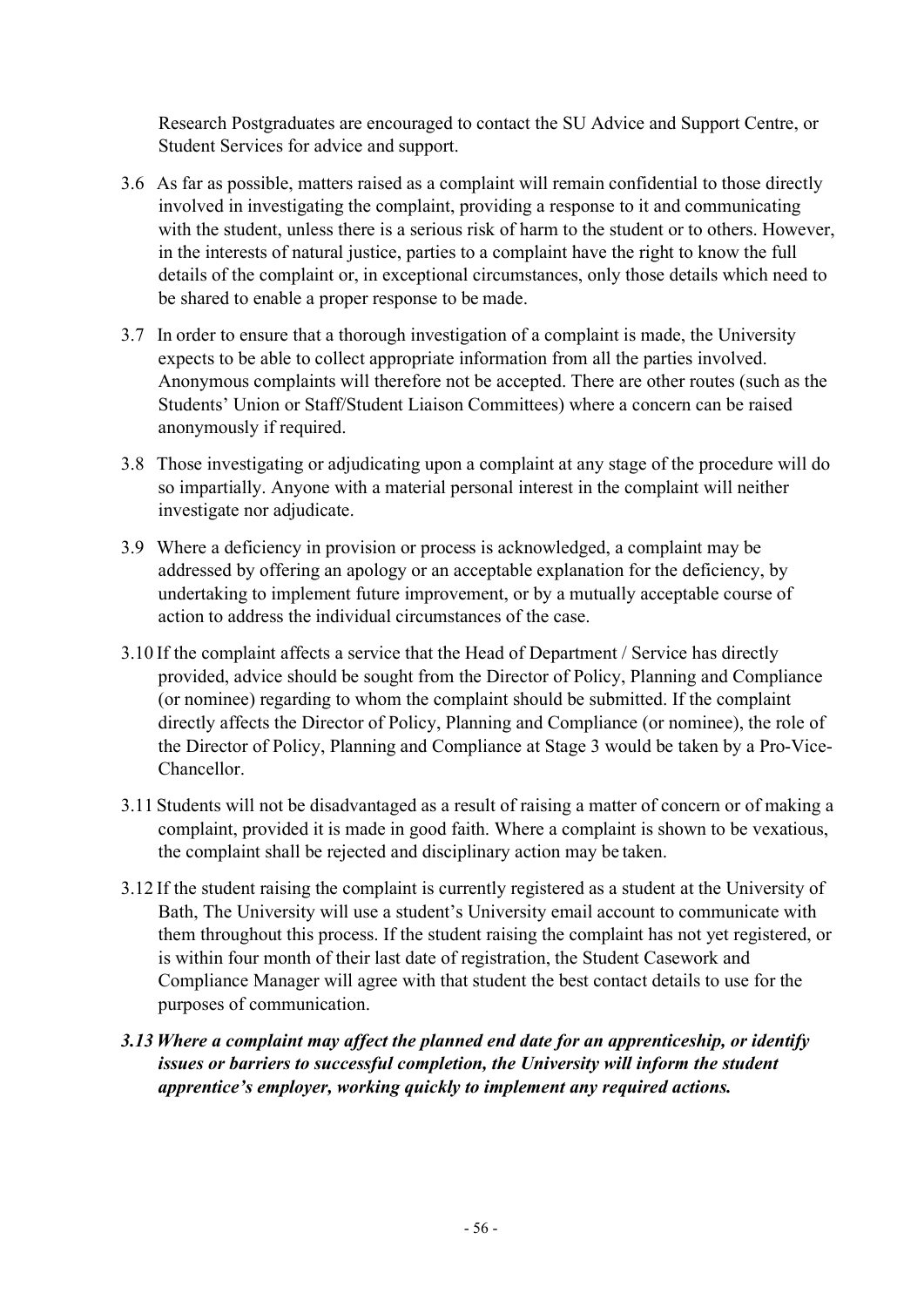# **4 Complaints Procedure**

4.1 The three stage complaints procedure is as follows:

## **Stage 1 - Informal Complaint**

4.2 It is expected that most complaints can be resolved at an early stage by discussing the matter informally at a local level. A student should therefore bring the matter to the attention of an appropriate member of staff, who will aim to resolve the matter by informal discussion.

For example, if the complaint concerns academic matters, a student might wish to take this up with their Personal Tutor / Research Supervisor / Director of Studies, or with another member of academic staff. If the complaint is about a University service, then the student should talk to an appropriate member of staff from that service. If there is any doubt regarding who to contact, or if the student feels it is more appropriate, the Head of Department or Service should be contacted.

- 4.3 Recipients of informal student complaints are responsible for addressing them promptly and fairly. The recipient will normally let the student know (or arrange for a colleague todo so) within five working days of receiving the initial complaint what steps (if any) will be taken to address the complaint and the expected timescale, and advise to whom they should submit a formal complaint if they are dissatisfied with this outcome.
- 4.4 It should be noted that this stage will normally be an informal oral process (or via email if face to face contact is not possible), but where proportionate to do so any agreed action should be confirmed (normally by email).
- 4.5 Any staff involved will be encouraged to share the experience where the effectiveness of their Department or Service could benefit. It is expected that the majority of complaints will be resolved in this way.

# **Stage 2 – Formal Complaint**

- 4.6 If a student has attempted to resolve matters informally but is not satisfied with the outcome, they may elect to proceed to the next stage by submitting a formal complaint within fourteen calendar days of receiving the outcome of their informal complaint. A student may also submit a formal complaint if the issue involved is too complex or serious for informal resolution. At this point, students may wish to seek advice from Student Services, the Students' Union or the University Independent Advisor for Postgraduate Research Students on how best to progress their complaint. The student should submit their complaint by means of a Student Complaint Form to [student-complaints@bath.ac.uk.](mailto:student-complaints@bath.ac.uk) Please copy in the Head of the Department or Service concerned if known. The [student](mailto:student-complaints@bath.ac.uk)[complaints@bath.ac.uk e](mailto:student-complaints@bath.ac.uk)mail address is monitored by the Student Casework and Compliance Manager.
- 4.7 The student should keep a copy of their complaint and any other documentation submitted for their own records.
- 4.8 The student should receive an acknowledgement of receipt of their complaint, from the Student Casework and Compliance Manager (or nominee), within five working days of receipt. The Student Casework and Compliance Manager (or nominee) will also notify the Director of Academic Registry and Director of Student Services of the complaint. The Director of Academic Registry and / or the Director of Student Services may at this point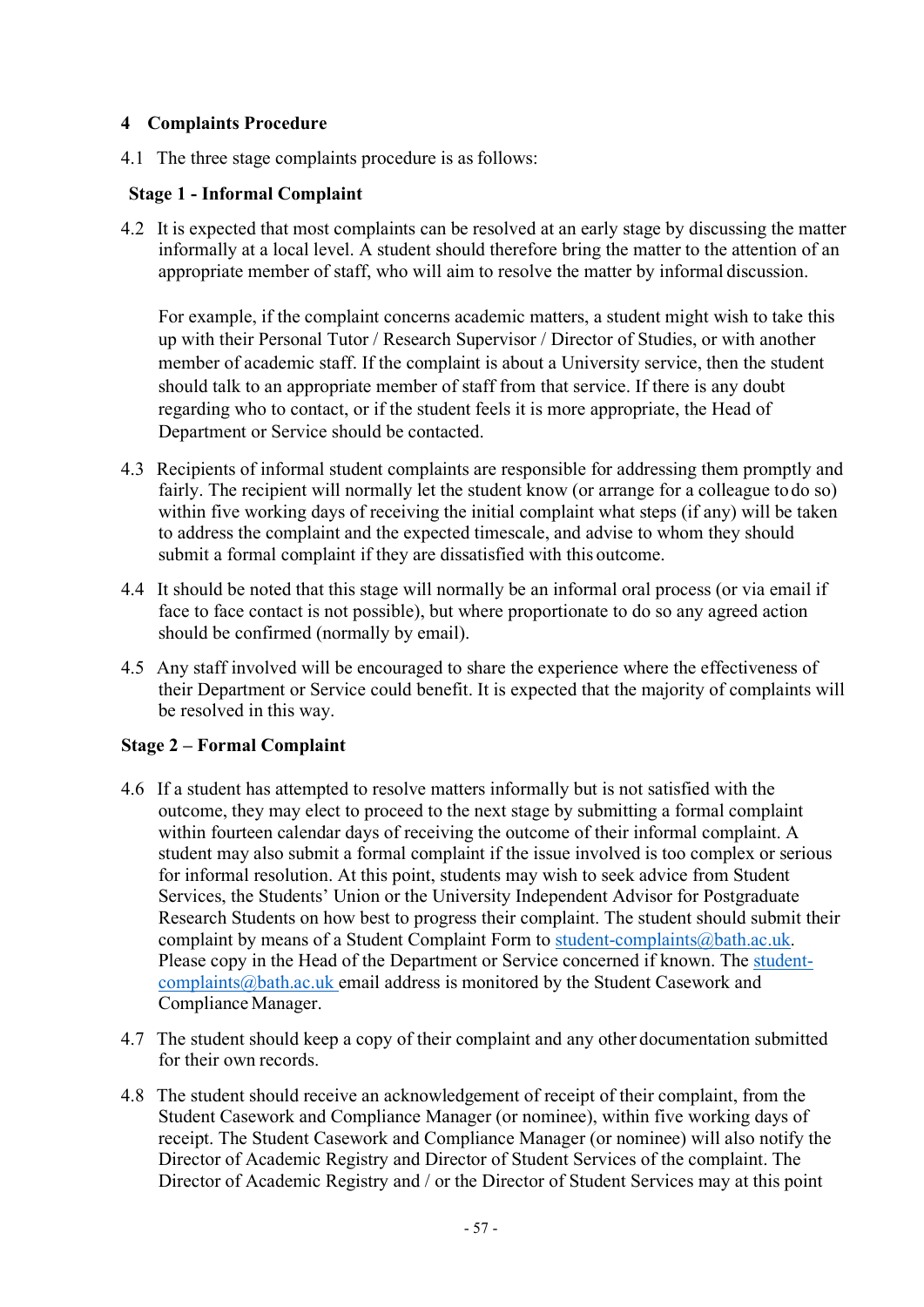contact the relevant Head of Department or Service should they feel it would be appropriate for them to become involved in the investigation of the complaint. In any event, the Head of Department or Service is free to consult either post holder if they consider it appropriate.

- 4.9 The complaint will be investigated by the Head of Department or Service concerned (or their nominee) or by a nominee of the Director of Policy, Planning and Compliance if the Head of Department has had involvement in the matters complained about. They will normally arrange to meet with the student to discuss their complaint in detail.
- 4.10 At this meeting the student will have the right to be accompanied by a friend or advisor as will any other parties to the complaint. Where a member of staff is party to the complaint, they can be accompanied by a work colleague or Trade Union representative. Other parties to the complaint may also be invited to attend the meeting, or may meet separately, at the discretion of the person investigating the complaint as is appropriate to the nature of the complaint.
- 4.11 If a student fails to attend the meeting (which could be by video or telephone call if both parties are not present at the University), the Department will contact them to reschedule. If a student fails to attend a rescheduled meeting within fourteen days of the original meeting date, the investigation may continue and be concluded in their absence.
- 4.12 The meeting will follow this format:
	- The student will be asked to explain their complaint and present any supporting evidence, with the assistance of their representative as necessary, following which they may be asked questions by the Head of Department / Service (or their nominee), and by any other parties to the complaint present;
	- If present, other parties to the complaint will then respond to the complaint, with the assistance of their companion(s) as necessary, following which they may also be asked questions by the Head of Department / Service (or their nominee) and the complainant. If not present, the Head of Department / Service (or their nominee) will make any necessary enquiries.
- 4.13 The staff member who carried out the investigation will produce a report which outlines the process followed, the information gathered, the conclusions drawn and any recommendations. The student or their representative should receive copies of the information considered and a copy of the investigation report.
- 4.14 The student should receive this written response within sixty calendar days following both a submission of a student complaint form and confirmation by the complainant that they wish a formal investigation to begin. If this is not possible, the student will be informed in writing of the progress being made towards the consideration of their complaint and given a timescale for completion. In either event, the Director of Student Services, the Director of Academic Registry and [student-complaints@bath.ac.uk s](mailto:student-complaints@bath.ac.uk)hould receive a copy of the correspondence.
- 4.15 If the complaint is considered justified, the student will be informed of the action taken to resolve or redress the complaint. If the complaint is not upheld, then the student will receive an explanation of the reason for this decision.

## **Stage 3 - Review by the Director of Policy, Planning and Compliance (or nominee)**

4.16 If the student is not satisfied with the decision taken in respect of their complaint under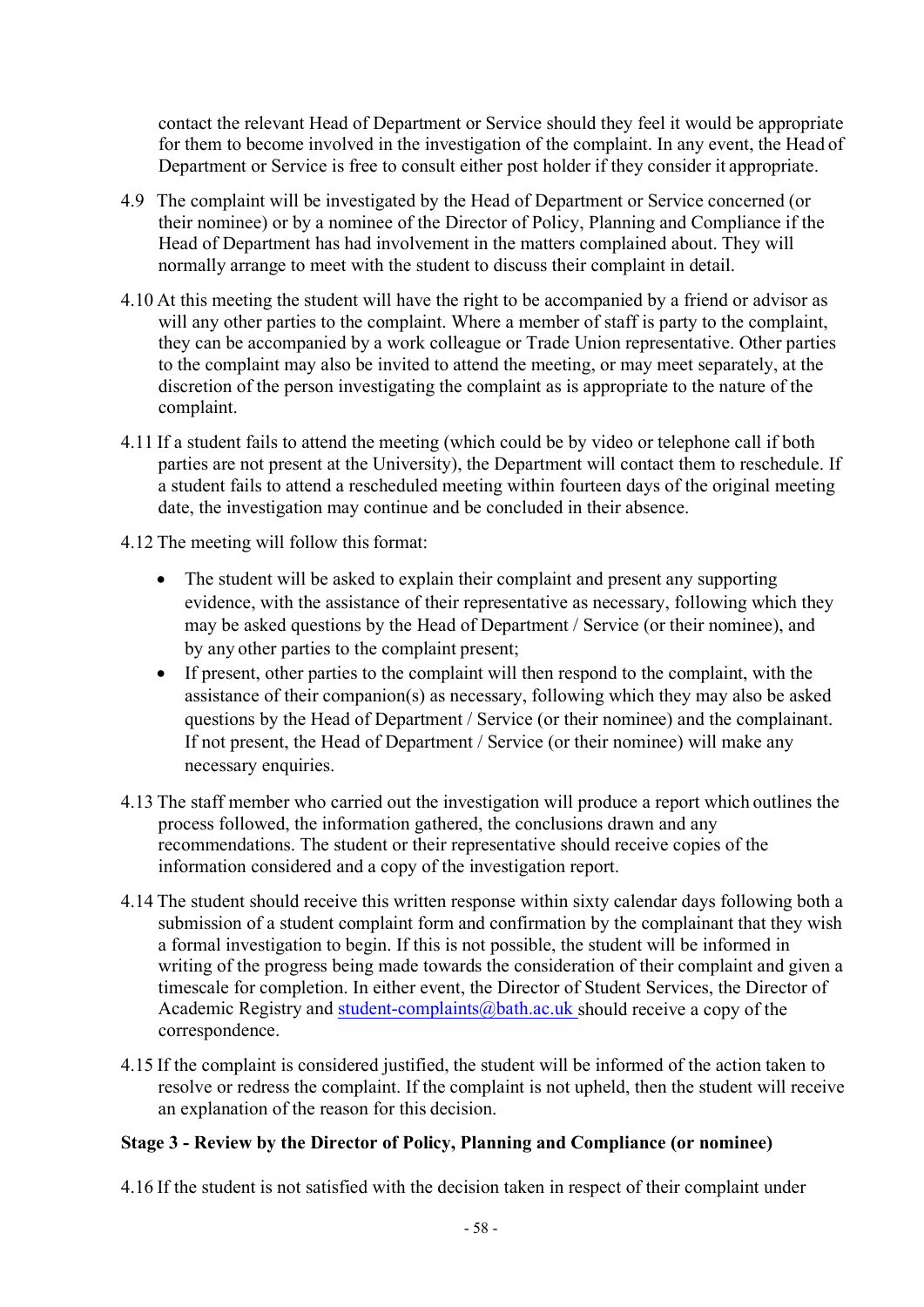Stage 2 above, they may request that a review of the case be carried out by the Director of Policy, Planning and Compliance or nominee, usually the Deputy Director (Academic Governance & Compliance). Such a request should be by submitting a Request for Review form to [student-](mailto:student-complaints@bath.ac.uk) [complaints@bath.ac.uk w](mailto:student-complaints@bath.ac.uk)ithin fourteen calendar days of the student being notified of the outcome of Stage 2. The request should state the grounds for review, which should meet one of the following criteria:

- That there was procedural error in the conduct of the investigation of such a nature as to cause doubt as to the determination reached;
- That new evidence has been made available which the student could not reasonably have provided during the investigatory process;
- That there was bias during the procedure of such a nature as to cause doubt as to the determination reached;
- 4.17 If the Director of Policy, Planning and Compliance or nominee is satisfied that a review is justified, he / shewill have discretion to either:
	- Make a judgement on the complaint based on the written evidence; or
	- Establish a Review Panel to examine the evidence and come to a judgement on the complaint. The Review Panel will normally comprise one lay member of Council and two members of staff chosen by the Director of Policy, Planning and Compliance or nominee, of which he / she may be one. All members of the Review Panel will have had no previous association with the case.
- 4.18 When undertaking a review, the Director of Policy, Planning and Compliance (or nominee) or the Review Panel has the power to overturn any decision made under Stage 2 of this procedure.
- 4.19 If a Review Panel is established, the student will have the right to attend a meeting to explain their complaint and be accompanied at this meeting by one person (for instance, a representative of the Students' Union) as will any other parties to the complaint. Those accompanying shall not normally be professional legal representatives, and in the case of members of staff, will either be a work colleague or Trade Union representative. Other parties to the complaint, and / or their companion, may also be invited to attend the meeting on the same basis at the discretion of the Director of Policy, Planning and Compliance (or nominee).
- 4.20 Students will be notified of this meeting in writing, and this notification will include:
	- the date of the meeting and an explanation of what the student needs to do if they cannot attend on that date, or does not wish to attend
	- the names of the panel members and their job titles
	- the names of anyone else attending the meeting and what their role will be
	- an outline of how the meeting will proceed
	- copies of relevant documents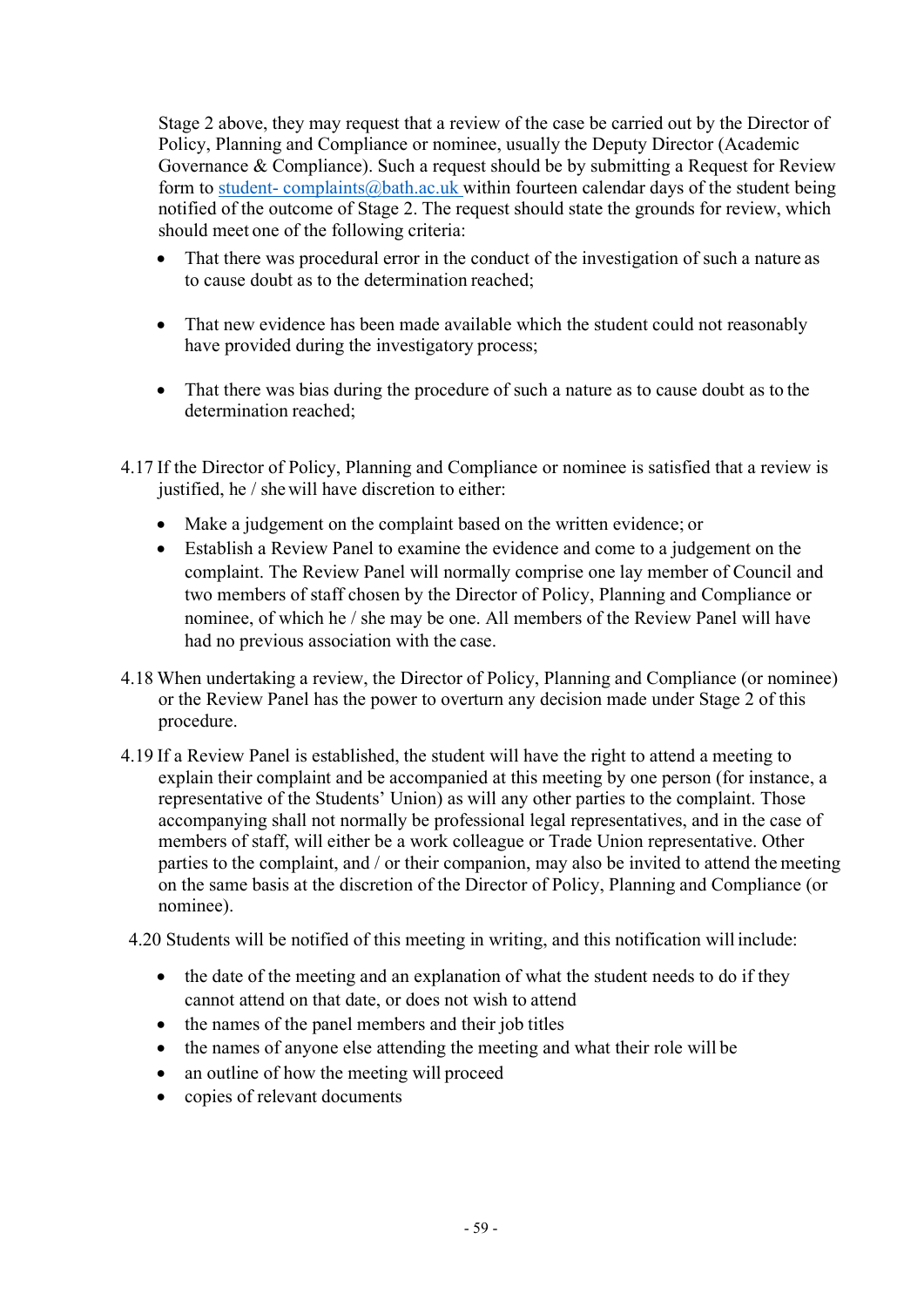- 4.21 Meetings of the Review Panel will follow this format:
	- The Student will be asked to explain their complaint and present any supporting evidence, with the assistance of their companion as necessary, following which they may be asked questions by the Panel, and by any other parties to the complaint;
	- The other parties to the complaint will then respond to the complaint, with the assistance of their companion as necessary, following which they may also be asked questions by the Panel and the complainant.
	- Both parties will be asked to sum up, following which the Review Panel will come to a judgement on the complaint.
- 4.22 If the Director of Policy, Planning and Compliance (or nominee) makes a judgement on the complaint based on the evidence already in his/her possession, or if a Review Panel is convened, the student will be notified of the outcome in writing normally within thirty calendar days of submitting a request for review. If the complaint is upheld the student will be informed of any action to be taken to resolve the matter. If the complaint is not upheld, the student will be informed of the reason for this decision, and the University will also issue a Completion of Procedures letter to the student stating that the University's internal complaints procedures have been exhausted.
- 4.23 If the student does not submit a request for review within the 14-day timeframe, they will be issues with a Completion of Procedures letter within 28 days.

# **5 Office of the Independent Adjudicator for Higher Education (OIA)** *and the Education and Skills Funding Agency (ESFA)*

- 5.1 If the University's internal procedure has not resulted in the resolution of a complaint to the student's satisfaction, they have the option to pursue it with the Office of the Independent Adjudicator for Higher Education (OIA). Where a case is considered eligible, the OIA will provide independent adjudication on the resolution of complaints, once the institution's internal procedures have been exhausted. The Students' Union's Advice and Support Centre can advise on this external review process. The OIA website can be found at: [http://www.oiahe.org.uk.](http://www.oiahe.org.uk/)
- 5.2 *Student apprentices may also approach the ESFA for advice or to consider a complaint via the National Apprenticeship Helpline. (Email: nationalhelpdesk@apprenticeships.gov.uk, tel: 0800 015 0400.) The ESFA will normally not consider a complaint until the exhaustion of the University's own procedure.*

# **6 Monitoring**

- 6.1 Heads of Department / Service will keep a record of all formal student complaints received, decisions made and resulting outcomes.
- 6.2 Boards of Studies will receive an annual summary of the formal complaints submitted within their Faculty / School so that experiences can be shared, and where appropriate changes to procedure / practice made to ensure the University meets the highest possible standards. This information will then be forwarded to the Department of Policy, Planning and Compliance.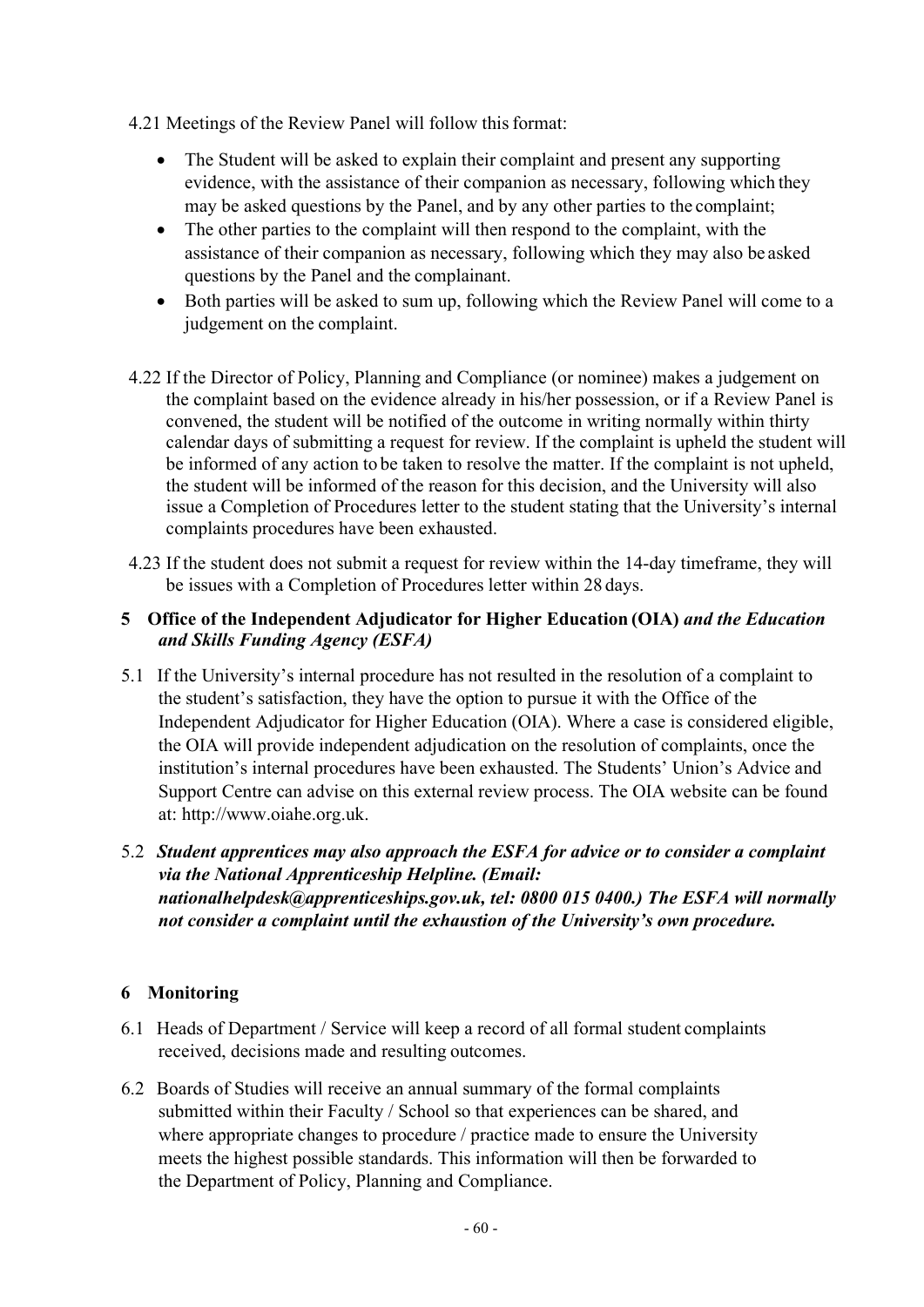- 6.3 Professional Service Heads of Department / Service should consider an annual meeting to review all complaints received in order to identify common themes and improve the service offer. Professional Service Heads of Department / Service will supply an annual return direct to the Department of Policy, Planning and Compliance.
- 6.4 An annual report summarising all formal student complaints received by the University shall be submitted to the Council / Senate / Students' Union Committee for consideration and reported to Senate and Council.
- 6.5 The details of those students raising complaints will be checked against information held centrally by the University to enable equality monitoring to take place.
- 6.6 Any issues highlighted through the complaints process will be noted and referred to the relevant manager in order to improve the student experience.
- 6.7 The effectiveness of these procedures will be reviewed and if necessary updated on a regular basis.

# **7 Further Enquiries**

7.1 If you have any queries in respect of the Student Complaints Procedure, please contact Department of Policy, Planning and Compliance (Email: [student](mailto:student-complaints@bath.ac.uk)[complaints@bath.ac.uk ,](mailto:student-complaints@bath.ac.uk) telephone: 01225 385464).

# **8 Alternative Formats**

8.1 If you require this policy in an alternative format please contact the Department of Policy, Planning and Compliance. (Email: student-complaints@bath.ac.uk, telephone: 01225 385464). Students who wish to submit a complaint and require documents in alternative formats should indicate this when making the complaint.

Amendments to these Regulations are approved by Senate. Any such amendments are identified above and will take effect from the date shown.

| Owner                  | Professor Peter Lambert, Pro-Vice-Chancellor (Learning & Teaching) |  |  |  |  |
|------------------------|--------------------------------------------------------------------|--|--|--|--|
| Version number         |                                                                    |  |  |  |  |
| Approval Date          | 25 September 2019                                                  |  |  |  |  |
| Approved By            | Vice-Chancellor on behalf of Senate                                |  |  |  |  |
| Date of last review    | 25 September 2019                                                  |  |  |  |  |
| <b>Linked Policies</b> | Dignity and Respect Policy and Procedure                           |  |  |  |  |

|  |  | Date of Last Update: 7 October 2020 |  |
|--|--|-------------------------------------|--|
|  |  |                                     |  |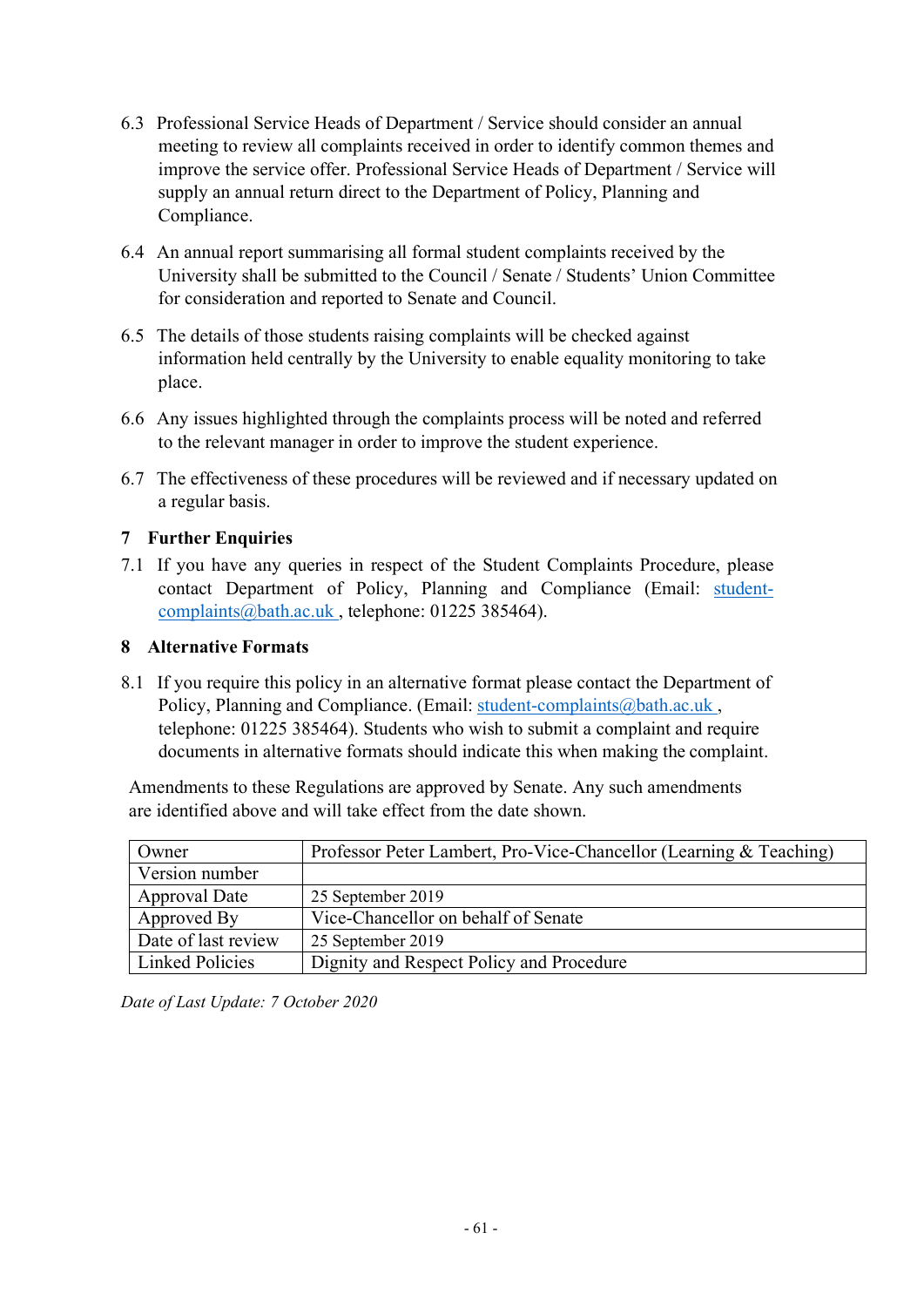# **APPENDIX 2**

# **UNIVERSITY OF BATH**

### **FITNESS TO STUDY POLICY**

#### **1. Purpose and Scope**

- 1.1 Whilst at University all students should be able to study and perform to the best of their ability, in a safe and comfortable environment. The reality of University life means that students not only work, but also often live, in close proximity to each other, and whilst many students find studying and living in such an environment easy and enjoyable, others can find it more challenging.
- 1.2 In order to maintain and enhance the University community, students need to conform to certain standards of behaviour, and the University has disciplinary mechanisms in place to deal with students whose behaviour falls outside these standards (see Regulations *for Student Apprentices* 7 & 8). However, it is recognized that the cause of misconduct may include issues relating to a student's health and general well-being, where disciplinary action may not be appropriate.
- 1.3 The University has in place a Fitness to Practise Policy for students on specified programmes.
- 1.4 Similarly, a student's fitness to study may be questioned if health problems are disrupting their own studies or the studies of others, or result in unreasonable demands being placed on staff or other students. The University has a duty of care to its community and is bound by health and safety legislation, which means it is obliged to take action if a student presents a risk to themselves or to others.
- 1.5 The term 'fitness to study' as used in this policy relates to the entire student experience, and not just a student's ability to engage with their studies. For example, unless it is informed otherwise, the University expects its students to be able to live independently and in harmony with others, and not conduct themselves in a way which has an adverse impact on those around them. This policy is not designed to be used to address academic performance issues (which should be dealt with under the normal assessment procedures) or with issues relating to attendance (*Regulations for Student Apprentices* 3) or individual mitigating circumstances.
- 1.6 The level of risk posed by a student will be measured by the use of a risk assessment process, which will be used throughout the procedure to provide a consistent means of assessing the risk to the student, other individuals and the institution. This process will be led by the Director of Student Services (or designate) in close collaboration with department staff, who would play a key role in identifying the specific evidence to underpin any concerns. If it is determined that the level of risk is sufficiently high, the Director of Student Services may recommend via the Vice-President (Student Experience) to the Vice-Chancellor that the student be suspended.
- 1.7 As a general rule this policy is only intended for use in cases in which the behaviour, disruption or risk presented by the student is perceived to be of a serious or potentially serious nature. Where possible the support services available to students should be used as the first port of call prior to taking any formal action.
- 1.8 The University reserves the right to use the disciplinary procedure to deal with behaviour which is the result of physical or mental health issues, depending on the individual circumstances of the case. However, once this policy had been used (at any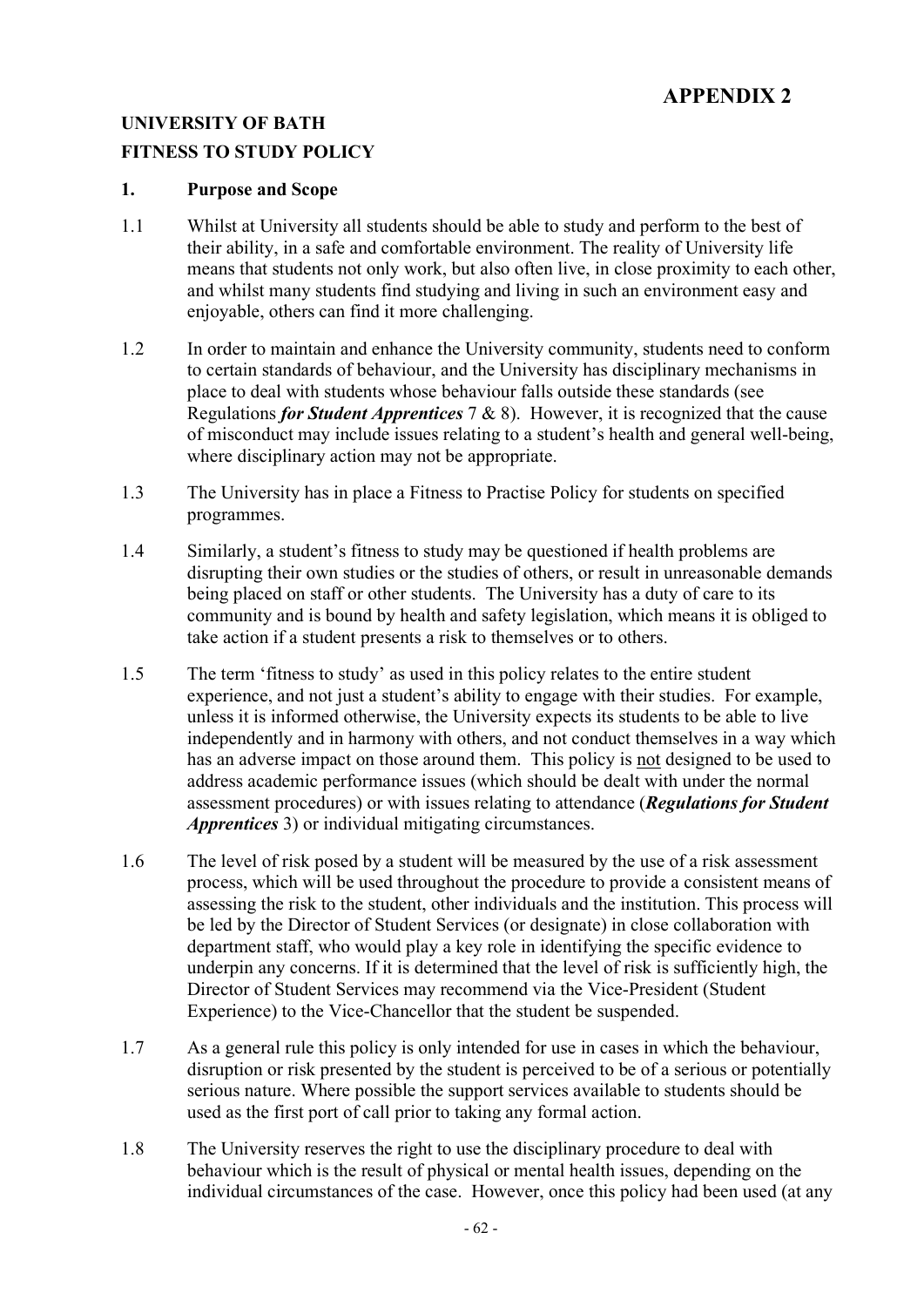of the three stages) the behaviour observed will normally be considered under this policy rather than under the disciplinary procedure.

- 1.9 The Fitness to Study policy detailed below has three levels. Depending upon the perceived severity of the situation and seriousness of any perceived risks, action may be initiated at any of the three levels.
- 1.10 If concerns are raised whilst a student is on placement, where the University's ability to engage with the student may be limited, if possible the University will discuss with the placement provider alternative arrangements that might address any concerns.

# **2. Crisis Situations**

2.1 It is possible that a student may pose such an extreme risk to themselves and / or others that that they require emergency assistance outside of these procedures. In such cases staff should refer to the following:

Crisis Intervention Guidelines – Supporting Students in Distress [\(http://www.bath.ac.uk/guides/supporting-students-in-distress/\)](http://www.bath.ac.uk/guides/supporting-students-in-distress/)

# **3. Initial Support and Guidance to Students**

- 3.1 Student with a mental or physical health difficulty, firstly:-
	- Are encouraged to consult all relevant support services available at the University, and in particular their medical practitioner, Student Services and (where appropriate) the Student Immigration Service (further information on these services can be found by visiting the Student Support web-pages).
	- Are expected to speak to their Personal Tutor, Director of Studies or another appropriate member of staff in their academic department about the difficulty and any related problems that they may be experiencing.

## **4. Circumstances Under Which a student's Fitness to Study May be Brought into Question**

- 4.1 A student's fitness to study may be brought into question as a result of a wide range of circumstances. These include (but are not restricted to) the following:-
	- Serious concerns about the student emerge from a third party (i.e. house-mate, friend, colleague, placement provider, member of the public, medical professional etc.) which indicate that there is a need to address their fitness to study.
	- The student has told a member of the university that they have a problem and/or provided information which indicates that there is a need to address their fitness to study.
	- The student's disposition is such that it indicates that there may be a need to address an underlying mental health problem, for example if they have demonstrated moods swings; shown signs of depression; become withdrawn.
	- Behaviour, which would otherwise be dealt with as a disciplinary matter, which it is considered may be the result of an underlying physical or mental health problem.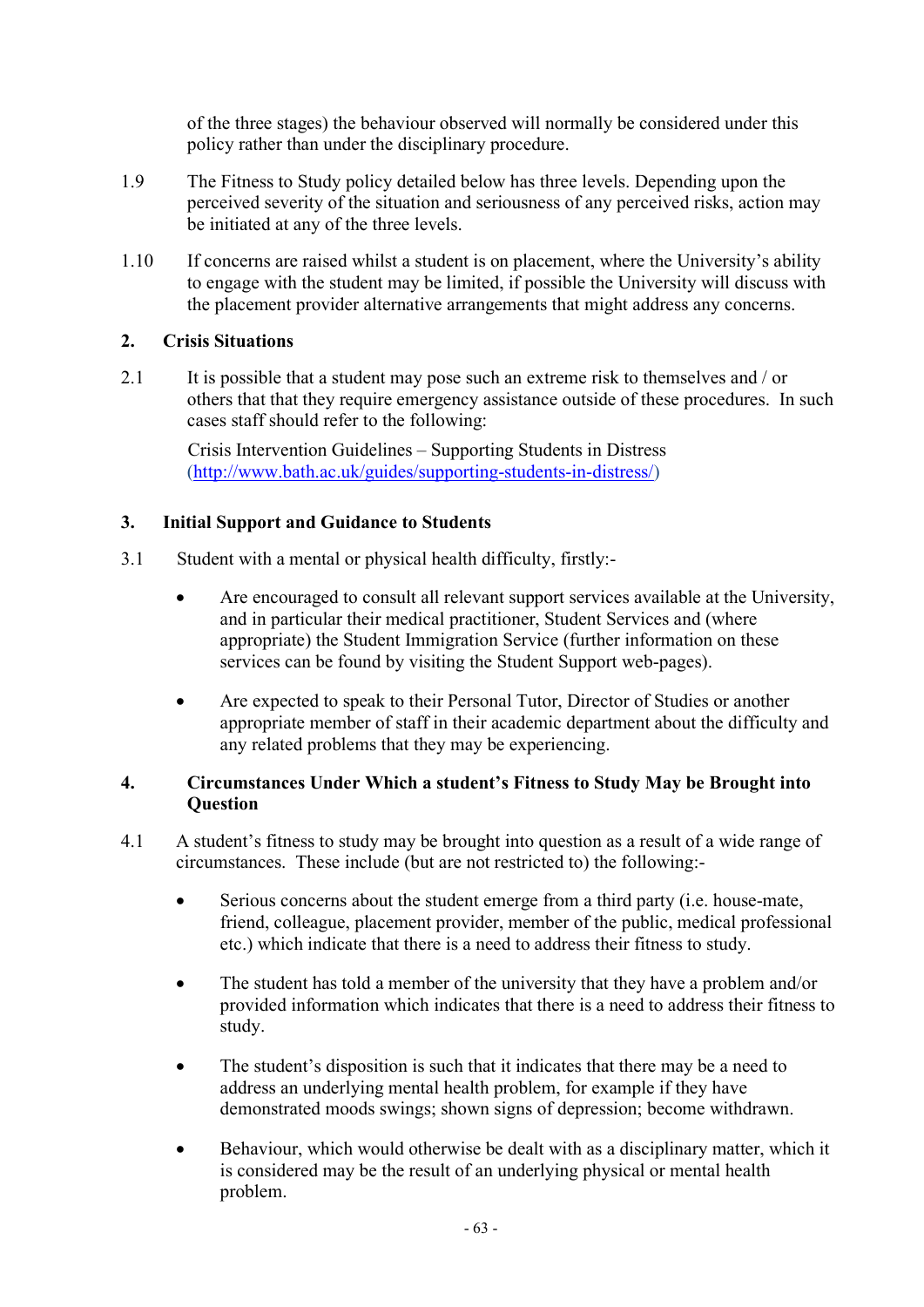- The student's academic performance or physical behaviour is not acceptable and this is thought to be the result of an underlying physical or mental health problem.
- 4.2 In all cases, the student's personal tutor or Director of Studies should be notified so that the Department is aware of the situation and can provide any necessary support.

# **5. Stage 1 – Informal Action by the Department**

- 5.1 Should preliminary action be unsuccessful, a member of staff should approach the student and explain to them, in a supportive and understanding manner, that concerns about their fitness to study have emerged. This would ordinarily be a member of staff within the academic department with primary responsibility and /or knowledge of the student concerned (e.g. their Personal Tutor, Supervisor, or Director of Studies). However, if concerns arise within the student residences, then the Student Accommodation Office should take the lead, in consultation with the student's department. Should a member of staff require advice or guidance on this they should contact Student Services.
- 5.2 The student should be made aware of the precise nature of the behaviour that has caused these concerns to be raised, including if appropriate reference to the level of perceived risk presented by the student as measured by the risk assessment process. The member of staff will attempt to resolve the matter by informal discussions with the student. The student should be given the opportunity to explain their own views on the matter, and be encouraged to think about using one or more of the support services offered by the University. It may also be appropriate to look into the possibility of applying special academic arrangements to enable the student to study effectively.
- 5.3 It is hoped that in most cases issues can be resolved at this level, and that students will respond positively, co-operating fully with the process and taking advantage of the support available.
- 5.4 A review period should be determined (if possible by agreement between the member of staff and the student) to allow the student to consider their own behaviour and seek advice from the support services available. At the end of this period a meeting should be held to discuss any steps taken by the student to address the concerns. If the concerns have been addressed satisfactorily, this will be noted. Further meetings may be scheduled to continue to monitor the situation/progress and help ensure that continued support is provided to the student to enable them to study effectively. If, however, the concerns have not been addressed, a further review period may be agreed, or the case will move to the next stage of the policy.
- 5.5 The informal discussions, advice and any undertakings made by the department and / or the student should be documented for the benefit of both the department and the student.
- 5.6 If a student is unable to co-operate with the above process or modify their behaviour, they should be informed that more formal action under Stage 2 of this policy may be considered appropriate.

## **6. Stage 2 – Case Review Group**

6.1 If the action taken under Stage 1 has not been successful, or it is felt that the case is too serious to be dealt with informally, Stage 2 of the policy can be invoked. A meeting of a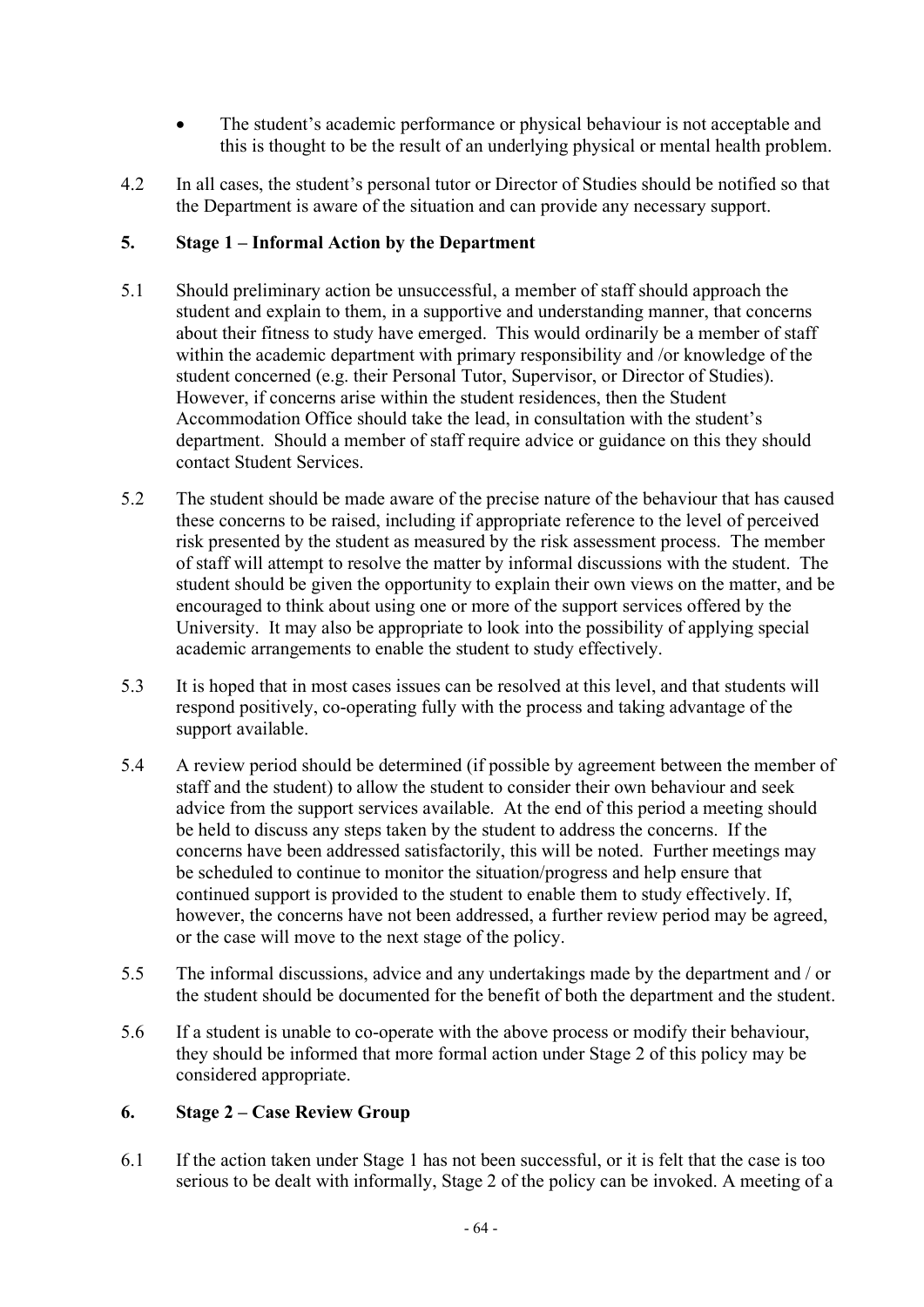Case Review Group shall be convened by the Head of Department or Director of Student Services, made up of appropriate representatives of the student's academic department (normally the Director of Studies) and the Director of Student Services (or nominee). Representatives from the Student Accommodation Office, Student Services and Security Services may also attend for information and advice if felt appropriate.

- 6.2 Before the meeting a medical assessment may be sought. The student will be encouraged to consent to this, as it will ultimately enable the University to address the student's difficulties in the most effective manner possible, and make an accurate assessment of risk. The medical assessment will be used to determine the following matters:-
	- the nature and extent of any medical condition from which the student may be suffering;
	- their prognosis;
	- the extent to which it may affect his/her fitness to study and manage the demands of student life;
	- any impact it may have or risk it may pose to others;
	- whether any additional steps should be taken by the University in light of the medical condition to enable the student to study effectively;
	- whether the student will be receiving any ongoing medical treatment or support.
- 6.3 The student will be asked to authorise full disclosure to the University of the results of any examination. The University recognises that any such information disclosed will constitute "sensitive data" for the purposes of the Data Protection Act 1998 and will be handled, processed and stored accordingly. Should the student refuse to undertake a medical examination, the University may continue this policy based on the information already in its possession, or use another appropriate means to address the issue.
- 6.4 The student will be given at least 7 days notice of the Case Review Group and informed of the purpose of the meeting. They will also be provided with any documents which will be considered by the Group, and asked to provide any documentation they may wish the Group to consider in good time for the meeting.
- 6.5 The student may be accompanied at the meeting by a Students' Union representative, a fellow student, student, or other advisor. Disabled students may also be accompanied by a support worker if required.
- 6.6 The purpose of the meeting will be to ensure that:-
	- The student is made fully aware of the nature of the concerns which have been raised,
	- The student's views are heard and taken account of,
	- The best way to proceed is agreed upon,
	- The student is fully aware of the possible outcomes if difficulties remain.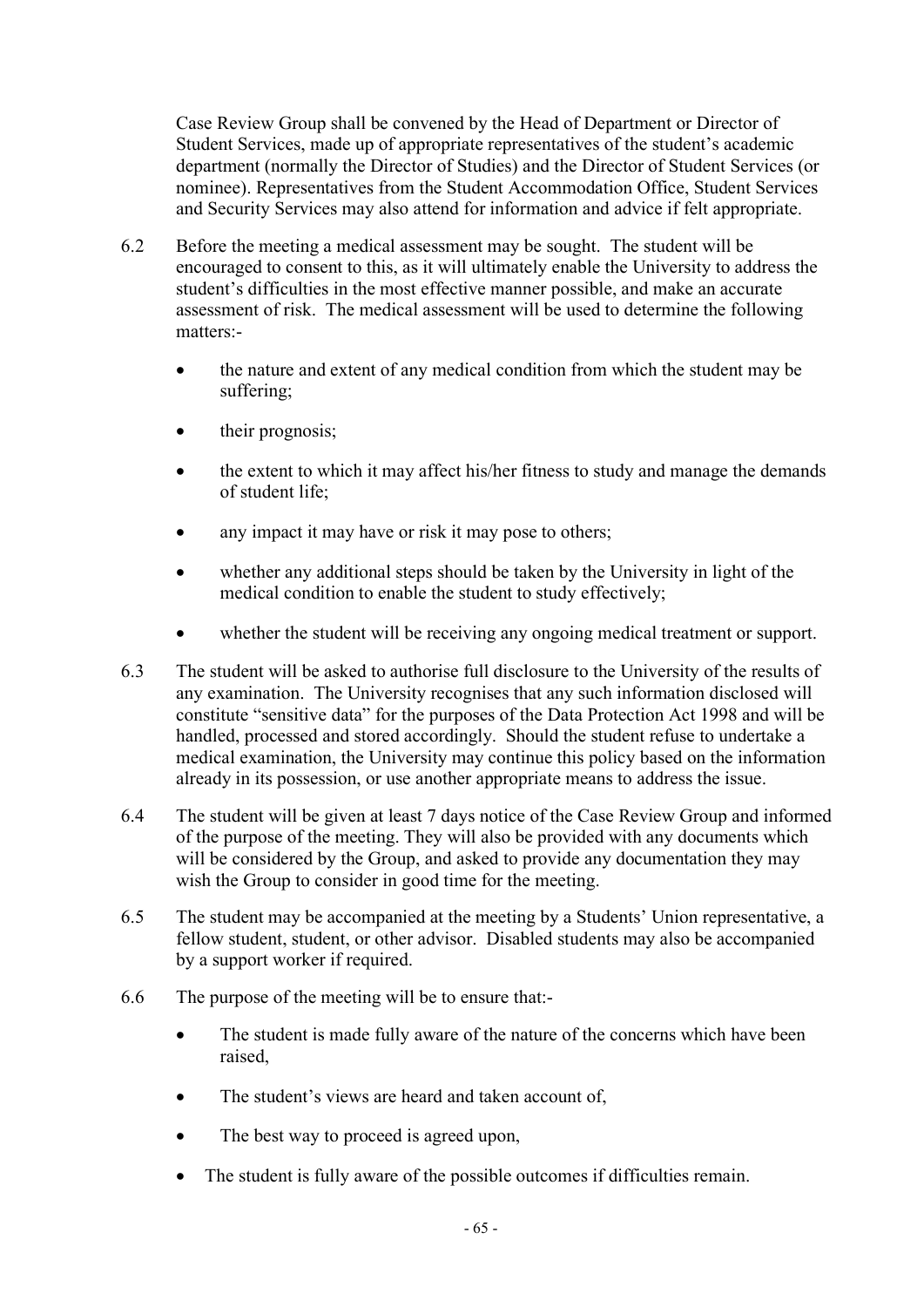- 6.7 The Case Review Group will order its proceedings at its own discretion and may call witnesses, including Student Services staff working with the student, and institute enquiries to assist its deliberations. It will also consider an updated risk assessment where appropriate.
- 6.8 The Case Review Group may decide:-
	- That no further action is required;
	- To formally monitor the student's progress for a specified period of time. In this case an action plan will be agreed with the student, outlining any steps which the student will need to take and/or any support to be provided to the student to address the concerns identified. Regular review meetings with the student will need to be arranged with a nominated member of staff (to ensure that the action plan is being appropriately followed and/or that reasonable support to enable the student to study effectively is being provided). The student will also need to be informed of the consequences of any breaches of the action plan, which will normally involve their fitness to study being considered at Stage 3;
	- To recommend part-time study (where appropriate and available) or that special academic arrangements be put in place. Such recommendations would need to be agreed by the student's department and by the student through the change of circumstance process. The student should also be advised to seek guidance from the Student Money Advice Team and the Student Immigration Service (where appropriate) before agreeing to a change in circumstance. The student will be informed that unless these arrangements remedy the concerns to the University's satisfaction, their fitness to study may be considered at Stage 3;
	- Where the student is on placement, to propose to the student suspending the placement or (if available) switching programmes to a 'without placement' equivalent.
	- With the consent of the student, to agree that their studies be suspended for a mutually agreed period of time;
	- To refer the case to the Vice-President (Student Experience) to be considered under Stage 3 of this policy. This will only be appropriate in the most serious of cases, where for example evidence of a serious risk to either the health and safety of the student or others has been identified, and it is thought that suspension, exclusion or expulsion of the student may be the appropriate course of action, or where a particular course of action has been recommended (such as part-time study or suspending a placement) but the student does not agree.
- 6.9 The decision of the Case Review Group, together with a concise record of the meeting, should be sent to the student within 7 working days from the date of the meeting, and a copy kept on the student's personal file.

## **7. Stage 3 – Vice-Chancellor's Review Panel**

7.1 This stage of the procedure will only be implemented following a referral from a Stage 2 Case Review Group, or if in the opinion of the Vice-President (Student Experience) (having consulted as appropriate) initial concerns are raised which are sufficiently serious as to warrant the consideration of the student's suspension; exclusion or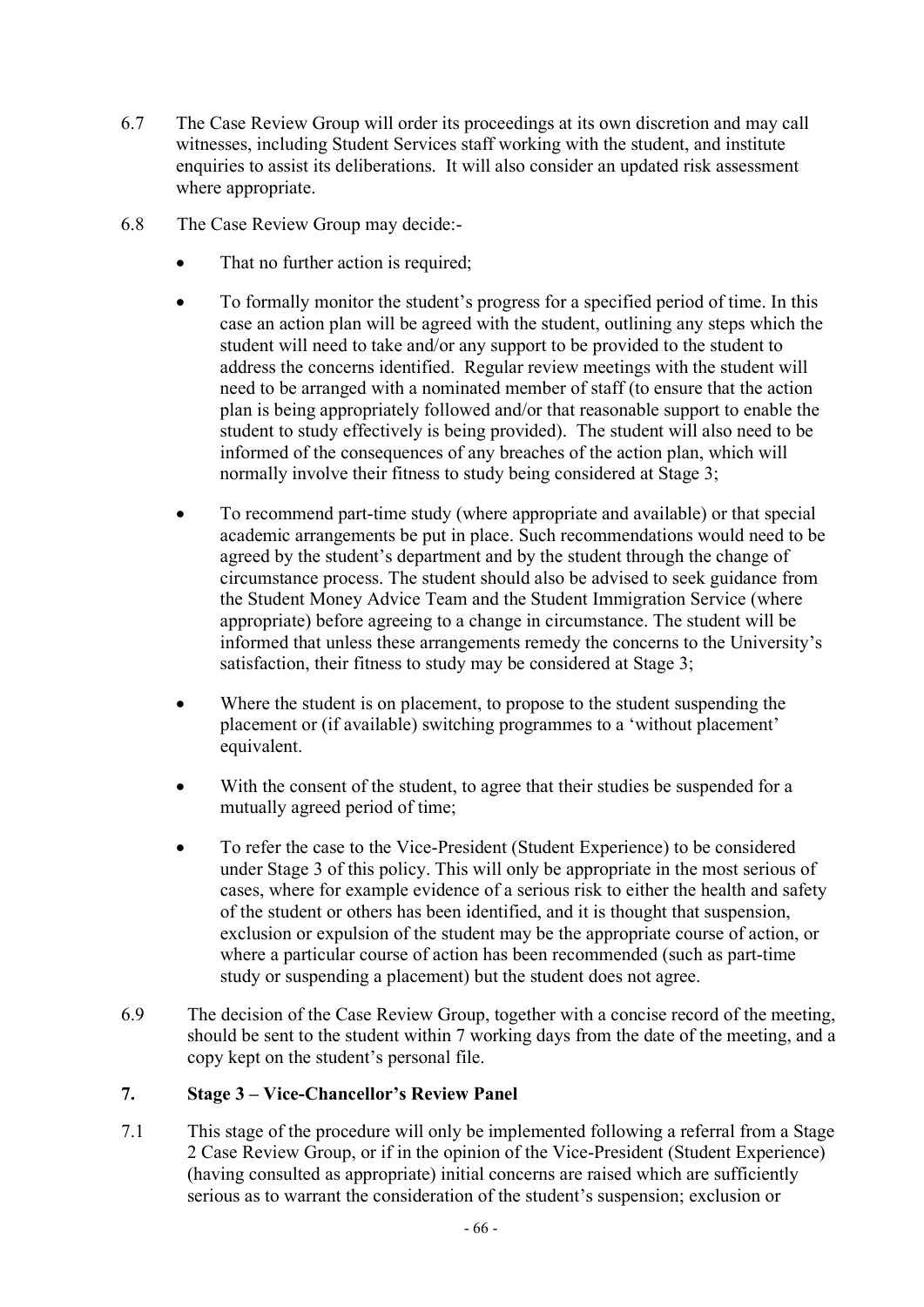expulsion (e.g. if they pose a potentially threat to the health and safety of themselves or others, or disruption to the working of the institution).

- 7.2 As a first step the Vice-Chancellor (advised by the Vice-President (Student Experience)) shall consider whether interim suspension of the student pending further action is appropriate, including from University accommodation.
- 7.3 The Vice-President (Student Experience), in consultation with the Vice-Chancellor, shall then convene a Review Panel which shall be chaired by the Vice-Chancellor. This will normally comprise the Vice-Chancellor, the Head of Department, the Director of Student Services and a member of Senate who is not a member of the Senate Appeals Committee. (If judged appropriate, the Vice-President (Student Experience) or the University's Legal Adviser may also be in attendance.)
- 7.4 The Vice-President (Student Experience) will fix a date for a formal meeting of the Vice-Chancellor's Review Panel to hear the case and invite the student to attend to discuss the concerns and all relevant issues. A member of the Vice-President (Student Experience)'s Office will act as Secretary to the Panel.
- 7.5 Wherever possible the student will be given at least 7 days notice of the meeting of the Vice-Chancellor's Review Panel. The student will be informed of the purpose of the hearing. The student will also be provided with any documents to be considered at the meeting and asked to provide any documentation he /she may wish the Group to consider in good time for the meeting.
- 7.6 The student may be accompanied at the meeting by a Students' Union representative, a fellow student, student or other adviser. Disabled students may also be accompanied by a support worker where required.
- 7.7 The purpose of the meeting will be to consider the evidence available, including the student's perception of these concerns and to reach an appropriate decision, action plan or other outcome.
- 7.8 The Vice-Chancellor's Review Panel will order its proceedings at its discretion and may call witnesses and institute enquiries to assist its deliberations, including Student Services staff working with the student, which may include requesting further medical assessments of the Student's fitness to study. It will also consider an updated risk assessment where appropriate.
- 7.9 The decision it arrives at shall be made by the Vice-Chancellor, having received the advice of other members of the committee.
- 7.10 The student shall be notified of the decision within 7 days of the meeting of the Vice-Chancellor's Review Panel. This may include one or more of the following:-
	- To formally monitor the student's progress for a specified period of time. In this case the Panel will provide the student with an agreed action plan, outlining any steps which the student will need to take and/or any support to be provided to the student to address the concerns identified. Regular review meetings with the student will need to be arranged with a nominated member of staff (to ensure that the action plan is being appropriately followed and/or that reasonable support to enable the student to study effectively is being provided). The student will also need to be informed of the consequences of any breaches of the action plan.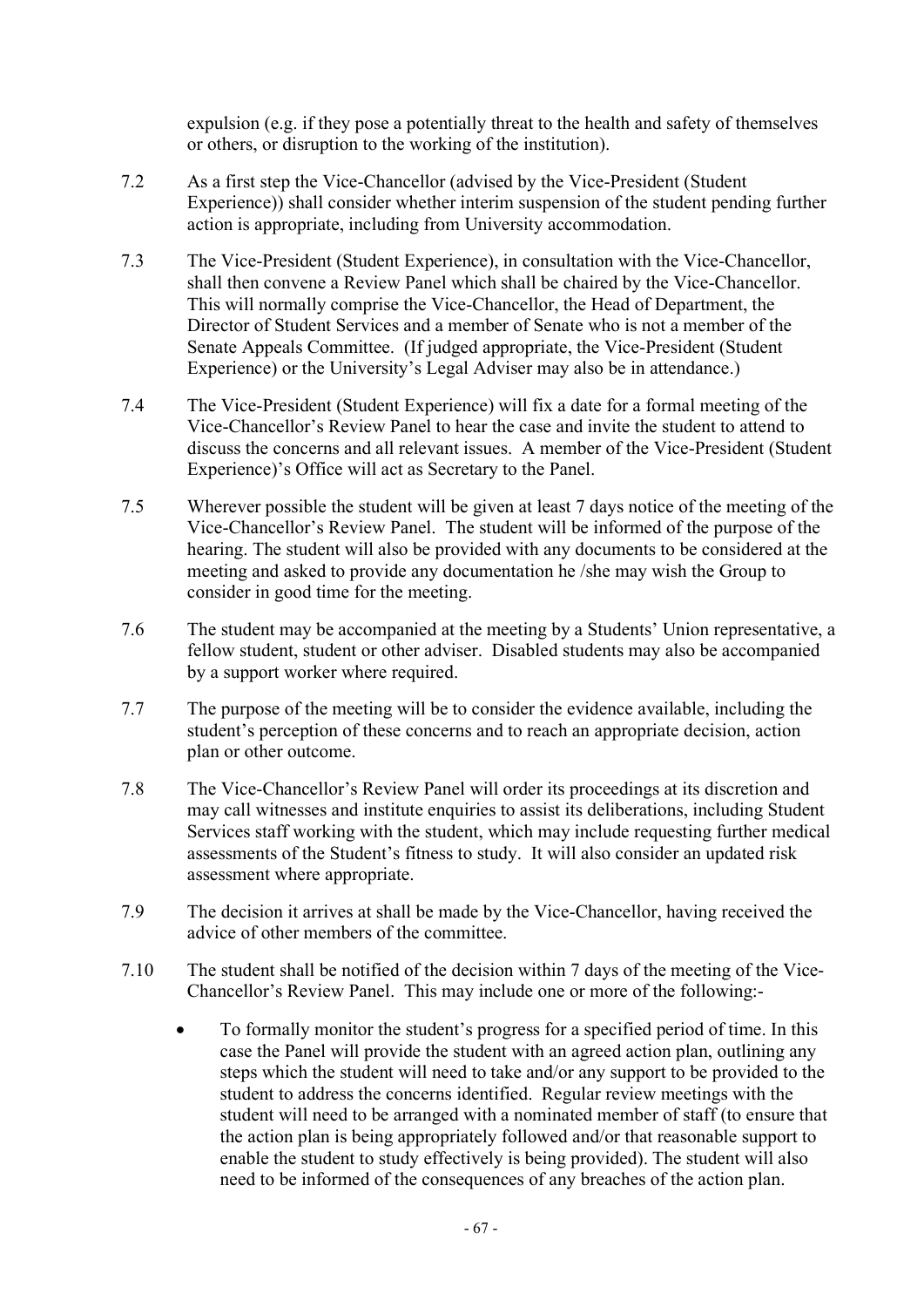- That, following consultation with the academic department, the student should convert from full-time to part-time study with support; special academic arrangements are put in place; or an interruption of studies occurs. The student should be advised to seek guidance from the Student Information and Funding Service and the International Office (where appropriate) on the implications of such a measure. The student will be informed of the consequences should these arrangements fail to remedy the concerns identified to the University's satisfaction.
- To recommend that the Vice-Chancellor exercises her statutory power to suspend or exclude the student.
- To refer the case to the Senate with a recommendation that Senate should exercise its statutory power to expel the student from the University.
- Any other action considered to be appropriate and proportionate.
- 7.11 The outcome of the hearing shall also be reported to Senate at its next meeting.

## **8. Return to Study**

- 8.1 After a period of suspension on health grounds reached by mutual consent, the decision as to whether to permit the student to return to study will be made by the Department, having taken advice from Student Services. (The Head of Department and Director of Student Services should not be involved at this stage).
- 8.2 To this end, Student Services, in consultation with the Department, will identify the issues of concern the University has in respect of the student's fitness to study. Student Services will contact the relevant medical professional for an assessment of the student's ability to manage the demands of studying at University, drawing attention to the nature and extent of the student's previous problems and the University's concerns about them.
- 8.3 Students will only be permitted to return if, after receiving medical advice, the University is satisfied that the individual is fit to study and able to comply with any conditions imposed on their return. Should it not be immediately obvious that return to study is appropriate the decision should be referred to a Stage 2 meeting.
- 8.4 For suspensions made by the Vice-Chancellor, the same medical evidence will normally be required to inform the Vice-Chancellor in deciding if the suspension may be lifted. A Stage 2 meeting may be appropriate to advise the Vice-Chancellor on whether the suspension should be lifted.
- 8.5 In any case where a student returns to study following the implementation of the fitness to study procedure, the University may decide that there should be regular review meetings with the student that can be used to monitor and support a return to study plan. If so, the student must provide their continued co-operation in this respect and such review meetings may continue for part or all of their remaining time at University.